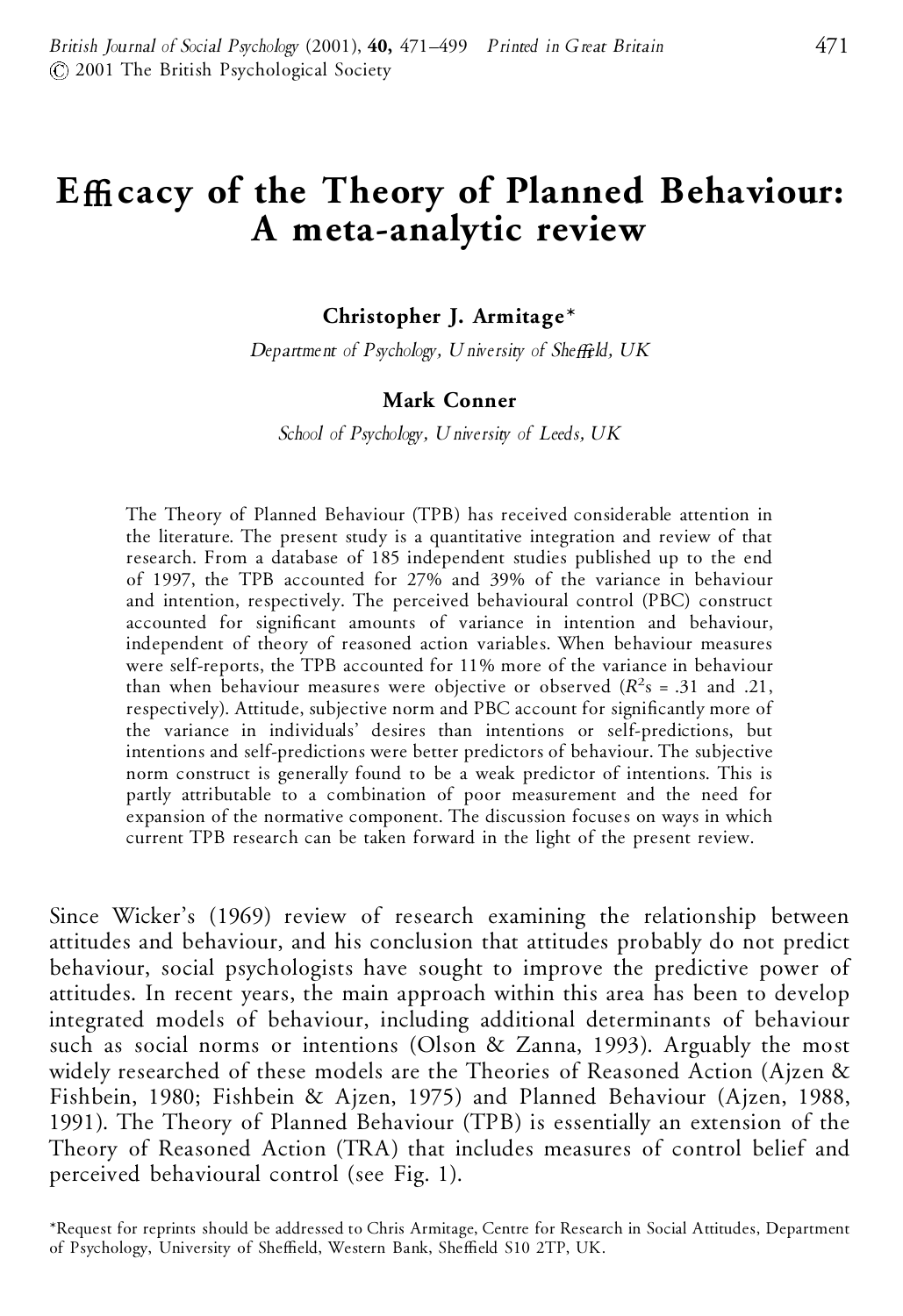472 *Christopher J. Armitage and Mark Conner*



**Figure 1.** The theory of planned behaviour.

Ajzen (e.g. 1991) extended the TRA to include a measure of perceived behavioural control—a variable that had received a great deal of attention in social cognition models designed to predict health behaviours (e.g. health belief model, protection motivation theory; see Armitage & Conner, 2000; Conner & Norman, 1996a). Perceived behavioural control (PBC) is held to influence both intention and behaviour (see Fig. 1). The rationale behind the addition of PBC was that it would allow prediction of behaviours that were not under complete volitional control. Thus, while the TRA could adequately predict behaviours that were relatively straightforward (i.e. under volitional control), under circumstances where there were constraints on action, the mere formation of an intention was insufficient to predict behaviour. The inclusion of PBC provides information about the potential constraints on action as perceived by the actor, and is held to explain why intentions do not always predict behaviour.<sup>1</sup>

With respect to the influence of PBC on intention, Ajzen (1991, p. 188) states that: 'The relative importance of attitude, subjective norm, and perceived behavioral control in the prediction of intention is expected to vary across behaviors and situations'. That is, in situations where (for example) attitudes are strong, or where normative influences are powerful, PBC may be less predictive of intentions. Thus, Ajzen (1991) argues that the magnitude of the PBC–intention relationship is dependent upon the type of behaviour and the nature of the situation. Indirect evidence for this claim has been demonstrated in studies that have shown that measures of attitude strength (e.g. Sparks, Hedderley, & Shepherd, 1992) and individual differences in sociability (e.g. Trafimow & Finlay, 1996) increase the relative predictive power of attitudes and subjective norms, respectively. In general, individuals are more disposed (i.e. intend) to engage in behaviours that are believed to be achievable (cf. Bandura, 1997).

PBC is also held to exert both direct and interactive (with behavioural intentions) effects on behaviour. This is based on the following rationale: that however strongly held, the implementation of an intention into action is at least partially determined by personal and environmental barriers, thus: 'The addition of perceived behavioural control should become increasingly useful as volitional control over behavior decreases' (Ajzen, 1991, p. 185). Therefore, in situations where prediction of

<sup>1</sup>The authors wish to thank Russell Spears for his helpful comments with respect to the following section.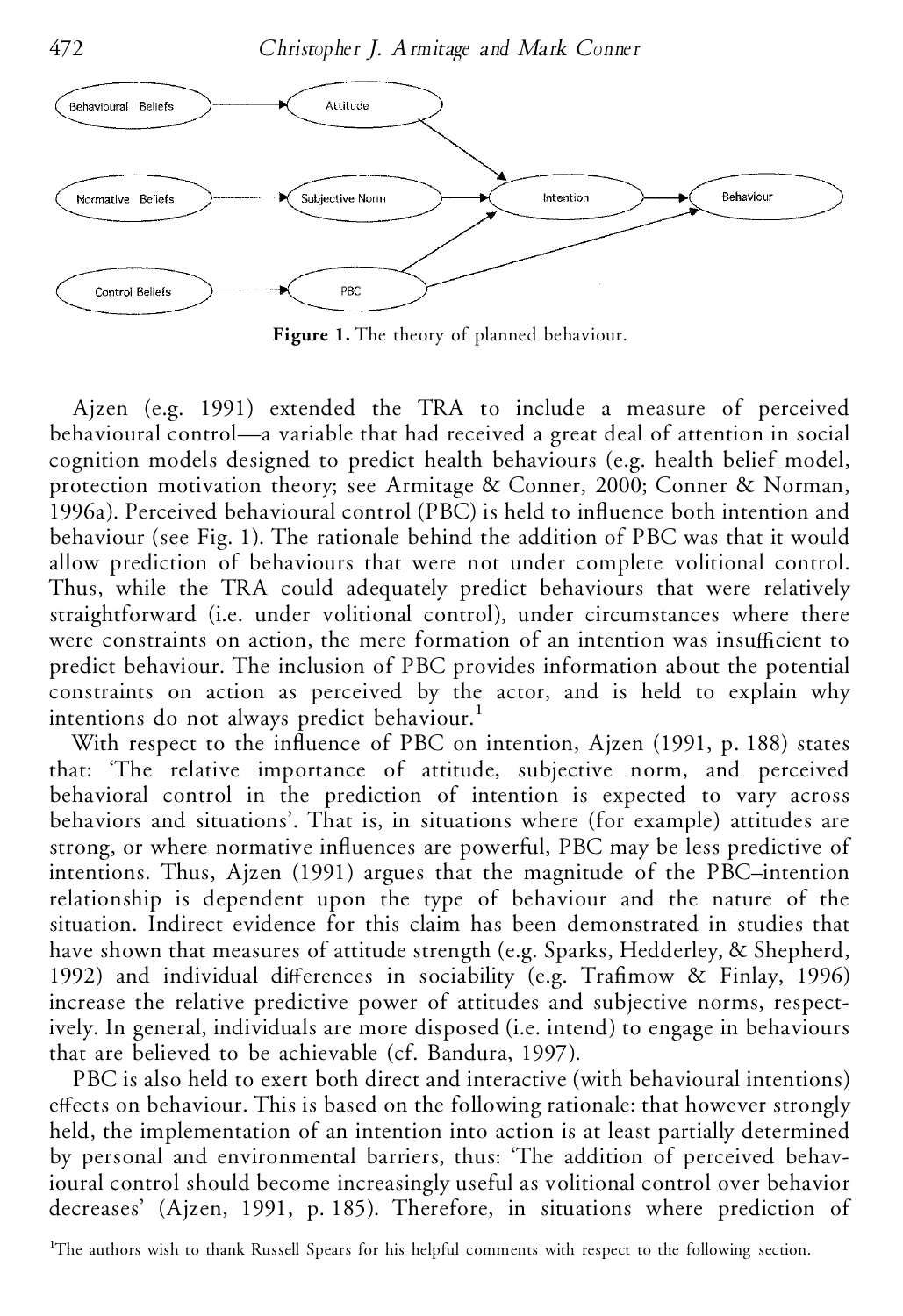behaviour from intention is likely to be hindered by the level of actual (i.e. volitional) control, PBC should (1) facilitate the implementation of behavioural intentions into action, and (2) predict behaviour directly.

In the prediction of social behaviours, there are no absolutes. However, it is instructive to consider Ajzen's (1991) predictions by examining the impact of PBC on behaviour under both optimal (i.e. complete volitional control) and suboptimal (i.e. problems of volitional control) conditions.<sup>2</sup>

In conditions of complete volitional control, the intention–behaviour relationship should be optimal, and PBC should not exert any influence on this relationship. In contrast, where the behaviour is not under complete volitional control, PBC should moderate (see Baron & Kenny, 1986) the relationship between intention and behaviour. Under such conditions, greater PBC should be associated with stronger intention–behaviour relationships. In earlier versions of the TPB, Ajzen (e.g. 1985) emphasized the fact that the interaction between behavioural intention and PBC should be independently predictive of behaviour. That is, under conditions where volitional control is relatively low (i.e. where intention is only weakly related to behaviour), increased PBC should facilitate the implementation of intentions into action. However, in his meta-analysis of the TPB, Ajzen (1991) reported that only one study had found the (marginally) significant  $(p < .10)$ intention–PBC interaction that would support this moderator hypothesis. Ajzen  $(1991)$  argued that this finding reflected the fact that linear models account well for psychological data—even if interaction terms are known to be present. Yet, several, more recent studies (e.g. Terry & O'Leary, 1995) have found significant PBC– intention interactions, and the present meta-analysis examines these to test this moderator hypothesis.

Following the lack of evidence for the interactive effects of PBC on the intention–behaviour relationship, Ajzen (1991) argued for a direct relationship between PBC and behaviour which more closely fitted the available data. Thus, Ajzen argues that under conditions where behavioural intention alone would account for only small amounts of the variance in behaviour (i.e. where there are problems of volitional control), PBC should be independently predictive of behaviour. This is based on the rationale that increased feelings of control will increase the extent to which individuals are willing to exert additional effort in order successfully to perform a particular behaviour. In contrast, under conditions of very high volitional control, behavioural intention should be the only predictor of behaviour. This ceiling effect occurs because where the behaviour is relatively straightforward, exerting additional effort to engage in the behaviour will not impact on the actual performance of the behaviour, over and above the effects of intention.

However, predictions concerning the effects of PBC on behaviour are clouded by the explicit assumption that PBC is an accurate representation of actual (volitional)

<sup>2</sup>Note that by 'problems of volitional control', we are referring to environmental and personal constraints on behaviour. For example, consider cigarette smoking: here, an environmental barrier might be that everyone at work smokes; a personal barrier might be the level of craving for cigarettes (for further discussion of these issues see Armitage & Conner, 1999a, 1999b).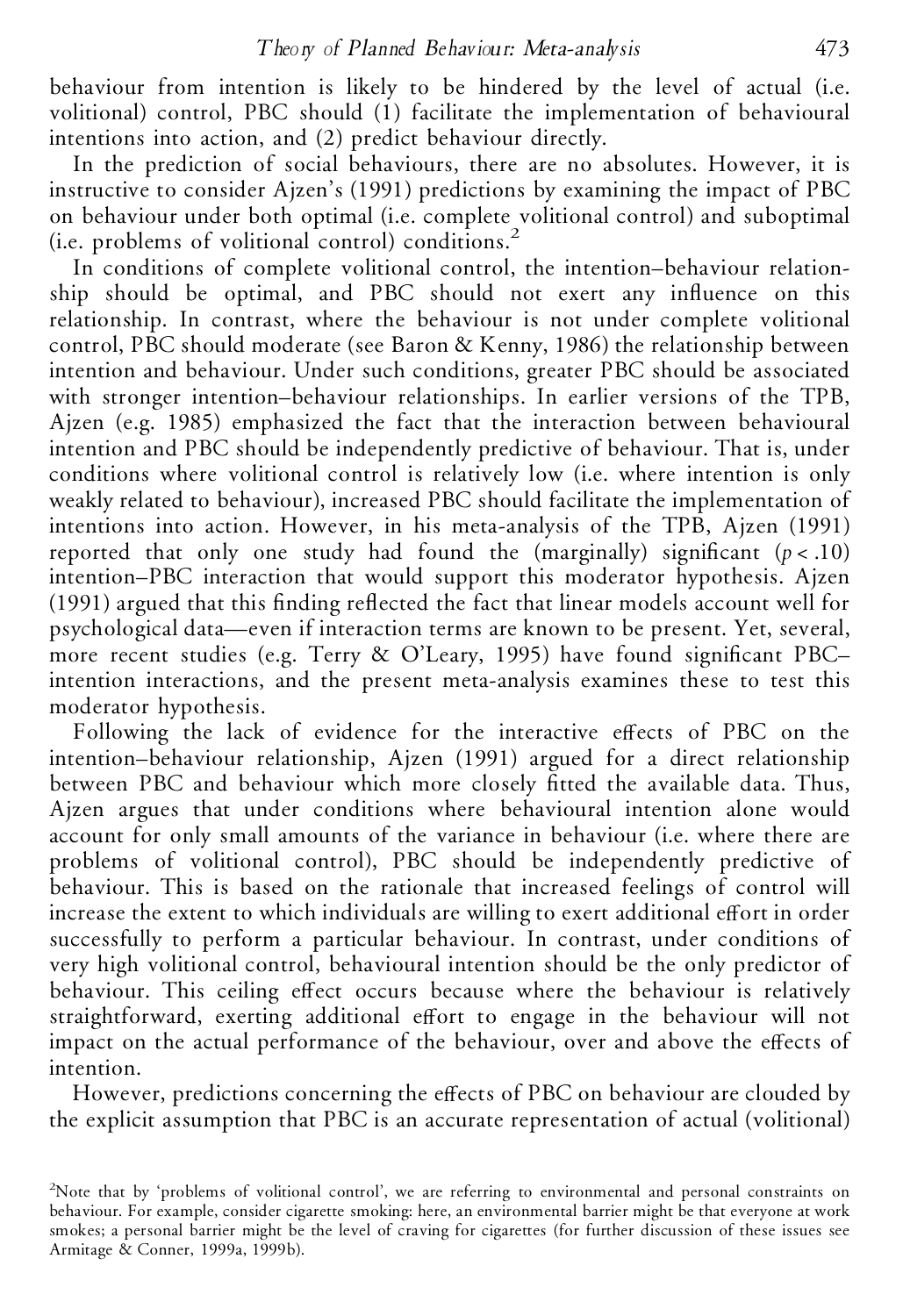control. Indeed, Aizen<sup>3</sup> states that 'When PBC is inaccurate all kinds of possibilities open up' (I. Aizen, personal communication, 8 November 1999). Thus, where PBC and actual control are discrepant, the effect of PBC on behaviour is more problematic. Given the extant literature on 'illusions of control' (e.g. Langer, 1975; Lerner, 1977), it seems likely that PBC will rarely reflect actual control in a very accurate way. In short, adequate tests of predictions concerning the effects of PBC on behaviour would either (1) experimentally manipulate individuals' levels of perceived control, or (2) obtain independent measures of volition (actual control). These are matters for future research, and cannot be adequately addressed using meta-analysis.<sup>4</sup>

As we have already noted, within the TPB, PBC is held to affect both intentions and behaviour. There are two further antecedents of intention: subjective norm and attitude toward the behaviour, which are retained from the earlier TRA. Subjective norm refers to the individual's perceptions of general social pressure to perform (or not to perform) the behaviour. If an individual perceives that significant others endorse (or disapprove of) the behaviour, they are more (or less) likely to intend to perform it. Attitude towards the behaviour reflects the individual's global positive or negative evaluations of performing a particular behaviour. In general, the more favourable the attitude towards the behaviour, the stronger should be the individual's intention to perform it.

The antecedents of attitude, subjective norm and PBC are corresponding beliefs, reflecting the underlying cognitive structure. Each behavioural belief links a given behaviour to a certain outcome, or to some other attribute, such as the cost incurred in performing the behaviour. The attitude towards the behaviour is determined by the strength of these associations, and by the beliefs that are salient at the time. This works on the principle of Fishbein and Ajzen's (1975) Expectancy-value Model: the subjective value of a given outcome affects the attitude in direct proportion to the strength of the belief. Subjective norm is considered to be a function of salient normative beliefs. While subjective norm relates to perceptions of *general* social pressure, the underlying normative beliefs are concerned with the likelihood that specific individuals or groups (referents) with whom the individual is motivated to comply will approve or disapprove of the behaviour. According to Ajzen (1991), control beliefs are the antecedents of PBC, and are concerned with the perceived power of specific factors to facilitate or inhibit performance of the behaviour. Like the other beliefs, the equation takes account of the relevance of the belief to the individual, in this case by taking a measure of the frequency of occurrence of the promoting (or inhibitory) factor.

 $3$ Note that 'Ajzen' recently changed his name to 'Aizen'.<br> $4$ A number of previous meta-analyses have suggested that the TPB adds very little explained variance beyond that which is explained by the TRA (e.g. Sutton, 1998). One possibility is that as volitional control decreases, the influence of PBC on intention and behaviour increases, although even studies designed to directly test this hypothesis have not produced clear-cut ndings (e.g. Madden, Ellen, & Ajzen, 1992). We therefore attempted to code studies for 'level of volitional control'. On 3-point scales, raters were asked to judge whether the behaviour in question was under volitional control, not under volitional control, or whether it was unclear. Initial analysis of coding reliability indicated 68% agreement. Following discussion, this increased to 79%, leaving over 20% of cases unresolved. Analyses of the categories revealed no substantive differences between groups, and no decrement in between-study variance. An alternative procedure—suggested by one of our anonymous reviewers—was therefore adopted, which is set out in the Appendix.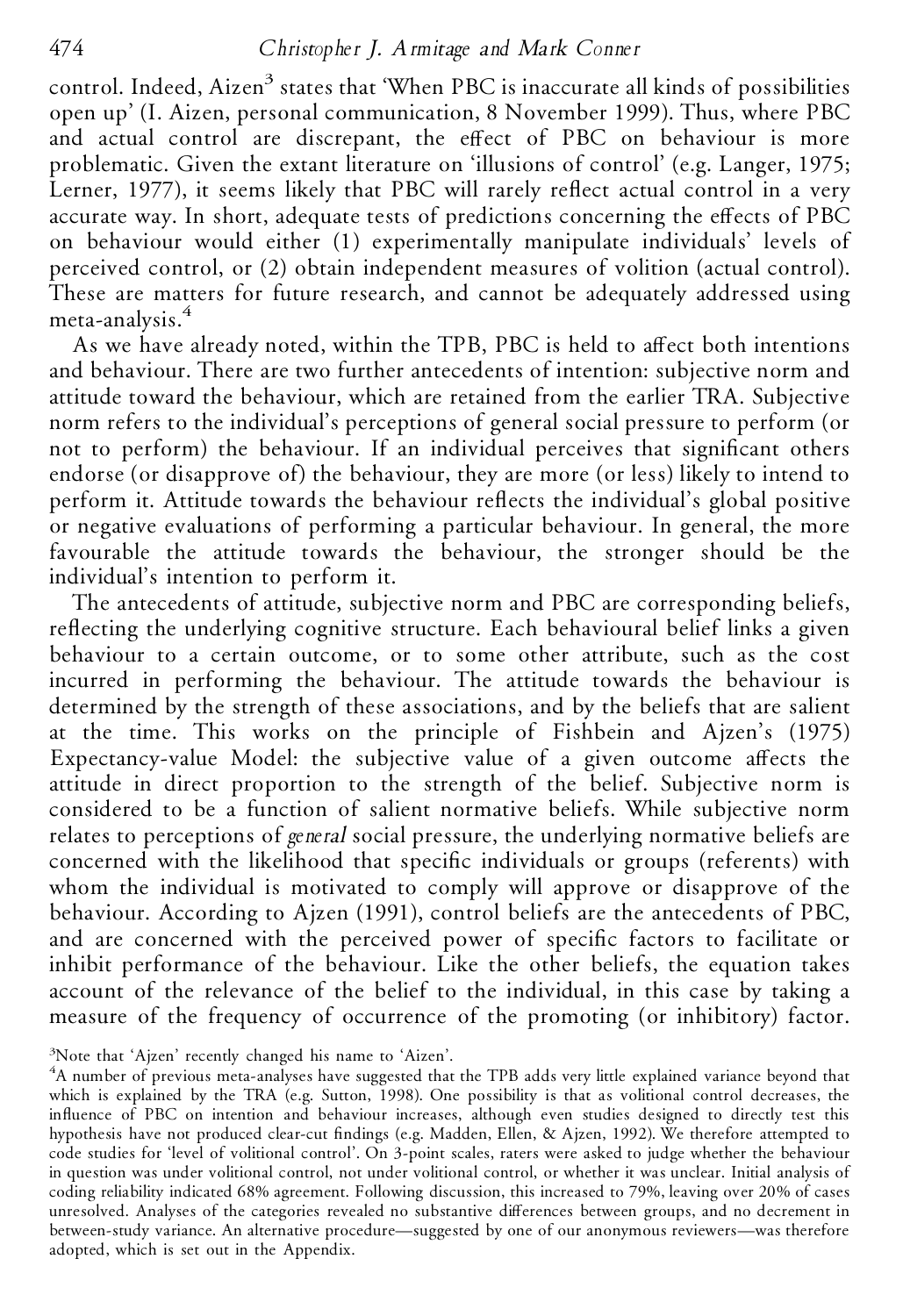PBC will therefore be increased by salient beliefs concerning adequate resources and opportunities and fewer anticipated obstacles or impediments.

Reviews have provided support for the TPB (e.g. Blue, 1995; Conner & Sparks, 1996; Godin, 1993; Jonas & Doll, 1996; Manstead & Parker, 1995; Sparks, 1994), as have four previous meta-analyses (Ajzen, 1991; Godin & Kok, 1996; Hausenblas, Carron, & Mack, 1997; Van den Putte, 1991). However, these meta-analyses have been limited in scope and sampling. For example, although Van den Putte (1991) reported that PBC explained an additional 14% of the variance in intention and 4% in behaviour (over and above attitude and subjective norm), discussion of issues surrounding this finding was limited because the focus of his study was the  $TRA<sup>5</sup>$ Ajzen's (1991) meta-analysis of the TPB found an average multiple correlation of attitude, subjective norm and PBC, with intention of *R* = .71 (19 correlations), and an average multiple correlation of  $R = .51$  (17 correlations) for prediction of behaviour from intention and PBC. However, these analyses considered only the direct antecedents of intention and behaviour, and were based upon a limited data set, including studies that have never been published. Godin and Kok's (1996) meta-analysis found that PBC contributed a mean additional 13% of variance to the prediction of intentions and 12% to the prediction of behaviour. However, Godin and Kok considered only health behaviours, and reported values that were derived only from studies that reported the relevant data. The tendency for authors to report only significant findings may have inflated the reported values (cf. Rosenthal, 1979). Finally, Hausenblas *et al*. (1997) report a meta-analysis on applications of the TRA and TPB to exercise behaviour. They conclude that the TPB is more useful than the TRA, but base this conclusion solely on the magnitude of correlations between PBC, intention and behaviour.

More generally, previous meta-analyses of the TRA/TPB have tended to analyse data from participants more than once, have failed to report reliability statistics, and treated all studies as equivalent, with no attempt to weight their data in favour of studies with more participants. However, in spite of these weaknesses, evidence from narrative and meta-analytic reviews suggests that the TPB is a useful model for predicting a wide range of behaviours and behavioural intentions. The present meta-analysis aims to overcome some of the methodological weaknesses of previous meta-analyses and to focus on several of the issues in current TPB research.

### **Issues surrounding the TPB**

#### *Self-report*

Behavioural decision-making models such as the TRA and TPB have tended to rely on self-reports, despite evidence to suggest the vulnerability of such data to self-presentational biases (e.g. Gaes, Kalle, & Tedeschi, 1978). To a great extent, this has been ignored in the literature pertaining to the TRA/TPB, in spite of the threat to the validity and reliability of the models. Beck and Ajzen (1991) provided an exception, applying the TPB and a Marlowe–Crowne Social Desirability Scale

<sup>5</sup>Indeed, this analysis was presented in the introduction to his meta-analysis of the TRA.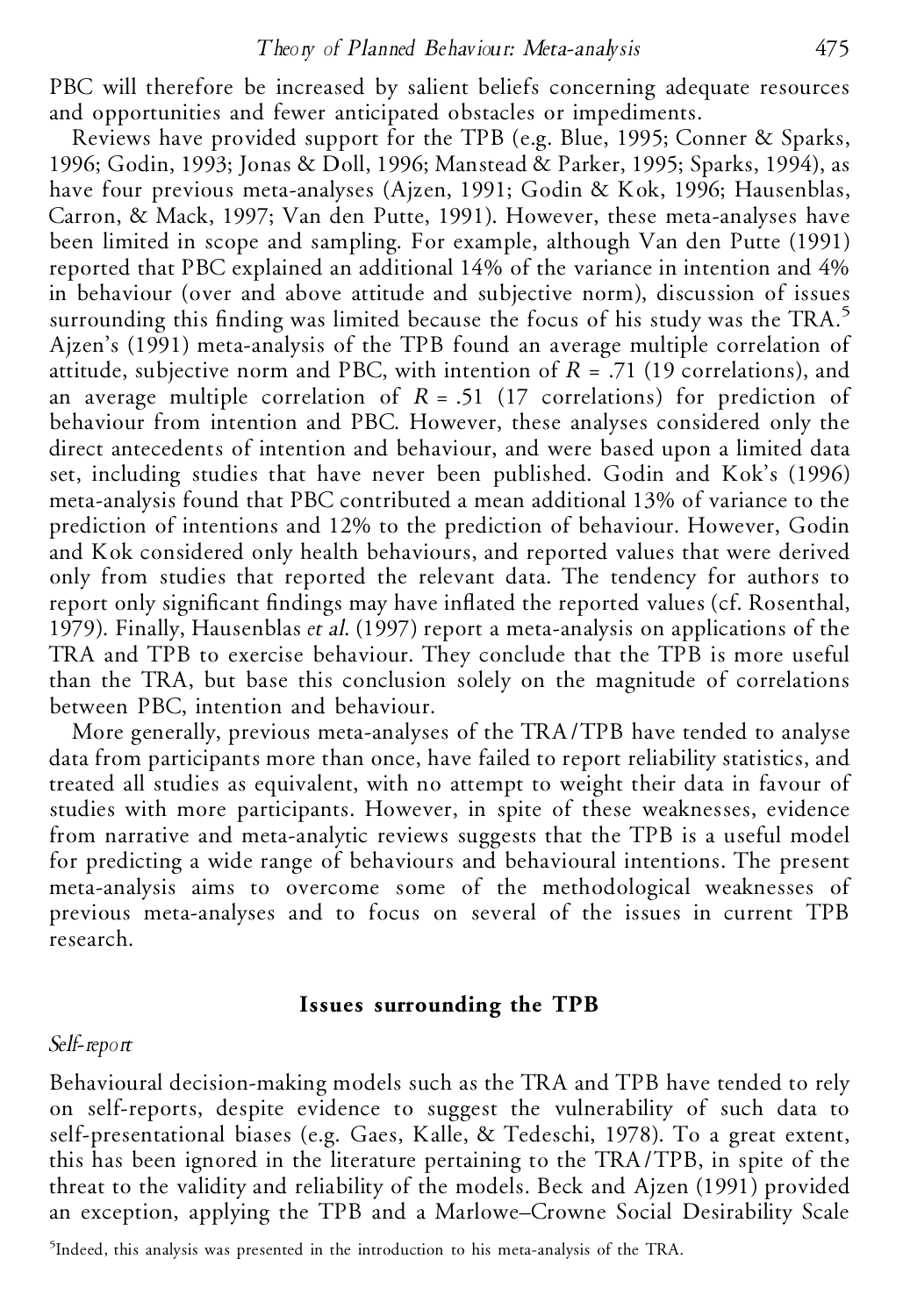# 476 *Christopher J. Armitage and Mark Conner*

(SDS; Crowne & Marlowe, 1964) to predicting dishonest intentions and actions (cheating, shoplifting and lying). SDS scores were entered into a regression equation and accounted for 5% of the variance in intentions, providing some evidence to suggest that individuals may provide socially desirable answers in terms of their attitudes and intentions. <sup>6</sup> Six months later, TPB variables were able to account for between 12% and 55% of the variance in self-reported behaviour. In contrast, however, Armitage and Conner (1999c) reported few effects of social desirability on relationships between TPB components.

More closely related to the concerns of the present study, Hessing, Elffers, and Weigel (1988) examined the TRA in relation to tax evasion, and contrasted self-reports with official documentation. Findings indicated that attitudes and subjective norms significantly correlated with self-reported behaviour, but did not correlate with documentary evidence, in spite of considerable effort to maintain the anonymity of respondents. The implication was that self-reports of behaviour were unreliable, compared with more objective behaviour measures (see also Armitage & Conner, 1999a, 1999b; Norwich & Rovoli, 1993; Pellino, 1997). In terms of the present study, we expected TPB variables (i.e. intention and PBC) to predict self-reported and observed behaviour, but that prediction of objective behaviour would be less accurate.

### *Control*

It has already been noted that the difference between the TRA and TPB lies in the control component of the TPB. Ajzen (1991) argues that the PBC and self-efficacy constructs are interchangeable. However, several authors (e.g. Terry, 1993) have suggested that self-efficacy and PBC are not entirely synonymous. For example, Bandura (1986, 1992) has argued that control and self-efficacy are quite different concepts. Self-efficacy is more concerned with cognitive perceptions of control based on internal control factors, whereas PBC also reflects more general, external factors. Researchers such as de Vries, Dijkstra, and Kuhlman (1988) have advocated the use of measures of self-efficacy, as opposed to PBC in the prediction of intentions and behaviour. Further, Dzewaltowski, Noble, and Shaw (1990), in a comparison of the theories of reasoned action, planned behaviour and social cognitive theory, found that self-efficacy, rather than PBC, had a direct impact on behaviour.

Terry and colleagues have closely examined the distinction between PBC and self-efficacy. For safer sex behaviours, White, Terry, and Hogg (1994) reported that PBC only had an effect on a behavioural measure of discussing the use of condoms with any new partner, while self-efficacy had a strong effect on intentions to discuss and intentions to use condoms. Consonant with White *et al*. (1994), Terry and O'Leary (1995) found that self-efficacy only predicted intentions, while PBC predicted exercise behaviour. These studies therefore provide support for a distinction between self-efficacy and PBC (see also Manstead & van Eekelen, 1998).

 $6$ However, this finding must be interpreted with extreme caution, as SDS measures were not taken at the same time as the six-month self-report of behaviour. Perhaps more importantly, SDS also rely on self-report.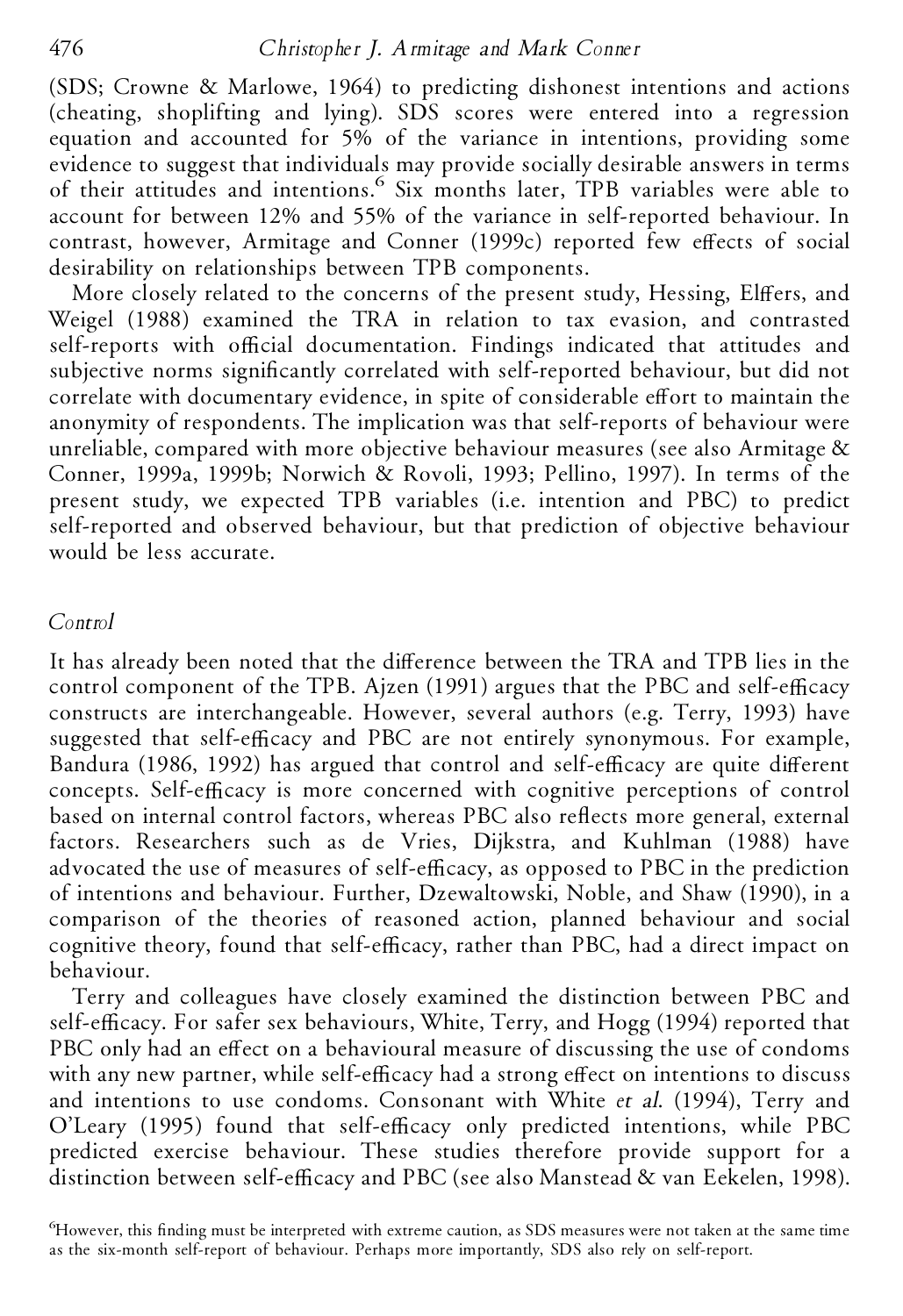More recently, Sparks, Guthrie, and Shepherd (1997) have proposed a distinction between 'perceived difficulty' and 'perceived control' (see also Chan & Fishbein, 1993). These authors argue that items which tap 'perceived difficulty' are both more meaningful to participants and are closer to Ajzen's (1991) original conceptualization of PBC. Sparks *et al*. (1997) report two studies to support their position. In their study 1, although they found differences in the pattern of intercorrelations, neither 'perceived difficulty' nor 'perceived control' predicted intention. In study 2, 'perceived difficulty' independently predicted intention but 'perceived control' did not. These findings were interpreted as evidence to support the use of 'perceived difficulty' over 'perceived control'. Armitage and Conner (1999a, 1999b) have critiqued this approach, arguing that asking individuals about the 'ease' or 'difficulty' of performing a particular behaviour does not allow discrimination between ease or difficulty in relation to external (e.g. 'availability') and internal (e.g. 'confidence') factors. Moreover, the Sparks *et al.* study employed a cross-sectional design, with no data to test the effects on subsequent behaviour, which formed the basis of Terry and colleagues' distinction. Armitage and Conner (1999a, 1999b) also provide evidence to support a distinction between self-efficacy and 'perceived control over behaviour', utilizing measures that do not rely on perceived ease or difficulty. The present study sought meta-analytic evidence to support this position.

# *Behavioural intentions*

The intention construct is central to both the TRA and TPB. Intentions are assumed to capture the motivational factors that influence a behaviour and to indicate how hard people are willing to try or how much effort they would exert to perform the behaviour (Ajzen, 1991, p. 181). In applications of the TRA/TPB, researchers have not always employed measures that clearly tap the intention construct. For example, Sheppard, Hartwick, and Warshaw's (1988) review of the TRA argued for the need to consider both behavioural intentions and selfpredictions when predicting behaviour. Warshaw and Davis (1985) noted a number of different ways in which intentions had been measured, and distinguished measures of behavioural intentions (e.g. 'I intend to perform behaviour x') from measures of self-predictions (e.g. 'How likely is it that you will perform behaviour x?'). Sheppard *et al*. (1988) went on to argue that self-predictions should provide better predictions of behaviour as they are likely to include a consideration of those factors which may facilitate or inhibit performance of a behaviour, as well as a consideration of the likely choice of other competing behaviours. Sheppard *et al*.'s meta-analysis supported this view: measures of self-predictions were found to have stronger relationships with behaviour (mean *r* = .57) than did behavioural intentions (mean  $r = .49$ ), although attitude and subjective norm accounted for more of the variance in intentions (mean  $R = .73$ ) than self-predictions (mean  $R = .61$ ).

In the TPB, the PBC construct should tap perceptions of the factors that may facilitate or inhibit performance of behaviour. One might therefore expect little difference in the predictive power of intentions vs. self-predictions once PBC is taken into account. More specifically, the relationship between PBC and behaviour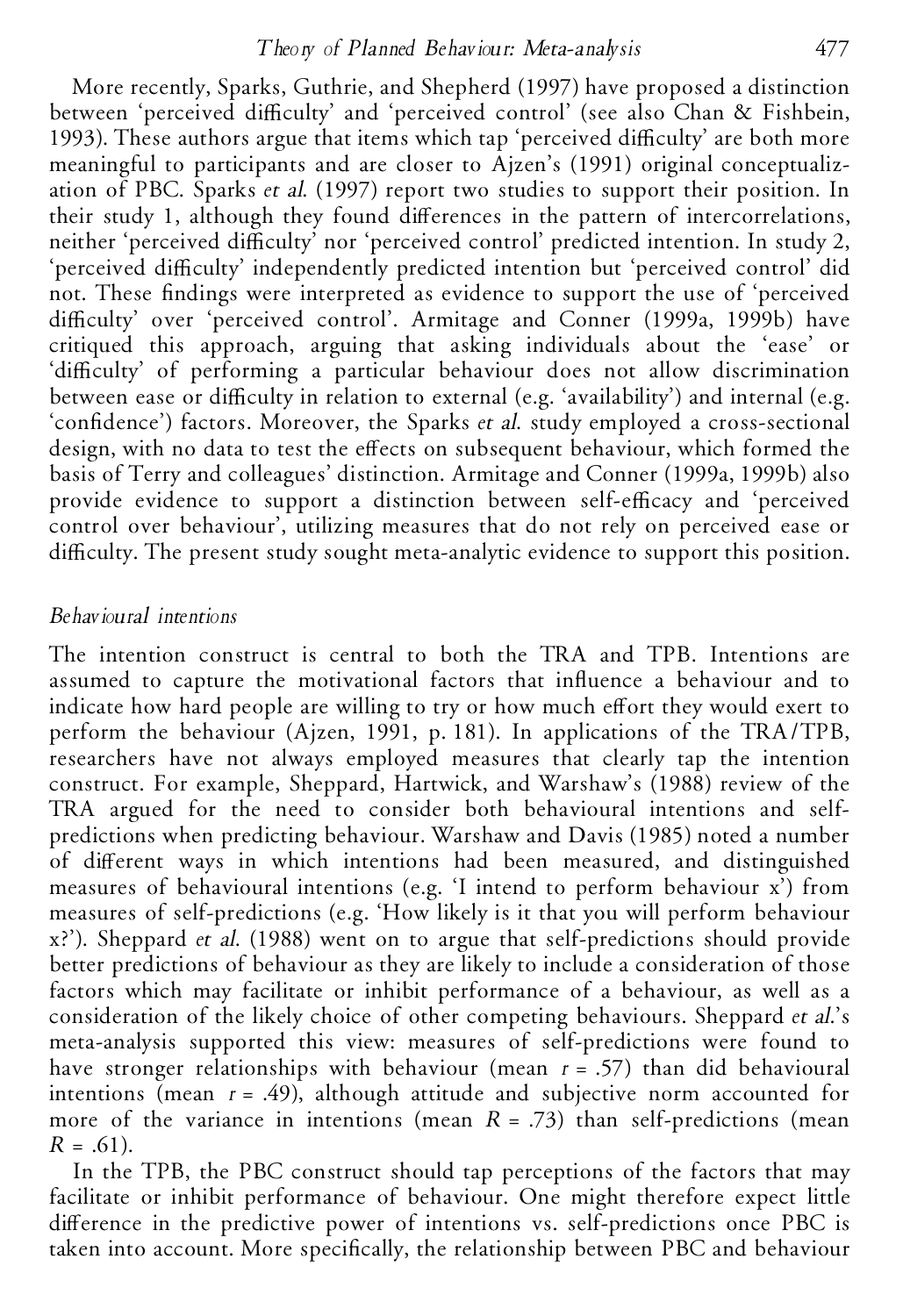should be stronger when intention (as opposed to self-prediction) measures are used, because intention measures do not take facilitating/inhibiting factors into account.

Beyond this, Bagozzi (1992) has suggested that attitudes may first be translated into desires (e.g. 'I want to perform behaviour x'), which then develop into intentions to act, which direct action. From this perspective, one might expect that desires would inform intentions, upon which behavioural self-predictions are partly based. Given that desires take no account of facilitating/inhibiting factors, PBC should contribute more unique variance to the prediction of behaviour when measures of desires are employed than self-predictions. Congruent with the view that desires do not take account of facilitating/inhibiting influences on behaviour, PBC should be more closely associated with self-predictions than with desires. On the other hand, intentions are held to mediate the relationship between desires and self-predictions, suggesting that effects associated with intentions will fall between the desire and self-prediction findings. The present meta-analysis considers the role of intentions, desires and self-predictions in the context of the TPB.

# *Subjective norms*

The normative component was the last addition to the TRA (Fishbein & Ajzen, 1975), and several authors have argued that it is the weakest component. For example, Sheppard *et al*. (1988) and Van den Putte's (1991) meta-analyses of the TRA found that the subjective norm component was the weakest predictor of intentions (see also Godin & Kok, 1996). As a result, several authors have deliberately removed subjective norms from analysis (e.g. Sparks, Shepherd, Wieringa,  $\&$  Zimmermanns, 1995). While these findings could merely reflect the lesser importance of normative factors as determinants of intentions in the behaviours studied, Trafimow and Finlay (1996) suggest that this is unlikely. Across 30 behaviours, they found evidence to suggest a distinction between individuals whose actions are driven primarily by attitudes, and those whose actions are driven primarily by subjective norms.<sup>7</sup> In addition, across several different types of behaviour, variables thought to tap different facets of normative conduct (e.g. descriptive and moral norms) have been found to be independently predictive of intentions (e.g. Beck & Ajzen, 1991; Conner, Martin, Silverdale, & Grogan, 1996; for a review see Conner & Armitage, 1998). The most likely explanation for poor performance of the subjective norm component lies in its measurement: many authors use single item measures, as opposed to more reliable multi-item scales (e.g. Nunnally, 1978). The present meta-analysis therefore considered type of measurement as a moderator of subjective norm–intention correlations.

# *Aims*

The aims of the present meta-analysis were fivefold:  $(1)$  to test the overall efficacy of the TPB; (2) to assess the predictive validity of the TPB in relation to observed

<sup>7</sup>See also Prislin and Kovrlija (1992) for an application of the TPB to high- and low self-monitors.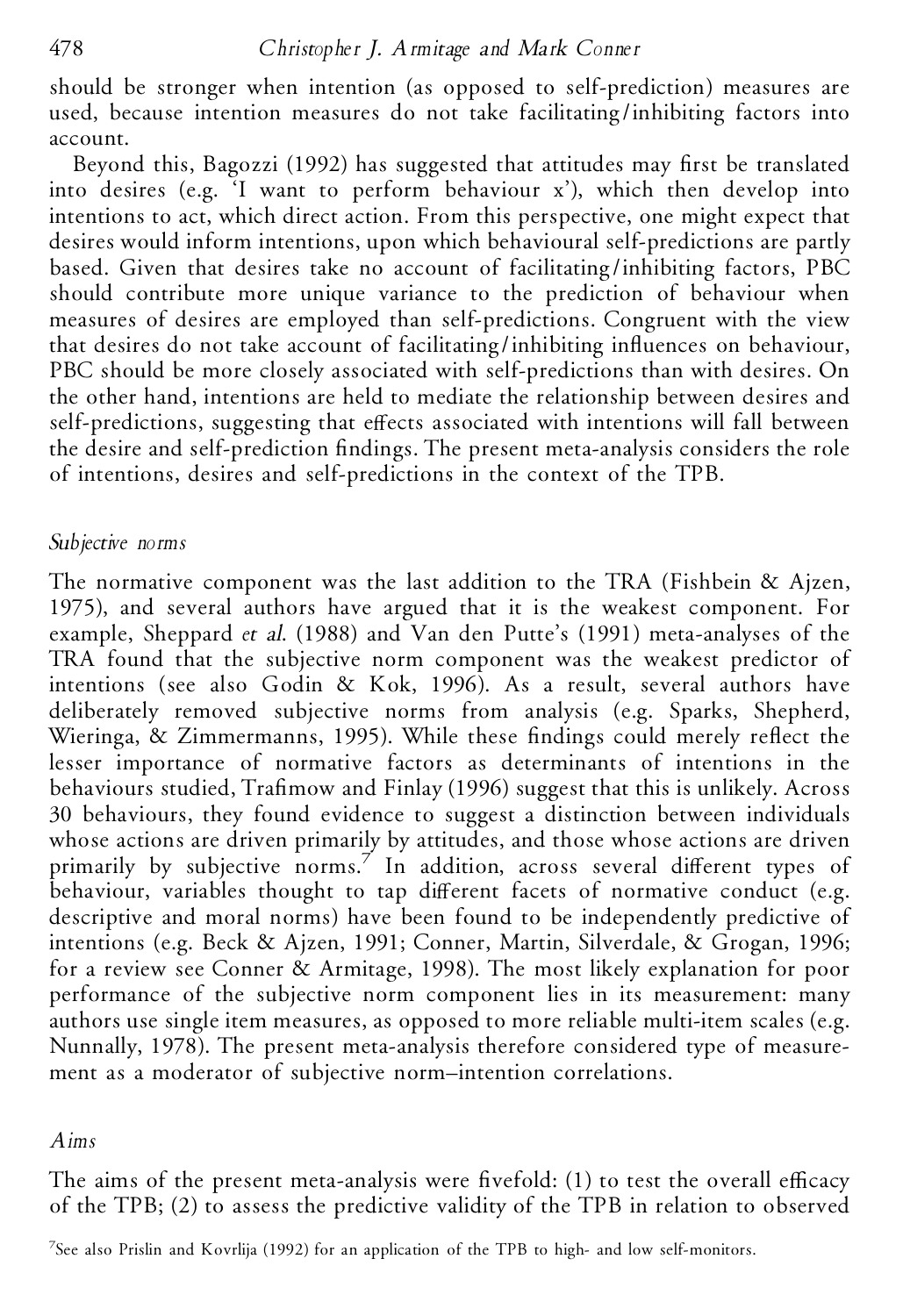#### *Theory of Planned Behaviour: Meta-analysis* 479

or self-reported behaviour;  $(3)$  to consider differences in the conceptualization of intentions, and to assess the evidence for discriminant validity between the constructs;  $(4)$  to examine the role of PBC as opposed to self-efficacy or 'perceived control over behaviour', and consider the proposed intention–PBC interaction; and (5) to consider measurement adequacy as a moderator of the subjective norm– intention relationship, given that this construct has been found to be the weakest predictor in both the TRA and TPB.

## **Method**

## *Selection of studies*

Mullen (1989) presents several useful strategies for the retrieval of studies for meta-analysis. In terms of the present study, the main approaches used were: ancestry and descendancy; abstracting services; on-line computer searches; the 'invisible college'; and browsing. In total, references to 161 journal articles and book chapters testing the TPB (up to the end of 1997) were found.

The decision to include only published articles renders the present meta-analysis susceptible to publication bias. The publication bias refers to the assumption that studies with significant findings are more likely to be submitted for publication. Several studies have examined this phenomenon (e.g. Greenwald, 1975; Rosenthal, 1984; White, 1982), although findings are inconsistent. Related to this, the 'file drawer problem' (Rosenthal, 1979) refers to the possibility that all published articles are the result of Type I errors, whereas all non-published (i.e. file drawer) studies are the remaining 95%. Reliability of the data included in the present study is assessed using Rosenthal's (1984) fail-safe number (the number of studies required to nullify the present ndings). All relationships in the present study exceed this tolerance level, unless otherwise stated.

Tables reporting meta-analytic data also include  $\chi^2$  values. These allow assessment of betweenstudy variance (i.e. the variability of (in this case) effect sizes around the mean presented). All  $\chi^2$ values in the present study indicate considerable variability around the mean, indicating that even moderator analysis failed to reduce between-study variance to non-significance. Used in conjunction with Rosenthal's fail-safe number, it is possible to assert that the present findings are robust (i.e. require large numbers of additional studies to overturn them), but are subject to variability around the mean.

# *Characteristics of studies*

The 161 articles contained 185 independent empirical tests of the TPB. Of these, 44 contained prospective self-reported behaviour measures and 19 prospective measures of behaviour that were independently rated or were objective (e.g. taken from records).<sup>8</sup>

*Self-eYcacy, PBC and 'perceived control over behaviour'.* The present meta-analysis distinguishes between three types of PBC measure: self-efficacy, PBC and 'perceived control over behaviour'. Congruent with Armitage and Conner (1999a, 1999b), self-efficacy was defined as 'confidence in one's own ability to carry out a particular behaviour'; perceived control over behaviour was defined as 'perceived controllability of behaviour'; and PBC was defined as the perceived ease or difficulty of performing behaviour (Ajzen, 1991), and also included studies that utilized measures of both self-efficacy and perceived control over behaviour in multiple-item scales.

Studies were coded as measuring self-efficacy if they included items such as: 'I believe I have the ability to  $\ldots$ ; 'To what extent do you see yourself as being capable of  $\ldots$ ; 'How confident are you

<sup>8</sup>Note that only prospective measures of behaviour were included in the present meta-analysis. This is because a measure of behaviour taken contemporaneously with intention is actually a measure of past behaviour. Measures of past behaviour have been shown to contribute unique variance to the prediction of future behaviour, over and above TPB variables, introducing a possible confound (for reviews, see Conner & Armitage, 1998; Sutton, 1994).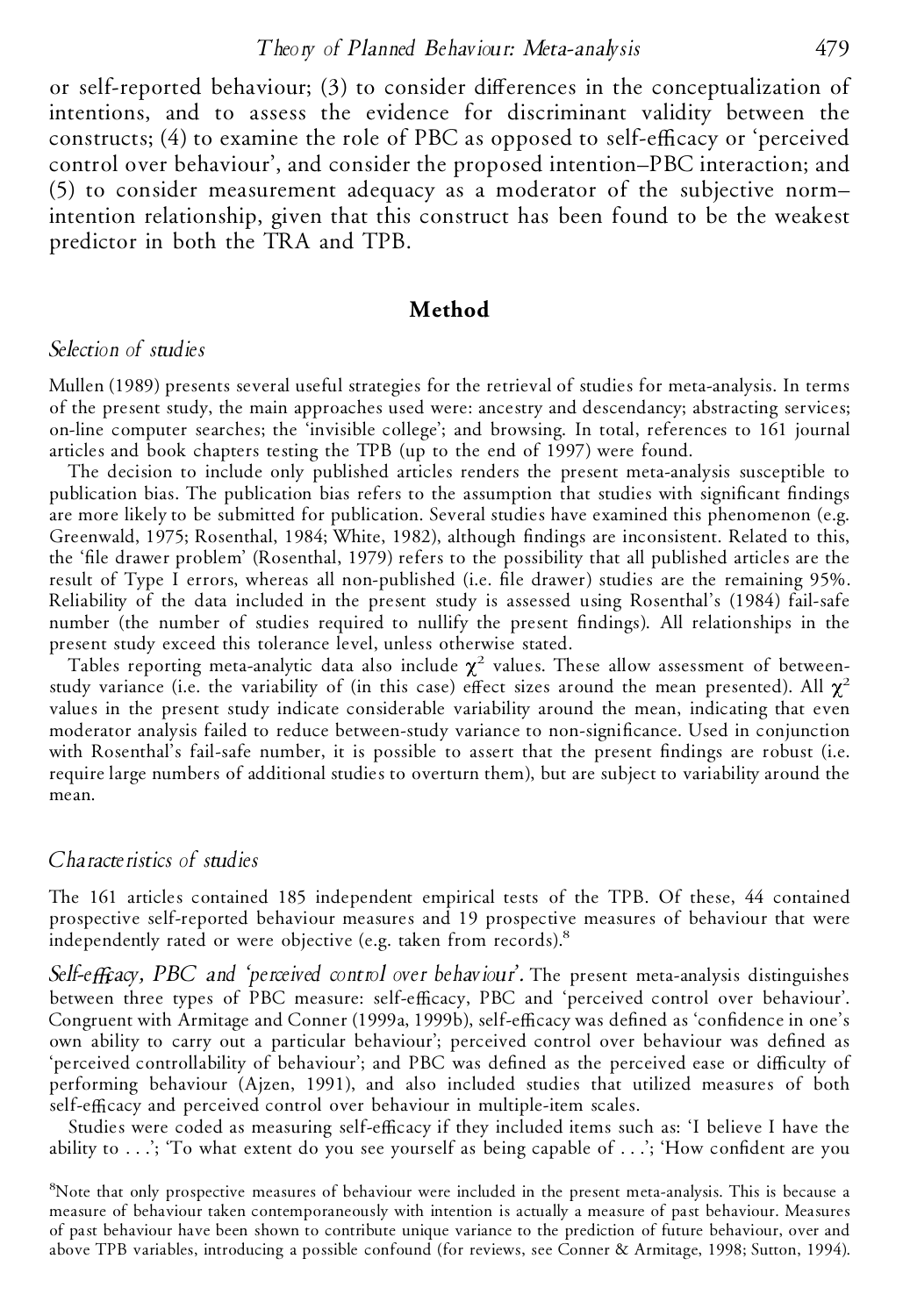that you will be able to  $\dots$ ; and 'If it were entirely up to me, I am confident that I would be able to . . .' (*N* of studies = 28). 'Perceived control over behaviour' was coded when items such as 'Whether or not I do x is entirely up to me', 'How much personal control do you feel you have over . . .', and 'How much do you feel that whether you do x is beyond your control?' were employed  $(N = 7)$ . Items that assessed perceived ease or difficulty were not included when coding for self-efficacy or 'perceived control over behaviour'. Where studies employed mixed measures (i.e. any combination of the above or 'easy-difficult' items) these were coded as 'PBC'  $(N = 101)$ .

*Desires, intentions and self-predictions.* Desires, intentions and self-predictions were coded according to the criteria discussed in Bagozzi (1992), Fishbein and Stasson (1990), Norman and Smith (1995), Sheppard *et al.* (1988) and Warshaw and Davis (1985). Briefly, 'desire' was coded if studies employed items such as 'I want to perform behaviour x'; 'self-prediction' was coded for measures such as 'I will perform behaviour x' or 'How likely is it that you will perform behaviour x?'; and 'intention' was coded for studies that employed only measures such as 'I intend to perform behaviour x'. Where studies employed some combination of the above, these were coded as 'mixed' measures. We were able to locate 88 studies that used mixed measures of behavioural intentions, 20 with measures of intention, 40 with measures of self-prediction, and six of desire.

*Subjective norms.* Studies were also coded for measurements of the subjective norm component. These fell into six categories: multiple-item scale  $(N = 32)$ , single item  $(N = 52)$ , general social pressure multiplied by motivation to comply  $(N = 14)$ , normative beliefs<sup>9</sup> as direct predictors of intention  $(N = 26)$ , social support  $(N = 1)$  and unspecified  $(N = 12)$ .

#### *Analyses*

Analyses are based on bivariate correlations: where the appropriate statistics were not reported in the published article, the authors were contacted, and several have generously supplied copies of their correlation matrices. This allowed us to run additional analyses.

For the purpose of analysis, *rs* were converted to Fisher *z* scores, weighted by sample size  $(N - 3)$ , before a mean Fisher *z* was calculated (see Hedges & Olkin, 1985). The weighted mean Fisher *z*s were then converted back to *rs*, for the purpose of reporting the results.  $R^2$  change values (for effects of PBC controlling for TRA variables) were converted to *r*, and combined in the same way as bivariate correlations.

Comparisons between correlation coefficients were conducted using Cohen's (1977) *qs* statistic, which evaluates differences in the magnitude of Fisher *z*. For samples with unequal *Ns*, a harmonic mean (n') was used. Note, however, that this only provides an estimate of differences between magnitude of correlation coefficients because the technique ignores dependencies between variables. In the case of the TPB, most of the interesting comparisons involve differences between correlations that hold intention in common.

It has been noted that the meta-analyses of Godin and Kok (1996) and Sheppard *et al*. (1988) can be criticized for analysing groups of participants more than once. For example, in the Sheppard *et al*. (1988) meta-analysis, two groups of participants from Warshaw and Davis (1985) were treated as independent tests of the TRA and included 18 times in the analysis. Clearly, this threatens the validity of meta-analysis. In order to avoid this, where studies examined more than one behaviour with one group of participants (e.g. Madden, Ellen, & Ajzen, 1992), the *r*s were converted to Fisher *z*s and meta-analysed in their own right before inclusion in the main data set.

Finally, because meta-analytic data tend to be based on large sample sizes, even the smallest correlations are likely to reach statistical significance. Cohen (1992) presents a useful guide to interpreting the magnitude of effect sizes: medium effect sizes are defined as those that approximate the average effect sizes across a variety of fields of research. Small effect sizes are 'noticeably smaller than medium, but not so small as to be trivial'; large effect sizes are 'the same distance above medium

<sup>9</sup>By 'normative beliefs', we are referring to a summed scale derived from the product referent beliefs and motivations to comply.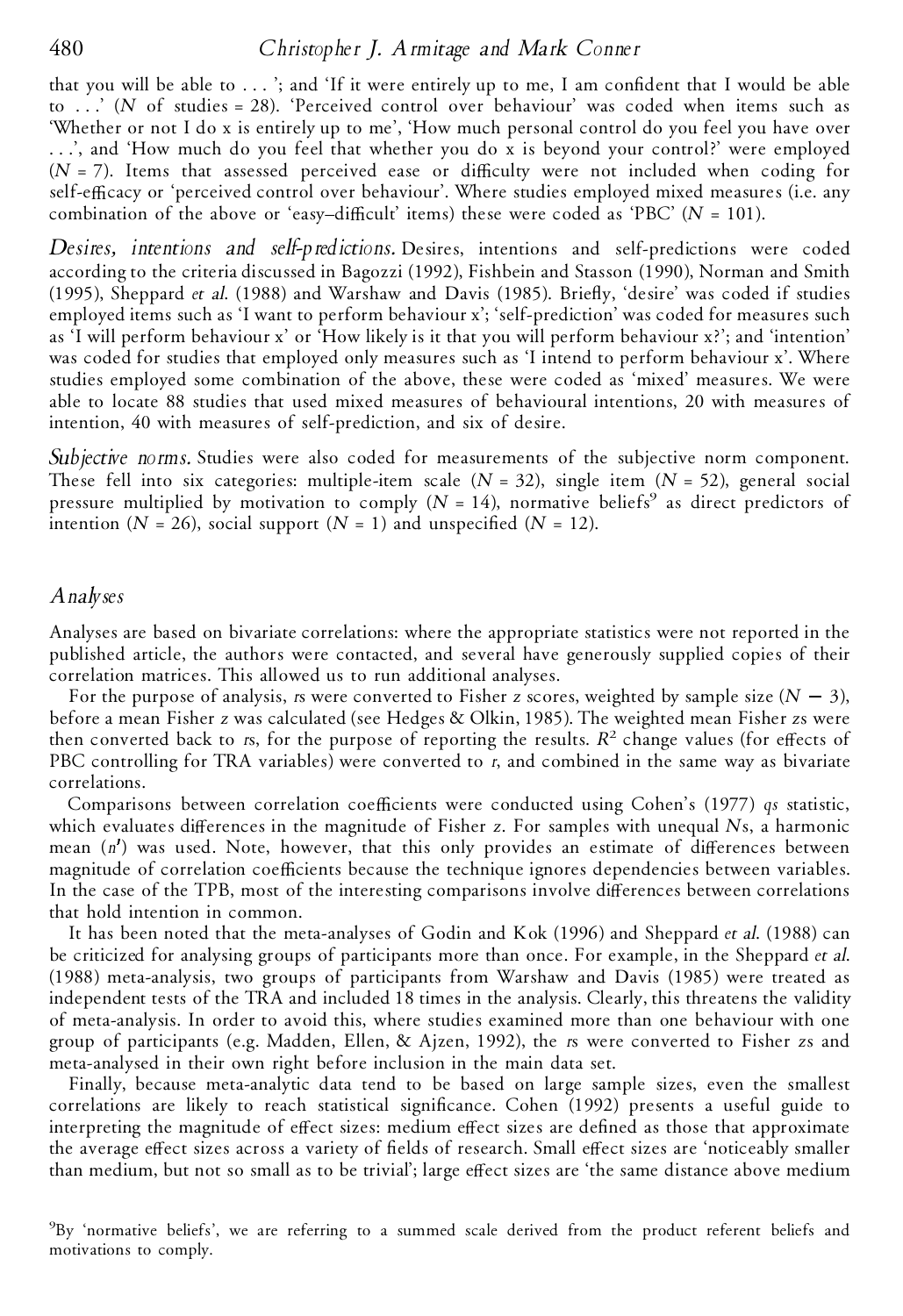| Relationship                                     |     |     |             | N of tests $R^a$ $R^2$ Fail-safe N | $\chi^2$  |
|--------------------------------------------------|-----|-----|-------------|------------------------------------|-----------|
| Multiple correlation $(BI + PBC)$ with behaviour | 63  | .52 | .27         | 65,347                             | $648***$  |
| BI-behaviour correlation                         | 48  | .47 | .22         | 26,235                             | $396***$  |
| PBC-behaviour correlation                        | 60  | .37 | .13         | 27,498                             | $677***$  |
| % variance added by PBC to behaviour             | 66  | .14 | .02         | 3815                               | 285***    |
| Multiple correlation (ATT + SN + PBC) with BI    | 154 | .63 | .39         | 986,974                            | $3231***$ |
| ATT-BI correlation                               | 115 | .49 | .24         | 326,497                            | $1050***$ |
| SN-BI correlation                                | 137 | .34 | $\cdot$ .12 | 201,774                            | $1167***$ |
| PBC-BI correlation                               | 144 | .43 | .18         | 378,681                            | 2224***   |
| % variance added by PBC to BI                    | 136 | .24 | .06         | 89,753                             | $1086***$ |
| Behavioural belief-ATT correlation               | 42  | .50 | .25         | 34,201                             | $413***$  |
| Normative belief-SN correlation                  | 34  | .50 | .25         | 20,794                             | $451***$  |
| Control belief-PBC correlation                   | 18  | .52 | .27         | 6174                               | $269***$  |

**Table 1.** Average component relationships for all tests of the TPB

\*\*\**p*<.001.

*Note.* <sup>*a*</sup>Weighted by sample size; BI=behavioural intention; PBC=perceived behavioural control; ATT = attitude; SN = subjective norm.

as small was below it' (Cohen, 1992, p. 156). These effect size categories equate with correlations of .10 (small), .30 (medium), and .50 (large), and this provides a useful heuristic that acts as a standard of comparison.

# **Results**

# *Overall ndings*

Average correlations and multiple correlations (all weighted by sample size,  $N = 3$ ) are reported for TPB component relationships in Table 1. For all findings (unless otherwise stated), all fail-safe numbers far exceed Rosenthal's (1984) recommended tolerance level. Across all behaviours, the average multiple correlation of intention and PBC with behaviour is .52, accounting for 27% of the variance  $(R^2 = .27)$ . Overall, PBC adds an average of 2% to prediction of behaviour, over and above intention. Given that Ajzen (1991) argues that for behaviours where there are no problems of volitional control, PBC will contribute nothing to the prediction of behaviour, and this finding supports the usefulness of the PBC construct in predicting behaviour.

The averaging multiple correlation of attitude, subjective norm and PBC with intention is  $R = .63$ , accounting for 39% of the variance ( $R^2 = .39$ ). Not only is the PBC–intention correlation strong  $(r = .43)$ , it independently accounts for 6% of the variance, controlling for attitude and subjective norm. Congruent with several authors, who do not include a subjective norm measure (e.g. Sparks, Shepherd, Wieringa, & Zimmermanns, 1995), the subjective norm–intention correlation is significantly weaker than the other relationships with intention (compared to attitude–intention correlation  $qs = .19$ ,  $p < .01$ ; compared to PBC–intention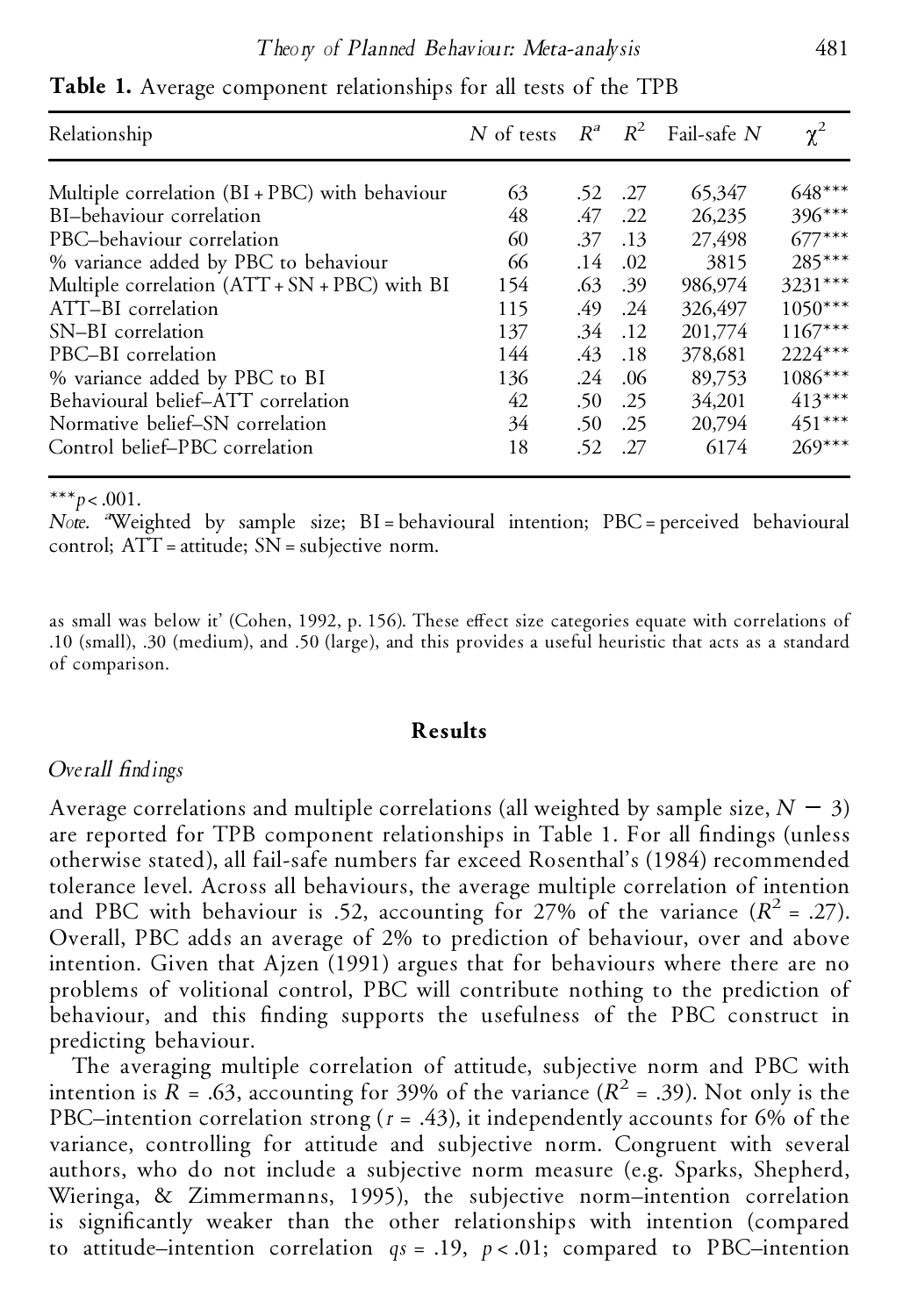| Relationship                              | N of tests | $R^a$ | $R^2$ | Fail-safe $N$ | $\chi^2$ |
|-------------------------------------------|------------|-------|-------|---------------|----------|
| $TPB \rightarrow Self-reported behaviour$ | 44         | .55   | .31   | 37,695        | $509***$ |
| $TPB \rightarrow Observed behaviour$      | 19         | .44   | .20   | 3762          | $86***$  |

**Table 2.** Meta-analysis of self-reported vs. observed behaviour

## \*\*\**p*<.001.

*Note. a*Weighted by sample size; TPB = multiple correlation of intention and PBC.

correlation  $qs = .11$ ,  $p < .05$ ). Although this does not present sufficient evidence to warrant discarding the construct, it does perhaps indicate that it is the part of the TPB that most requires further study. We return to this issue later.

In addition to these findings, Table 1 also displays the correlations between belief-based and direct measures of attitude, subjective norm and PBC.<sup>10</sup> Congruent with Fishbein and Ajzen's (1975) formulation that behavioural- and normative-belief measures inform attitude and subjective norms respectively, both are strongly correlated with each other (both *r*s = .50). Moreover, there was support for Ajzen's (1991) expectancy-value basis to control beliefs: these correlated *r*= .52 with PBC. Perhaps more importantly, all the correlations may be classified as representing 'medium' to 'large' effect sizes (Cohen, 1992).

# *Self-report vs. observed behaviour*

Table 2 presents multiple correlations of intention and PBC, contrasting selfreported and observed behaviour. The TPB accounts for large, highly significant proportions of the variance in prospective measures of both observed  $(R^2 = .20)$ and self-reported  $(R^2 = .31)$  behaviour. Although this difference is significant  $(q_s = .14, p < .01)$ , it is encouraging that the TPB can account for considerable proportions of the variance in actual behaviour (i.e. a medium-large effect size) and provides further evidence of the efficacy of the model.

# *Behavioural intentions*

Table 3 contrasts the different measures that have been employed to tap behavioural intentions: desires, intentions and self-predictions (see Method for definitions). The multiple correlation of attitude, subjective norm and PBC with desire was significantly stronger than with either intention  $(qs = .27, p < .01)$ , self-prediction  $(qs = .26, p < .01)$  or the mixed measure  $(qs = .19, p < .05)$ . In addition, the role of PBC differed depending on whether desire, self-prediction or intention was the dependent variable. For self-prediction, PBC contributed an additional 7% of variance over and above attitude and subjective norm. The

<sup>&</sup>lt;sup>10</sup>All belief-based measures are those which follow the expectancy-value format, in other words summed scales derived from outcome beliefs  $\times$  evaluations (behavioural beliefs), referent beliefs  $\times$  motivations to comply (normative beliefs), and facilitatory/inhibitory beliefs  $\times$  power (control beliefs).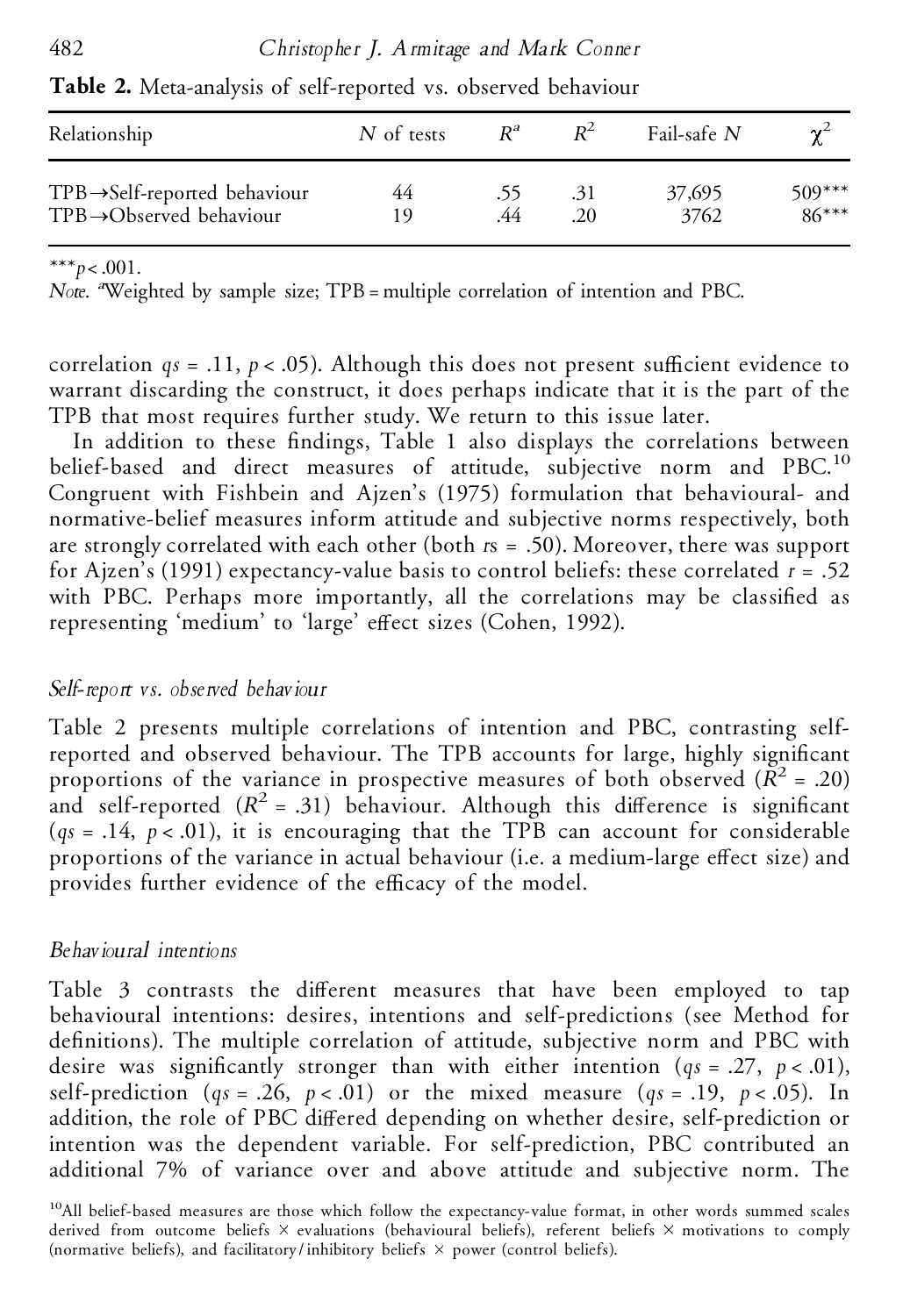| Relationship                           | N of tests $R^a$ $R^2$ |         |         | Fail-safe $N$ | $\chi^2$ | % variance<br>added by<br>PBC |
|----------------------------------------|------------------------|---------|---------|---------------|----------|-------------------------------|
| 'Mixed', $PBC \rightarrow Behaviour$   | 36                     | .52 .27 |         | 28,665        | $390***$ | 3                             |
| Intention, $PBC \rightarrow Behaviour$ | 8                      | .57     | .33     | 914           | $58***$  |                               |
| Self-predictions, PBC→Behaviour        | 16                     | .54     | .29     | 5750          | $246***$ | 2                             |
| Desire, $PBC \rightarrow Behaviour$    | 3                      | .47     | .22     | 105           | $7^*$    | 7                             |
| $TPB \rightarrow 'Mixed'$              | 88                     | .64     | .42     | 486,334       | 2688***  | 6                             |
| $TPB \rightarrow Intention$            | 20                     |         | .57 .32 | 17,239        | $246***$ | 8                             |
| $TPB \rightarrow Self-predictions$     | 40                     |         | .58 .34 | 68,262        | $401***$ | 7                             |
| $TPB \rightarrow$ Desires              | 6                      | .73     | .54     | 1201          | $21***$  | 2                             |

**Table 3.** Meta-analysis of intention vs. desire or self-prediction

\**p*<.05; \*\*\**p*<.001.

*Note.* <sup>a</sup>Weighted by sample size; TPB=multiple correlation of attitude, subjective norm and PBC.

corresponding values for desires and intentions were 2% and 8%, respectively. Consonant with predictions, the implication is that the formation of intentions and self-predictions are relatively more contingent on an assessment of perceived behavioural control than are desires.

Consistent with this position, intentions and self-predictions were stronger predictors of behaviour than desires ( $qs = .07, .12,$  respectively; both  $ps < .05$ ) when PBC was included as a predictor. Furthermore, PBC contributed more unique variance to prediction of behaviour when a measure of desire was used  $(R_{\text{change}}^2 = .06)$  than when either intention  $(R_{\text{change}}^2 = .01)$  or self-prediction  $(R_{\text{change}}^2 = .02)$  was included. Thus, PBC is a less important determinant of behaviour when measures of intention or self-prediction are employed.

# *Control*

Findings relating to the impact of different conceptualizations of control on intention and behaviour are presented in Table 4. Self-efficacy and PBC have a comparable level of correlation with both intention (both *r*s = .44) and behaviour (*r*s = .35 and .40, respectively). The corresponding correlations for perceived control over behaviour were significantly weaker, for both behaviour (*qss* = .18 and .24,  $ps < .01$  for comparisons with self-efficacy and PBC, respectively) and intention  $(gss = .24, ps < .01$  for both comparisons). Thus, self-efficacy and PBC correlate with intention and behaviour significantly more strongly than perceived control over behaviour.

Controlling for intention, self-efficacy and PBC contribute an additional 2% to explained variance in behaviour. The corresponding value for perceived control over behaviour was .003%, although this must be interpreted with caution, as only two additional studies reporting null results would overturn this finding (i.e. it failed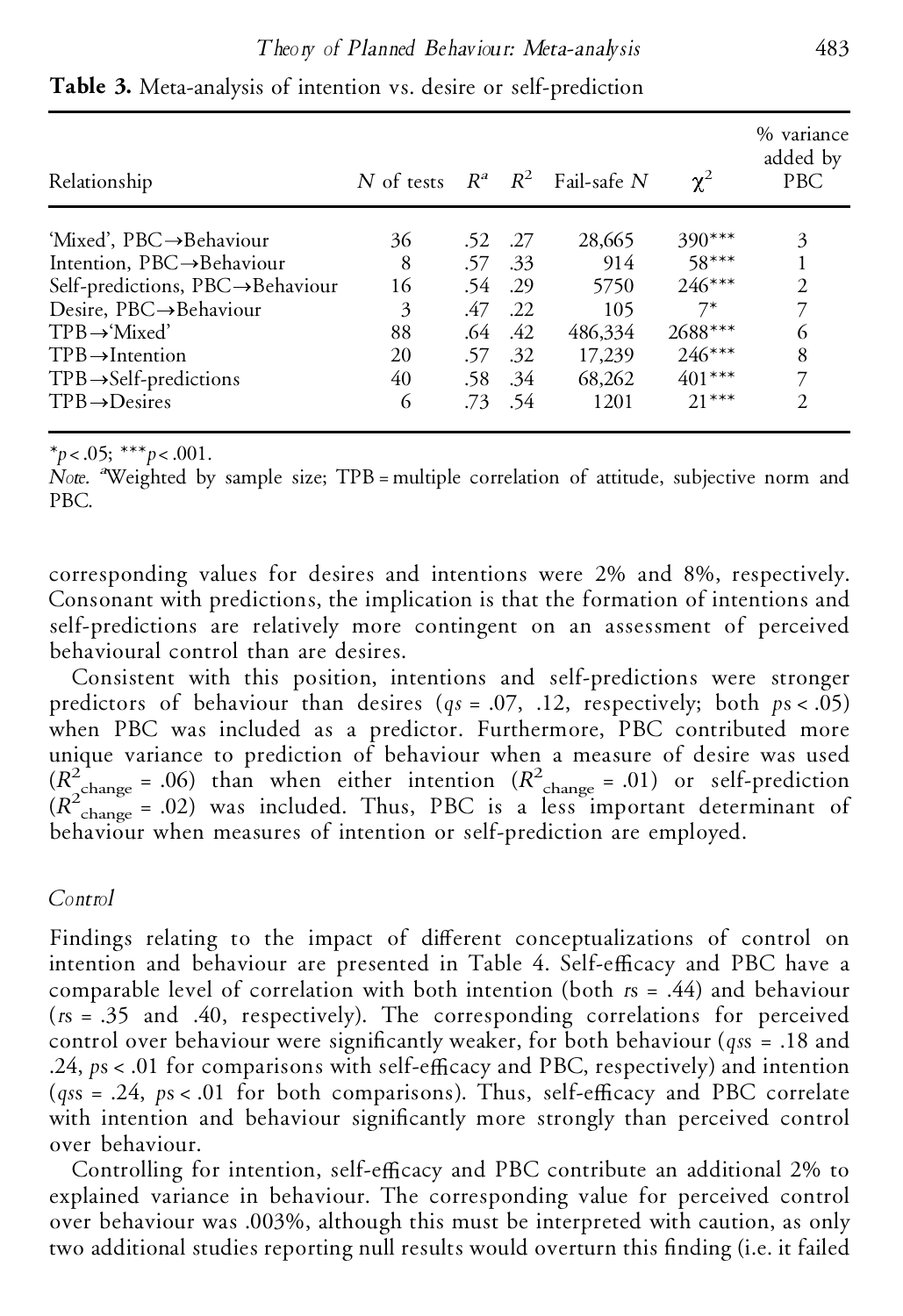| Relationship                          | N of tests | $r^a$ | Fail-safe $N$ | $\chi^2$  | % variance<br>added <sup>b</sup> |
|---------------------------------------|------------|-------|---------------|-----------|----------------------------------|
| Self efficacy $\rightarrow$ Behaviour | 13         | .35   | 1092          | $25*$     |                                  |
| $PBC \rightarrow$ Behaviour           | 40         | .40   | 13.904        | $582***$  | $\mathcal{D}_{\mathcal{L}}$      |
| Perceived control over                |            |       |               |           |                                  |
| $Behaviour \rightarrow Behaviour$     | 6          | .18   | 69            | $19***$   | $\langle \ \cdot \rangle$        |
| Self-efficacy $\rightarrow$ Intention | 28         | .44   | 17,113        | $365***$  |                                  |
| $PBC \rightarrow$ Intention           | 101        | .44   | 198,869       | $1697***$ |                                  |
| Perceived control over                |            |       |               |           |                                  |
| $Behaviour \rightarrow Intention$     |            | .23   | 174           | $18***$   |                                  |

**Table 4.** Average control–intention and control–behaviour relationships

\**p*<.05; \*\**p*<.01; \*\*\**p*<.001.

*Note. <sup>a</sup>*Weighted by sample size; *<sup>b</sup>*% Variance refers to the percentage variance added by the perceived control construct (i.e. self-efficacy, PBC or perceived control over behaviour) to the prediction of intention or behaviour, controlling for other TPB variables (i.e. attitude and subjective norm for prediction of intention; intention for prediction of behaviour). Fail-safe values are calculated separately for these values; note that perceived control over behaviour relationships with intention and behaviour fail to exceed Rosenthal's (1984) acceptable tolerance level.

to achieve Rosenthal's (1984) tolerance level). For prediction of intention, self-efficacy explains an additional 7%, and PBC an additional 5%, of explained variance. Perceived control over behaviour contributed an additional 1%, although only eight additional studies reporting null results would be required to render this finding non-significant.

We were able to locate 19 studies that appropriately tested the intention  $\times$ perceived control (i.e. PBC, self-efficacy or perceived control over behaviour) interaction hypothesis. Of these studies, nine (47%) reported evidence of a significant interaction effect. In each case, higher levels of PBC were associated with stronger intention–behaviour relationships. However, it is difficult to draw firm conclusions from such empirical data because relatively few of the studies employing the TPB actually reported tests of the interaction effect (30%, 19 out of 63). Ajzen (1991, p. 188) suggests that failure to find an effect may be attributable to the fact that linear models provide good accounts of psychological data even when interaction effects are known to be present. Also, if perceived control (i.e. PBC, self-efficacy, perceived control over behaviour) is unrelated to actual control, the extent to which perceived control would moderate intention–behaviour relationships or show a direct link to behaviour is unclear.

# *Subjective norms*

The measurement explanation of the weak predictive power of subjective norms relates to the fact that norms are typically measured by a single item, despite the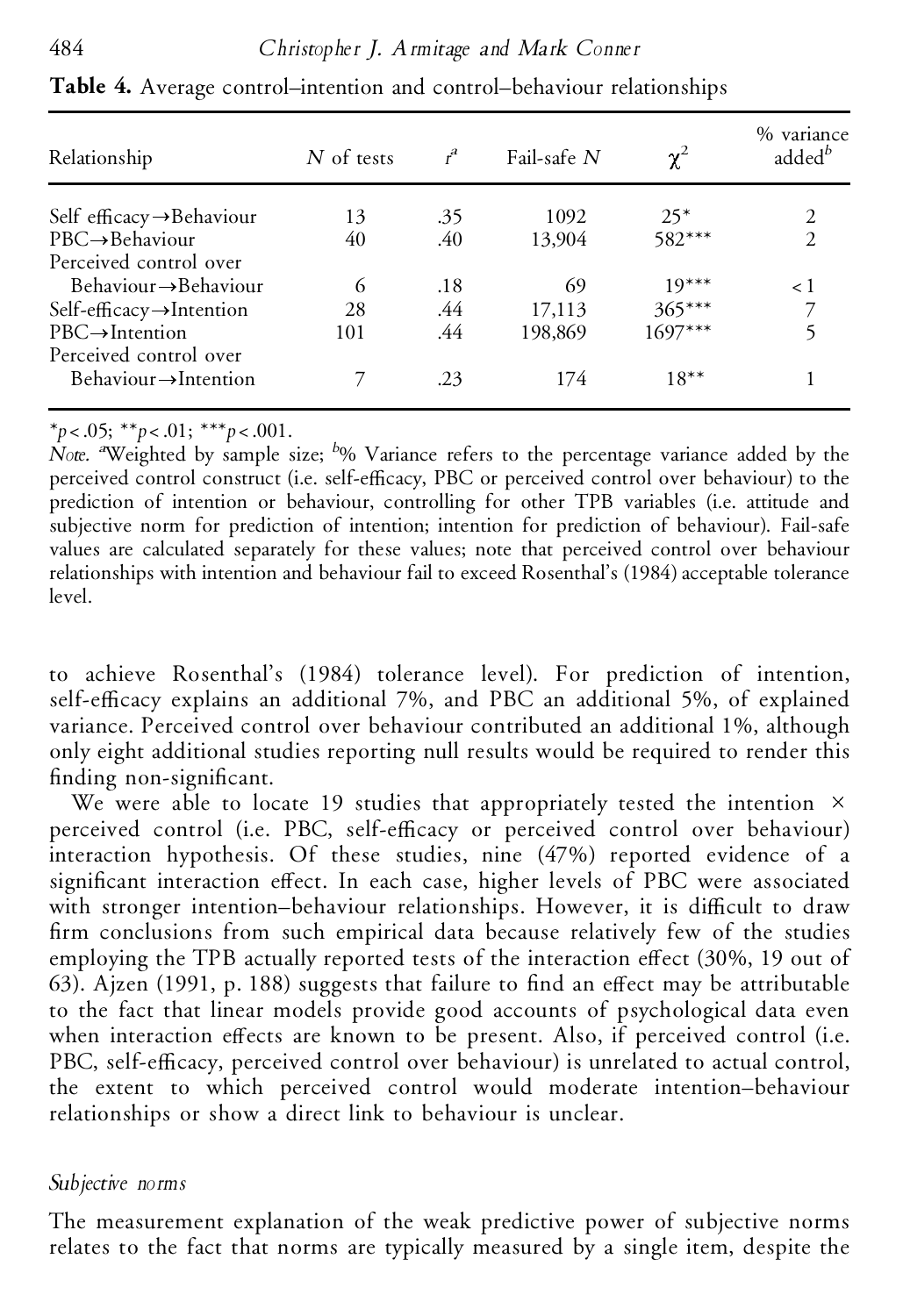| Measure                                       | N of tests |     | Fail-safe N | $\chi^2$                |
|-----------------------------------------------|------------|-----|-------------|-------------------------|
| Multiple items                                | 32         | .38 | 11,403      | $237***$                |
| Single item                                   | 52         | .28 | 17,936      | $270***$                |
| Subjective norm $\times$ Motivation to comply | 14         | .30 | 1195        | $45***$                 |
| Social support                                |            | .25 | $ - $       | $[\mathord{\text{--}}]$ |
| Normative beliefs                             | 26         | .38 | 9987        | $213***$                |
| Unspecified                                   | 12         | .45 | 4095        | $188***$                |

**Table 5.** Meta-analysis of single vs. multiple-item measures of subjective norms in regression with intentions

\*\*\**p*<.001.

*Note. <sup>a</sup>*Weighted by sample size.

potentially low reliability of such measures. From Table 5, multiple-item measures of subjective norm and normative beliefs had significantly stronger correlations with intention than any of the other measures (*qs* = .09–.15, all *p*s<.05). The weak predictive power of the subjective norm component within the TPB may therefore be partially accounted for by weaknesses in measurement.

Although it is perhaps unsurprising that multiple measures of subjective norms are more strongly related to intentions, the impact of normative beliefs on intention should be mediated through the subjective norm component. Equivalent subjective norm–intention and normative belief–intention correlations of .38 and a normative belief–subjective norm correlation of .50 (cf. Table 1) suggest that the two measures closely map onto one another. Subjective norms are posited as global perceptions of social pressure that derive from judgments of social pressure from salient others weighted by the motivation to comply with these groups or individuals. That the two correlate strongly implies that the operationalization of normative beliefs represents an accurate analysis of the process underlying the formation of global perceptions of subjective norm.

### **Discussion**

The present meta-analysis provides evidence supporting the use of the TPB for predicting intention and behaviour, although the prediction of self-reported behaviour is superior to observed behaviour. Moreover, there is some evidence for discriminant validity between desire, intention and self-prediction, and for a distinction between self-efficacy and perceived control over behaviour. Finally, subjective norm shows a reasonably strong relationship with intention when appropriately measured with multiple-item scales.

# *Overall ndings*

The present meta-analysis of the TPB compares favourably with previous metaanalyses. The present study found  $R = .52$  ( $R^2 = .27$ ) for the multiple correlation of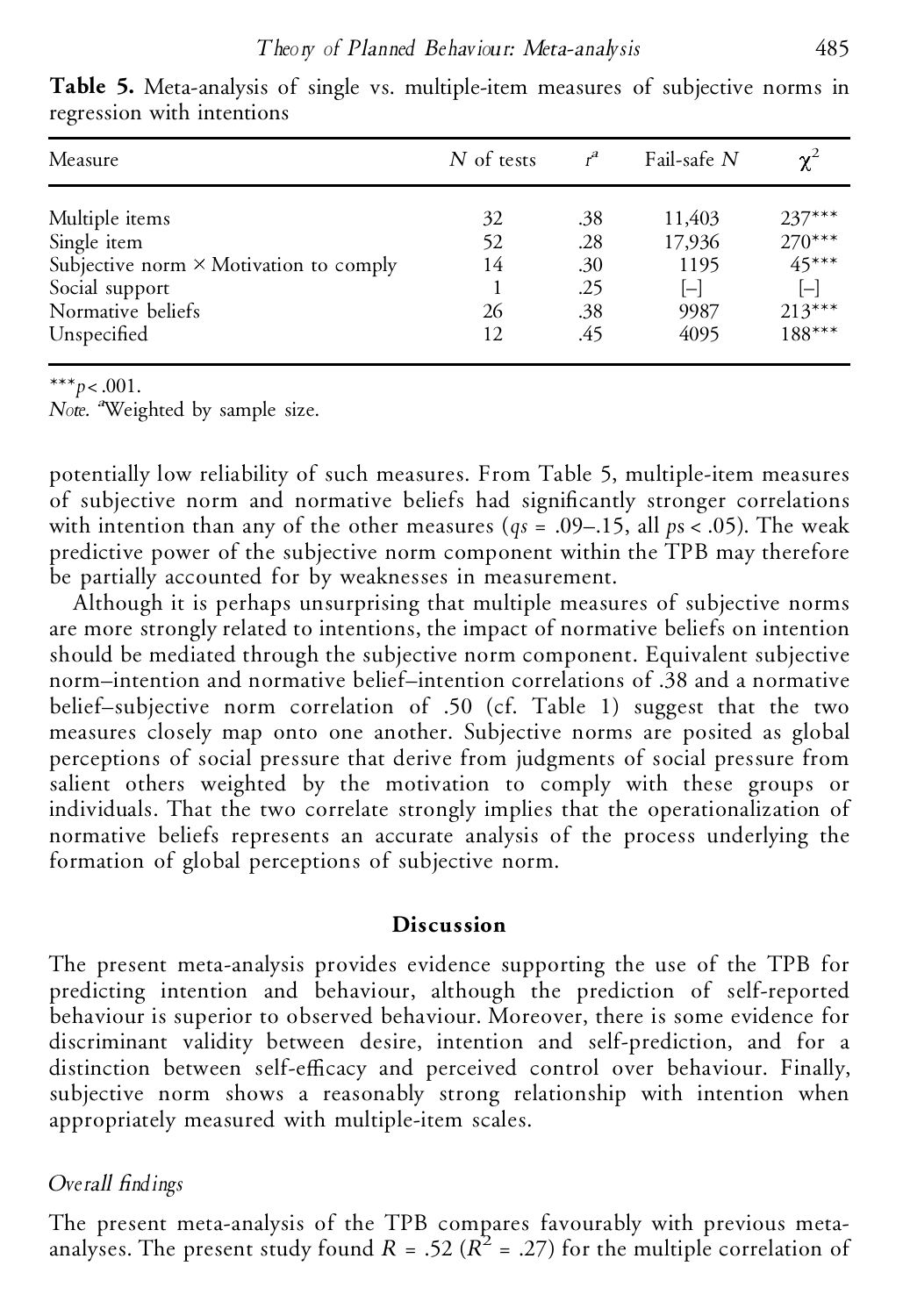intention and PBC with behaviour; previous meta-analyses have reported similar findings (range of  $R = .46–.58$ ). Further, congruent with these studies, PBC was found to contribute uniquely to the prediction of behaviour, demonstrating the efficacy of the PBC construct. Similarly, the intention–behaviour correlation from the present meta-analysis is comparable with those of recent meta-analyses devoted to intention–behaviour relations. The intention–behaviour correlation in the present meta-analysis is  $r = .47$ . Randall and Wolff (1994) report a corresponding relationship of .45 (98 studies), while Sheeran and Orbell (1998) reported a mean correlation of .44 (28 studies of condom use).

Further support for the efficacy of the TPB over the TRA is provided by the multiple correlation of attitude, subjective norm and PBC with intention. The ndings of the present meta-analysis are comparable with those of previous studies (*R*s = .64–.71). More importantly, from the present meta-analysis, PBC adds—on average—6% to the prediction of intention, over and above attitude and subjective norm. Therefore, it would appear that PBC influences behaviour directly and indirectly, independent of TRA variables, and therefore represents a useful addition to the TRA.

# *Self-report vs. objective behaviour*

It is clear that many TPB studies do not employ prospective designs or measure behaviour. Where behaviour is measured, it is typically through self-report. Congruent with Hessing *et al*. (1988), intention and PBC were better predictors of self-reported behaviour than observed behaviour. Clearly this is not a problem specific to the TRA/TPB, but provides indication of the wider debate within social psychology.

Potentially, however, this may simply reflect the fact that measurement correspondence is typically maximized where subjective measures of behaviour are used (cf. Fishbein, 1980). For example, in a study of low-fat diet consumption, Armitage and Conner (1999a) reported a comparable discrepancy between self-reported behaviour (e.g. 'I ate a low-fat diet') and a more objective assessment of behaviour (validated measure of percentage of calories derived from fat). While the difference between the two may represent a subjective–objective distinction, it may also reflect the fact that the subjective measure of behaviour directly mapped onto the prior measure of intention, whereas the objective measure could not. Sutton (1998) has suggested that showing participants the measure of behaviour on which they will later be assessed is one way of circumventing such problems. Researchers should be cognizant of the problems of self-report data and, wherever possible, take accurate multiple measures of actual behaviour.

### *Desire, intention and self-prediction*

The present study provides some support for work proposing a distinction between intention, desire and self-prediction (e.g. Bagozzi, 1992). TPB variables were most closely associated with desires, although PBC contributed relatively little additional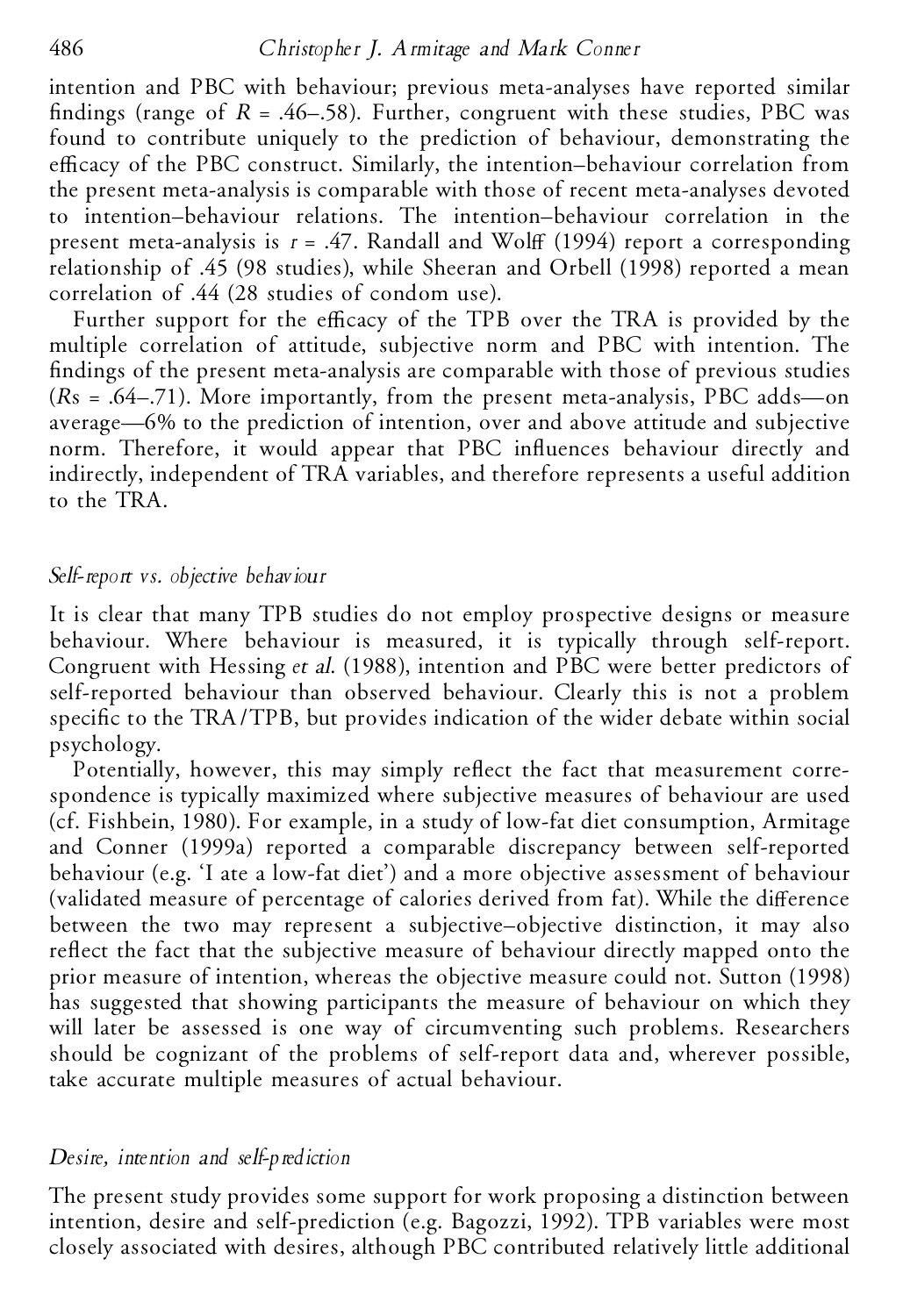variance. In turn, desires were the weakest predictors of behaviour, with PBC contributing the most additional variance. PBC contributed most additional variance to the explanation of intention and self-prediction, and contributed least to prediction of behaviour when intention and self-prediction were statistically controlled. These findings can be accounted for by the fact that PBC takes account of factors that may facilitate or inhibit behaviour; under such circumstances, one would expect little difference between intention and self-prediction.

Overall, the present findings provide some support for Bagozzi's (1992) position: intentions and self-predictions were superior predictors of behaviour than desires; attitudes, subjective norm and perceived control (i.e. self-efficacy, PBC or perceived control over behaviour) were the best predictors of desires. Thus, individuals may first translate their attitudes into desires, taking perceptions of social pressure and (to a lesser extent) control into account. However, these desires are weak direct predictors of behaviour, but may instead be mediated by intentions or selfpredictions, or may co-determine behaviour with perceived control. Further evidence for this is reported in Bagozzi and Kimmel (1995), who showed that the impact of attitudes on intention was almost entirely mediated by desires. Future work is required to test the proposed causal relationships between these variables.

# *Perceptions of control*

The present meta-analysis found differences between measures of PBC, self-efficacy and perceived control over behaviour. Self-efficacy and PBC were significantly more strongly correlated with both intention and behaviour than was perceived control over behaviour. Congruent with this, analysis of the proportion of additional variance explained indicated that the findings for perceived control over behaviour were both weak and unreliable. In general, self-efficacy accounted for the most additional variance in intention, and both PBC and self-efficacy accounted for equivalent proportions of variance in behaviour. The implication is that individuals form intentions that they are confident they can enact (i.e. those they perceive self-efficacy over), and that translation of intention into action may be facilitated both by self-efficacy and an assessment of more external factors tapped by PBC.

The analyses concerning the proportion of additional explained variance contributed by perceived control over behaviour were shown to be unreliable: more studies are required that more fully investigate this construct. Indeed, the possibility exists that the predicted differential effects of self-efficacy and perceived control over behaviour may vary as a function of behaviour studied (see Armitage & Conner, 1999a, 1999b; Manstead & van Eekelen, 1998). However, where the data were reliable, perceived control over behaviour was significantly more weakly related to intention and behaviour. The findings also suggest that self-efficacy and PBC are both useful predictors of intention and behaviour. While there is no clear evidence for which is to be preferred, self-efficacy is more clearly defined and operationalized than is PBC (cf. Bandura, 1997), which consists of 'mixed measures' (see Method). Moreover, while self-efficacy and PBC account for equivalent proportions of the variance in behaviour, self-efficacy explains somewhat more of the variance in intention than does PBC. The implication is that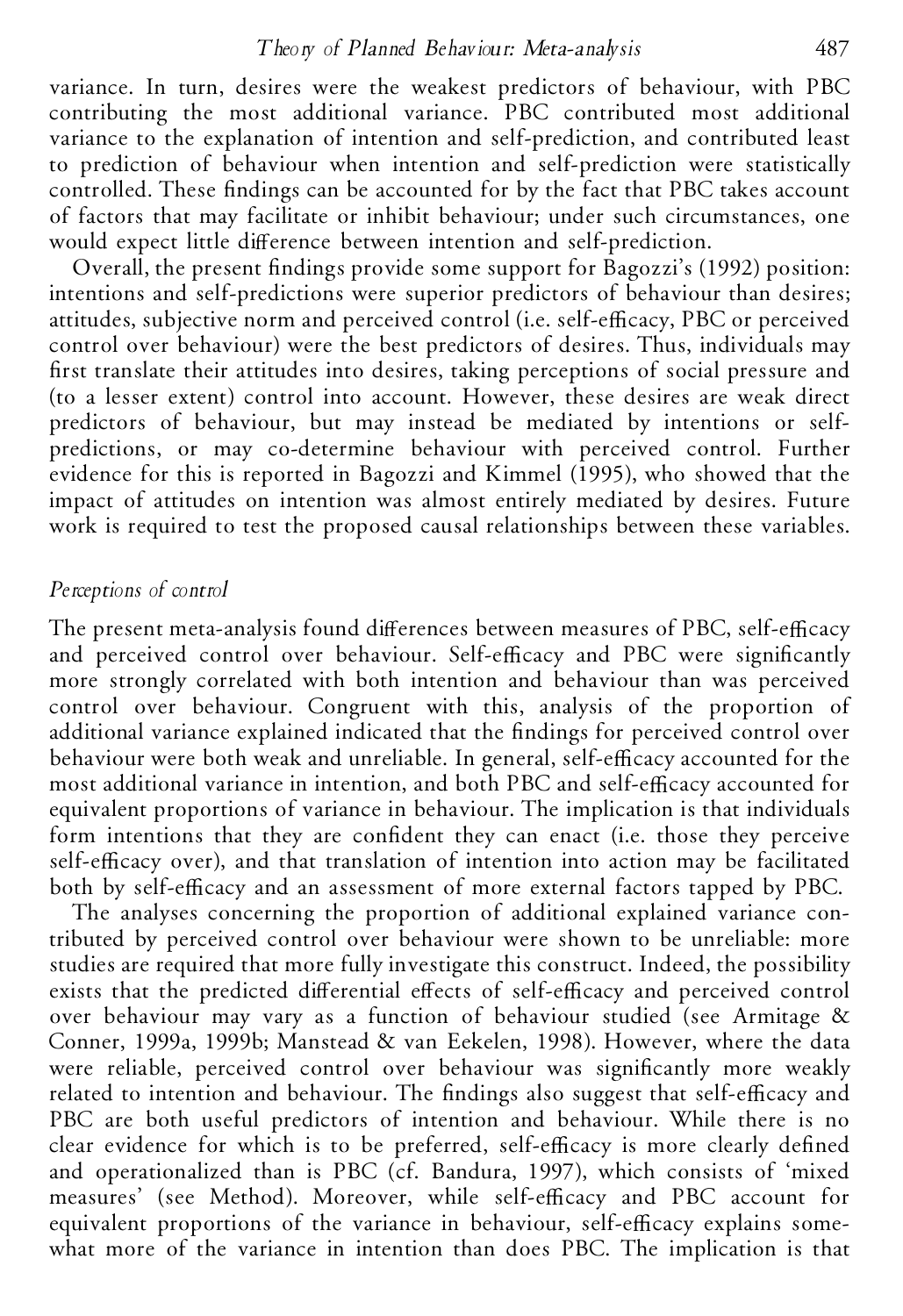## 488 *Christopher J. Armitage and Mark Conner*

self-efficacy should be the preferred measure of 'perceived control' within the TPB, but further research is required that more fully evaluates the impact of different operationalizations of perceived control on intention and behaviour.

In addition, researchers have paid relatively little attention to precisely what PBC is tapping: up to the end of 1997, only 18 published studies reported control belief–PBC relationships. Given the role of PBC as a powerful determinant of both intention and behaviour, further exploration of both the nature and antecedents of the PBC construct is clearly required. For example, a recent study by Armitage and Conner (1999a) provides some evidence to suggest that control beliefs (as conceptualized by Ajzen, 1991) are the antecedents of self-efficacy, but correlate only weakly with perceived control over behaviour.

### *Subjective norms*

Several researchers have argued that the subjective norm component of the TPB is inadequate and rarely predicts intention, and so have removed it from analysis (e.g. Sparks, Shepherd, Wieringa, & Zimmermanns, 1995). The present meta-analysis provides some support for this view: subjective norm was the TPB component most weakly related to intention. However, when type of measure was used as a moderator, the poor performance of the subjective norm component was shown to be a function of measurement. Clearly, this component requires further empirical attention, and the present study points to measurement as its principal weakness, given that the majority of TPB studies have used single-item measures. Beyond this, a number of authors have argued that the way in which norms are conceptualized within the TRA/TPB framework fails to tap important facets of social influence (e.g. Conner & Armitage, 1998; Terry, Hogg, & White, 1999).

Some researchers have suggested a reconceptualization of the mechanism by which normative pressure is exerted. Trafimow and Finlay (1996) have argued that the weakness in the subjective norm component stems from a minority of individuals whose actions are driven primarily by perceived social pressure. Although they provide some evidence to support this view (see also DeBono & Snyder, 1995), it seems unlikely that the majority of people's behaviour is unaffected by social pressure. There is also evidence to suggest that alternative conceptualizations of norms exert independent effects on intentions, controlling for subjective norms.

Subjective norm is operationalized as a global perception of social pressure either to comply with the wishes of others or not (Ajzen, 1991). However, social pressure is rarely so direct or explicit, leading a number of researchers to suggest alternative conceptualizations. For example, Terry and colleagues (e.g. Terry & Hogg, 1996; Terry *et al*., 1999; Terry, Hogg, & White, 2000; White *et al*., 1994) have drawn on Self-categorization and Social Identity Theories (see Hogg & Abrams, 1988; Turner, 1985). Specifically, Terry and colleagues have shown that identification with a behaviourally relevant group moderates the effects of group norm on intention (Terry & Hogg, 1996). In addition, they present some evidence to support a distinction between group- and subjective-norms (Terry *et al*., 1999; cf. Deutsch and Gerard's (1995) distinction between informational and normative influence).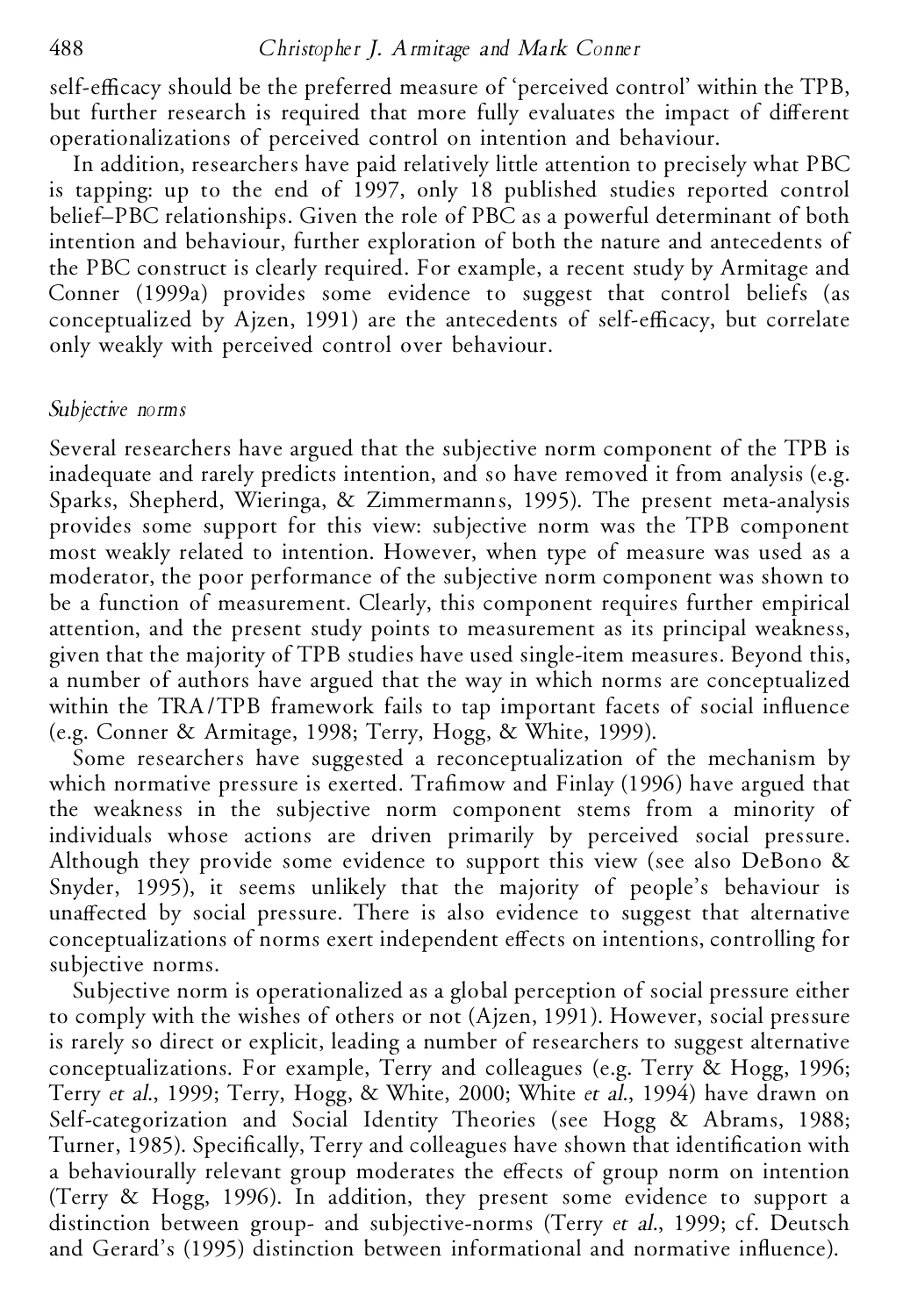#### *Theory of Planned Behaviour: Meta-analysis* 489

Related work has investigated a number of different types of norm. Cialdini, Kallgren, and Reno (1991) distinguish between personal, descriptive and injunctive norms. Injunctive norms map onto subjective norms. Personal norms have been operationalized as either self-identity or moral norms (see Conner & Armitage, 1998). A number of studies have shown that self-identity explains additional proportions of the variance in intentions over and above TPB variables (e.g. Armitage & Conner, 1999a, 1999b; Sparks & Shepherd, 1992; for a review, see Conner & Armitage, 1998). There is also evidence to support the inclusion of moral (e.g. Beck & Ajzen, 1991; Conner & Armitage, 1998) and descriptive (e.g. Conner *et al*., 1996) norms within the TPB. Further research is required to test the sufficiency of such additional variables by testing them against adequate measures of subjective norm.

### **Conclusions**

The present meta-analysis provides support for the efficacy of the TPB as a predictor of intentions and behaviour. Although prediction is superior for self-reported than observed behaviour, the TPB is still capable of explaining 20% of the variance in prospective measures of actual behaviour (i.e. a medium to large effect size). The present findings therefore corroborate those of previous TPB meta-analyses, as well as expanding on some of the theoretical debate surrounding the model. The present study showed that PBC independently predicted intentions and behaviour in a wide number of domains. There was also evidence to suggest that measures of intention, self-prediction and desires possess discriminant validity, although only relatively weak evidence for the proposed self-efficacy-perceived control over behaviour distinction. Finally, work on additional normative variables (e.g. moral or descriptive norms) may increase the predictive power of the normative component of the model.

#### **References**

*Note*: References marked with \* indicate TPB studies used in the meta-analysis

- Ajzen, I. (1985). From intentions to action: A theory of planned behavior. In J.Kuhl & J. Beckman (Eds.), *Action control: From cognitions to behaviors* (pp. 11–39). New York: Springer.
- Ajzen, I. (1988). *Attitudes, personality and behavior*. Milton Keynes: Open University Press.
- Ajzen, I. (1991). The theory of planned behavior. *[Organizational](http://www.ingentaconnect.com/content/external-references?article=/0749-5978^28^2950L.179[aid=16280]) Behavior and Human Decision Processes, 50*, [179–211.](http://www.ingentaconnect.com/content/external-references?article=/0749-5978^28^2950L.179[aid=16280])
- \*Ajzen, I., & Driver, B. L. (1992). Application of the theory of planned behavior to leisure choice. *Journal of Leisure Research, 24*, [207–224.](http://www.ingentaconnect.com/content/external-references?article=/0022-2216^28^2924L.207[aid=137434])
- Ajzen, I., & Fishbein, M. (1980). *Understanding attitudes and predicting social behavior*. Englewood Cliffs, NJ: Prentice-Hall.
- \*Ajzen, I., & Madden, T. J. (1986). Prediction of goal directed behavior: Attitudes, intentions and perceived behavioral control. *Journal of [Experimental](http://www.ingentaconnect.com/content/external-references?article=/0022-1031^28^2922L.453[aid=16478]) Social Psychology, 22*, 453–474.
- Armitage, C. J., & Conner, M. (1999a). The theory of planned behaviour: Assessment of predictive validity and 'perceived control'. *British Journal of Social [Psychology,](http://www.ingentaconnect.com/content/external-references?article=/0144-6665^28^2938L.35[aid=17112]) 38*, 35–54.
- Armitage, C. J., & Conner, M. (1999b). Distinguishing perceptions of control from self-efficacy: Predicting consumption of a low fat diet using the theory of planned behavior. *Journal of [Applied](http://www.ingentaconnect.com/content/external-references?article=/0021-9029^28^2929L.72[aid=16481]) Social [Psychology,](http://www.ingentaconnect.com/content/external-references?article=/0021-9029^28^2929L.72[aid=16481]) 29*, 72–90.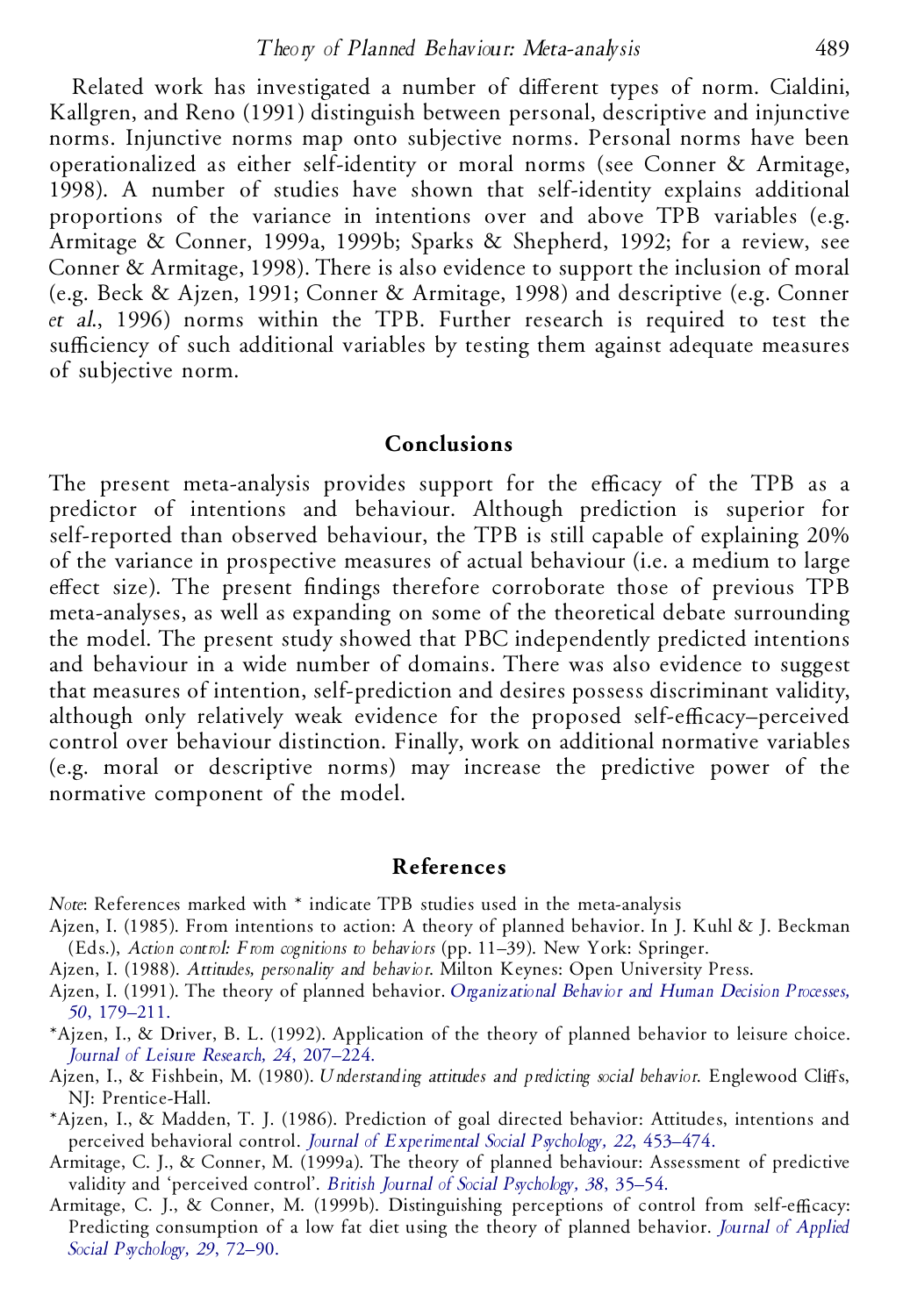- Armitage, C. J., & Conner, M. (1999c). Predictive validity of the theory of planned behaviour: The role of questionnaire format and social desirability. *Journal of [Community](http://www.ingentaconnect.com/content/external-references?article=/1052-9284^28^299L.261[aid=1876187]) and Applied Social Psychology, 9*, [261–272.](http://www.ingentaconnect.com/content/external-references?article=/1052-9284^28^299L.261[aid=1876187])
- Armitage, C. J., & Conner, M. (2000). Social cognition models and health behaviour: A structured review. *[Psychology](http://www.ingentaconnect.com/content/external-references?article=/0887-0446^28^2915L.173[aid=1876188]) and Health, 15*, 173–189.
- \*Arnscheid, R., & Schomers, P. (1996). Attitude and performance in groups: A test of the theory of planned behavior on basketball players. *Zeitschrift fu¨r Sozialpsychologie, 27*, 61–69.
- \*Atsalakis, M., & Sleap, M. (1996). Registration of children in a physical activity program: An application of the theory of planned behavior. *Pediatric Exercise Science, 8*, 166–176.
- \*Babrow, A. S., Black, D. R., & Tiffany, S. T. (1990). Beliefs, attitudes, intentions, and a smoking-cessation program: A planned behavior analysis of communication campaign develop ment. *Health [Communication,](http://www.ingentaconnect.com/content/external-references?article=/1041-0236^28^292L.145[aid=1876190]) 2*, 145–163.
- Bagozzi, R. P. (1992). The self-regulation of attitudes, intentions and behavior. *Social [Psychology](http://www.ingentaconnect.com/content/external-references?article=/0190-2725^28^2955L.178[aid=16282]) Quarterly, 55*, [178–204.](http://www.ingentaconnect.com/content/external-references?article=/0190-2725^28^2955L.178[aid=16282])
- \*Bagozzi, R. P., & Kimmel, S. K. (1995). A comparison of leading theories for the prediction of goal-directed behaviours. *British Journal of Social [Psychology,](http://www.ingentaconnect.com/content/external-references?article=/0144-6665^28^2934L.437[aid=16483]) 34*, 437–461.
- \*Bakker, A. B., Buunk, B. P., & Siero, F. W. (1993). Condoomgebruik door heteroseksuelen. Een vergelijking van de theorie van gepland gedrag, het health belief model en de protectie-motivatie theorie [Condom use among heterosexuals: A comparison of the theory of planned behaviour, the health belief model and protection motivation theory]. *Gedrag and [Gezondheid](http://www.ingentaconnect.com/content/external-references?article=/0921-5360^28^2921L.238[aid=1876191]) Tijdschrift voor Psychologie and [Gezondheid,](http://www.ingentaconnect.com/content/external-references?article=/0921-5360^28^2921L.238[aid=1876191]) 21*, 238–254.
- \*Bamberg, S. (1995). When does the car-user change to the bus? Problems and results of an application of the theory of planned behavior in the context of practical traffic planning. *Zeitschrift fu¨r Sozialpsychologie, 26*, 243–262.
- \*Bamberg, S. (1996). General or specific attitudes in explaining ecological responsible behavior? An enlargement of the theory of planned behavior by the concept 'attitudes towards objects'. *[Zeitschrift](http://www.ingentaconnect.com/content/external-references?article=/0044-3514^28^2927L.47[aid=1876193]) fu¨r [Sozialpsychologie,](http://www.ingentaconnect.com/content/external-references?article=/0044-3514^28^2927L.47[aid=1876193]) 27*, 47–60.
- \*Bamberg, S., & Lüdemann, C. (1996). An empirical test of the theory of planned behavior in two choice situations with two behavioral alternatives: Bike versus car and container versus garbage can. *Zeitschrift fu¨r Sozialpsychologie, 27*, 32–46.
- \*Bamberg, S., & Schmidt, P. (1993). Choosing between means of transportation—an application of the theory of planned behavior. *Zeitschrift fu¨r Sozialpsychologie, 24*, 25–37.
- \*Bamberg, S., & Schmidt, P. (1997). Theory-driven evaluation of an environmental policy measure: Using the theory of planned behavior. *Zeitschrift fu¨r Sozialpsychologie, 28*, 280–297.
- Bandura, A. (1986). *Social foundations of thought and action*. Englewood Cliffs, NJ: Prentice-Hall.
- Bandura, A. (1992). On rectifying the comparative anatomy of perceived control: Comments on 'Cognates of personal control'. *Applied and Preventive [Psychology,](http://www.ingentaconnect.com/content/external-references?article=/0962-1849^28^291L.121[aid=137425]) 1*, 121–126.
- Bandura, A. (1997). *Self-eYcacy: The exercise of control*. New York: W. H. Freeman & Co.
- Baron, R. M. & Kenny, D. A. (1986). The moderator–mediator variable distinction in social psychological research: Conceptual, strategic, and statistical considerations. *Journal of [Personality](http://www.ingentaconnect.com/content/external-references?article=/0022-3514^28^2951L.1173[aid=16073]) and Social Psychology, 51*, [1173–1182.](http://www.ingentaconnect.com/content/external-references?article=/0022-3514^28^2951L.1173[aid=16073])
- \*Basen-Engquist, K., & Parcel, G. S. (1992). Attitudes, norms, and self-efficacy: A model of adolescents' HIV-related sexual risk behavior. *Health Ed ucation Quarterly, 19*, [263–277.](http://www.ingentaconnect.com/content/external-references?article=/0195-8402^28^2919L.263[aid=1797749])
- \*Beale, D. A., & Manstead, A. S. R. (1991). Predicting mothers' intentions to limit frequency of infants' sugar intake: Testing the theory of planned behavior. *Journal of Applied Social [Psychology,](http://www.ingentaconnect.com/content/external-references?article=/0021-9029^28^2921L.409[aid=16283]) 21*, [409–431.](http://www.ingentaconnect.com/content/external-references?article=/0021-9029^28^2921L.409[aid=16283])
- \*Beck, L., & Ajzen, I. (1991). Predicting dishonest actions using the theory of planned behavior. *Journal of Research in [Personality,](http://www.ingentaconnect.com/content/external-references?article=/0092-6566^28^2925L.285[aid=16485]) 25*, 285–301.
- \*Biddle, S., Goudas, M., & Page, A. (1994). Social-psychological predictors of self-reported actual and intended physical activity in a university workforce sample. *British Journal of Sports [Medicine,](http://www.ingentaconnect.com/content/external-references?article=/0306-3674^28^2928L.160[aid=1504077]) 28*, [160–163.](http://www.ingentaconnect.com/content/external-references?article=/0306-3674^28^2928L.160[aid=1504077])
- \*Black, D. R., & Babrow, A. S. (1991). Identification of campaign recruitment strategies for a stepped smoking cessation intervention for a college campus. *Health Ed ucation Quarterly, 18*, [235–247.](http://www.ingentaconnect.com/content/external-references?article=/0195-8402^28^2918L.235[aid=1876196])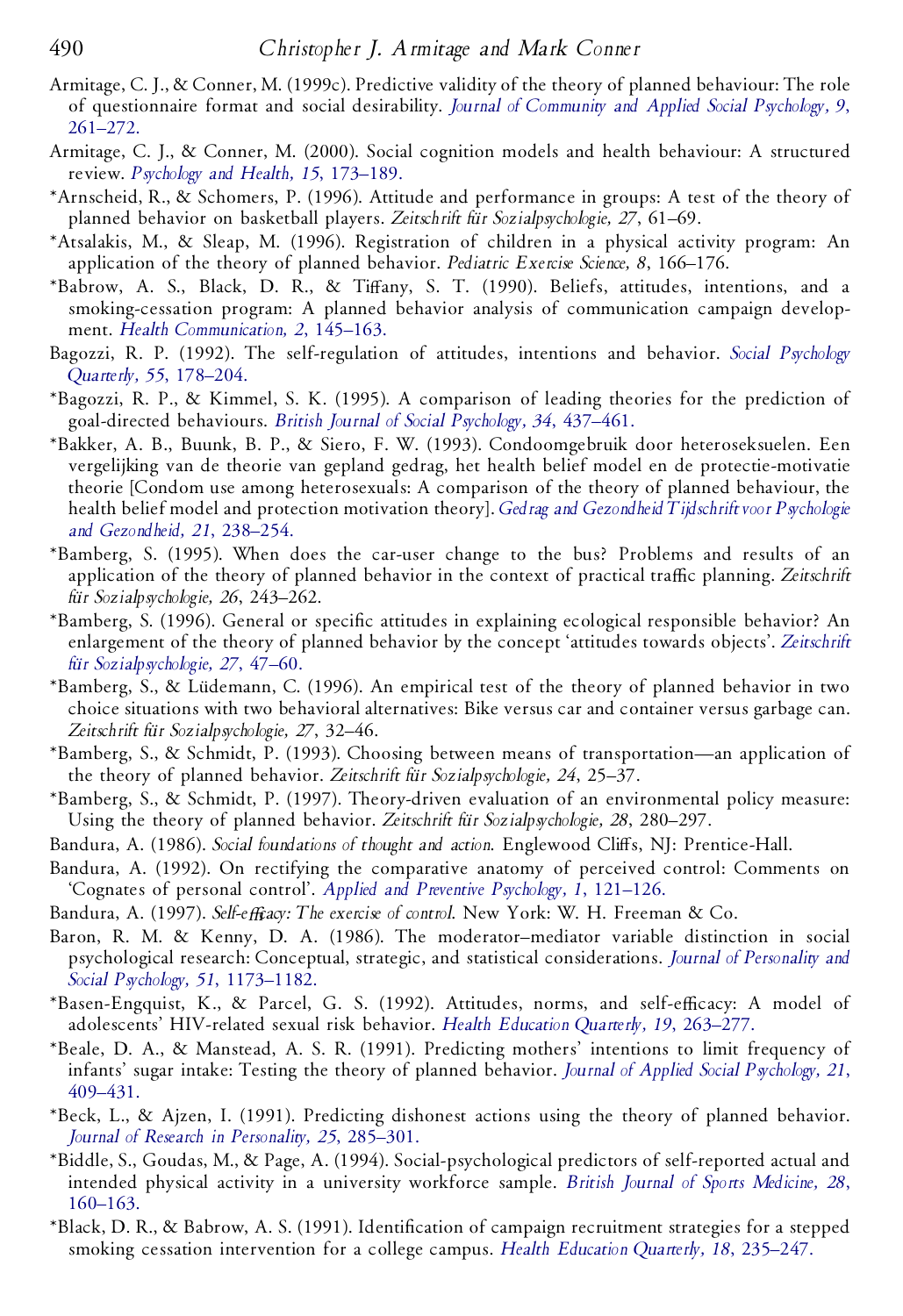- Blue, C. L. (1995). The predictive capacity of the theory of reasoned action and the theory of planned behavior in exercise research: An integrated literature review. *[Research](http://www.ingentaconnect.com/content/external-references?article=/0160-6891^28^2918L.105[aid=710846]) in Nursing and Health, 18*, [105–121.](http://www.ingentaconnect.com/content/external-references?article=/0160-6891^28^2918L.105[aid=710846])
- \*Boissoneault, E., & Godin, G. (1990). The prediction of intention to smoke only in designated work site areas. *Journal of [Occupational](http://www.ingentaconnect.com/content/external-references?article=/0096-1736^28^2932L.621[aid=1876197]) Medicine, 32*, 621–624.
- \*Boldero, J. (1995). The prediction of household recycling of newspapers: The role of attitudes, intentions, and situational factors. *Journal of Applied Social [Psychology,](http://www.ingentaconnect.com/content/external-references?article=/0021-9029^28^2925L.440[aid=1795064]) 25*, 440–462.
- \*Borgida, E., Conner, C., & Manteufel, L. (1992). Understanding living kidney donation: A behavioural decision perspective. In S. Spacapan & S. Oskamp (Eds.), *Helping and being helped: Naturalistic studies* (pp. 183–211). Newbury Park, CA: Sage.
- \*Borland, R., Owen, N., Hill, D., & Scho eld, P. (1991). Predicting attempts and sustained cessation of smoking after the introduction of workplace smoking bans. *Health [Psychology,](http://www.ingentaconnect.com/content/external-references?article=/0278-6133^28^2910L.336[aid=71065]) 10*, 336–342.
- \*Boudreau, F., Godin, G., Pineau, R., & Bradet, R. (1995). Health risk appraisal in an occupational setting and its impact on exercise behavior. *Journal of Occupational and [Environmental](http://www.ingentaconnect.com/content/external-references?article=/1076-2752^28^2937L.1145[aid=1876198]) Medicine, 37*, [1145–1150.](http://www.ingentaconnect.com/content/external-references?article=/1076-2752^28^2937L.1145[aid=1876198])
- \*Brubaker, R. G., & Fowler, C. (1990). Encouraging college males to perform testicular selfexamination: Evaluation of a persuasive message based on the revised theory of reasoned action. *Journal of Applied Social Psychology, 20*, [1411–1422.](http://www.ingentaconnect.com/content/external-references?article=/0021-9029^28^2920L.1411[aid=16284])
- \*Brubaker, R. G., & Wickersham, D. (1990). Encouraging the practice of testicular self-examination: A field application of the theory of reasoned action. *Health Psychology*, 9, 154-163.
- \*Brug, J., Lechner, L., & de Vries, H. (1995). Psychosocial determinants of fruit and vegetable consumption. *Appetite, 25*, [285–296.](http://www.ingentaconnect.com/content/external-references?article=/0195-6663^28^2925L.285[aid=1876199])
- \*Burak, L. J. (1994). Examination and prediction of elementary school teachers' intentions to teach HIV/AIDS education. *AIDS Ed ucation and [Prevention,](http://www.ingentaconnect.com/content/external-references?article=/0899-9546^28^296L.310[aid=1876200]) 6*, 310–321.
- \*Carvajal, S. C., Photiades, J. R., Evans, R. I., & Nash, S. G. (1997). Relating a social in uence model to the role of acculturation in substance use among latino adolescents. *Journal of [Applied](http://www.ingentaconnect.com/content/external-references?article=/0021-9029^28^2927L.1617[aid=1876201]) Social Psychology, 27*, [1617–1628.](http://www.ingentaconnect.com/content/external-references?article=/0021-9029^28^2927L.1617[aid=1876201])
- \*Chan, D.-K., & Fishbein, M. (1993). Determinants of college women's intentions to tell their partners to use condoms. *Journal of Applied Social Psychology, 23*, [1455–1470.](http://www.ingentaconnect.com/content/external-references?article=/0021-9029^28^2923L.1455[aid=1492711])
- Cialdini, R. B., Kallgren, C. A., & Reno, R. R. (1991). A focus theory of normative conduct: A theoretical refinement and reevaluation of the role of norms in human behavior. In M. P. Zanna (Ed.), *Advances in experimental social psychology* (Vol. 24, pp. 201–234). New York: Academic Press.
- Cohen, J. (1977). *Statistical power analysis for the behavioral sciences*. New York: Academic Press.
- Cohen, J. (1992). A power primer. *[Psychological](http://www.ingentaconnect.com/content/external-references?article=/0033-2909^28^29112L.155[aid=21915]) Bulletin, 112*, 155–159.
- \*Collette, M., Godin, G., Bradet, R., & Gionet, N. J. (1994). Active living in communities: Understanding the intention to take up physical activity as an everyday way of life. *[Canadian](http://www.ingentaconnect.com/content/external-references?article=/0008-4263^28^2985L.418[aid=1876202]) Journal of Public Health, 85*, [418–421.](http://www.ingentaconnect.com/content/external-references?article=/0008-4263^28^2985L.418[aid=1876202])
- Conner, M., & Armitage, C. J. (1998). Extending the theory of planned behavior: A review and avenues for further research. *Journal of Applied Social Psychology, 28*, [1429–1464.](http://www.ingentaconnect.com/content/external-references?article=/0021-9029^28^2928L.1429[aid=16490])
- \*Conner, M., & Graham, S. (1994). Situational and attitudinal in uences upon students' intentions to use condoms. In H. Schroder, K. Reschke, M. Johnston, & S. Maes (Eds.), *Health psychology: Potential in diversity* (pp. 91–100). Regensberg: Verlag.
- \*Conner, M., Martin, E., Silverdale, N., & Grogan, S. (1996). Dieting in adolescence: An application of the theory of planned behaviour. *British Journal of Health [Psychology,](http://www.ingentaconnect.com/content/external-references?article=/1359-107X^28^291L.315[aid=16491]) 1*, 315–325.
- \*Conner, M., & Norman, P. (1994). Comparing the health belief model and the theory of planned behaviour in health screening. In D. R. Rutter & L. Quine (Eds.), *Social psychology and health: European perspectives* (pp. 1–24). Aldershot: Avebury.
- Conner, M., & Norman, P. (Eds.) (1996a). *Predicting health behaviour*. Buckingham: Open University Press.
- \*Conner, M., & Norman, P. (1996b). Body weight and shape control: Examining component behaviours. *Appetite, 27*, [135–150.](http://www.ingentaconnect.com/content/external-references?article=/0195-6663^28^2927L.135[aid=1876203])
- \*Conner, M., & Sherlock, K. (1994). Attitudes and ecstasy use. *Multidisciplinary Association for Psychedelic Studies, 4*, 18–19.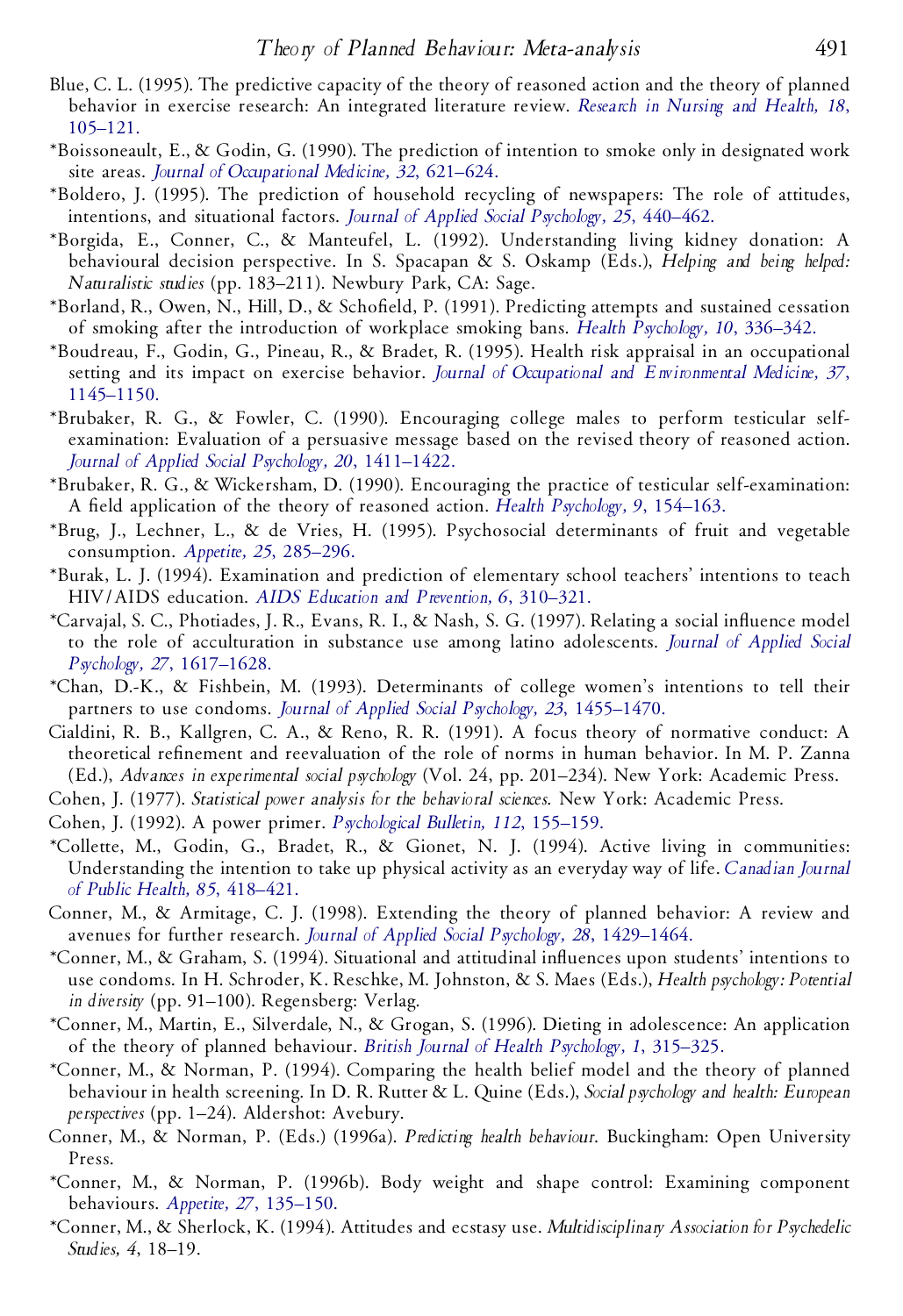- Conner, M., & Sparks, P. (1996). The theory of planned behaviour and health behaviours. In M. Conner & P. Norman (Eds.), *Predicting health behaviour* (pp. 121–162). Buckingham: Open University Press.
- \*Corby, N. H., Schneider Jamner, M., & Wolitski, R. J. (1996). Using the theory of planned behavior to predict intention to use condoms among male and female injecting drug users. *Journal of [Applied](http://www.ingentaconnect.com/content/external-references?article=/0021-9029^28^2926L.52[aid=1197813]) Social [Psychology,](http://www.ingentaconnect.com/content/external-references?article=/0021-9029^28^2926L.52[aid=1197813]) 26*, 52–75.
- \*Courneya, K. S. (1995). Understanding readiness for regular physical activity in older individuals: An application of the theory of planned behavior. *Health [Psychology,](http://www.ingentaconnect.com/content/external-references?article=/0278-6133^28^2914L.80[aid=768410]) 14*, 80–87.
- \*Courneya, K. S. & Friedenreich, C. M. (1997). Determinants of exercise during colorectal cancer treatment: An application of the theory of planned behavior. *Oncology Nursing Forum, 24*, [1715–1723.](http://www.ingentaconnect.com/content/external-references?article=/0190-535X^28^2924L.1715[aid=1876204])
- \*Courneya, K. S., & McAuley, E. (1994). Are there diVerent determinants of the frequency, intensity, and duration of physical activity? *Behavioral Medicine, 20*, 84 90.
- \*Courneya, K. S., & McAuley, E. (1995). Cognitive mediators of the social in uence–exercise adherence relationship: A test of the theory of planned behavior. *Journal of [Behavioral](http://www.ingentaconnect.com/content/external-references?article=/0160-7715^28^2918L.499[aid=1163575]) Medicine, 18*, [499–515.](http://www.ingentaconnect.com/content/external-references?article=/0160-7715^28^2918L.499[aid=1163575])
- \*Craig, S., Goldberg, J., & Dietz, W. H. (1996). Psychosocial correlates of physical activity among fth and eighth graders. *Preventive Medicine, 25*, [506–513.](http://www.ingentaconnect.com/content/external-references?article=/0091-7435^28^2925L.506[aid=1876206])
- \*Crawley, F. E. (1990). Intentions of science teachers to use investigative teaching methods: A test of the theory of planned behavior. *Journal of Research in Science Teaching, 27*, [685–697.](http://www.ingentaconnect.com/content/external-references?article=/0022-4308^28^2927L.685[aid=1876207])
- \*Crawley, F. E., & Black, C. B. (1992). Causal modeling of secondary science students' intentions to enrol in physics. *Journal of Research in Science Teaching, 29*, [585–599.](http://www.ingentaconnect.com/content/external-references?article=/0022-4308^28^2929L.585[aid=22471])
- \*Crawley, F. E., & Koballa, T. R. (1992). Hispanic-American students' attitudes toward enrolling in high school chemistry—a study of planned behavior and belief-based change. *[Hispanic](http://www.ingentaconnect.com/content/external-references?article=/0739-9863^28^2914L.469[aid=1876208]) Journal of [Behavioral](http://www.ingentaconnect.com/content/external-references?article=/0739-9863^28^2914L.469[aid=1876208]) Sciences, 14*, 469–486.
- Crowne, D., & Marlowe, D. (1964). *The approval motive*. New York: Wiley.
- DeBono, K. G., & Snyder, M. (1995). Acting on one's attitudes: The role of history of choosing situations. *[Personality](http://www.ingentaconnect.com/content/external-references?article=/0146-1672^28^2921L.629[aid=1876209]) and Social Psychology Bulletin, 21*, 629–636.
- \*Dennison, C. M., & Shepherd, R. (1995). Adolescent food choice: An application of the theory of planned behaviour. *Journal of Human [Nutrition](http://www.ingentaconnect.com/content/external-references?article=/0952-3871^28^298L.9[aid=1876210]) and Dietetics, 8*, 9–23.
- \*Desroches, J. J.-Y., & Chebat, J.-C. (1995). Pourquoi les entrepreneurs québécois vont sur le marché boursier: Attitudes et facteurs de décision. [Why Quebec businesses go public: Attitudes and the decision-making process]. *Revue Canadienne des Sciences de l'Administration, 12*, 27–37.
- Deutsch, M., & Gerard, H. B. (1955). A study of normative and informational social influences upon individual judgment. *Journal of Abnormal and Social [Psychology,](http://www.ingentaconnect.com/content/external-references?article=/0096-851X^28^2951L.629[aid=1185750]) 51*, 629–636.
- \*de Vellis, B. M., Blalock, S. J., & Sandler, R. S. (1990). Predicting participation in cancer screening: The role of perceived behavioral control. *Journal of Applied Social [Psychology,](http://www.ingentaconnect.com/content/external-references?article=/0021-9029^28^2920L.639[aid=1876212]) 20*, 639–660.
- \*de Vries, H., Backbier, E., Kok, G., & Dijkstra, M. (1995). The impact of social influences in the context of attitude, self-efficacy, intention and previous behavior as predictors of smoking onset. *Journal of Applied Social [Psychology,](http://www.ingentaconnect.com/content/external-references?article=/0021-9029^28^2925L.237[aid=16493]) 25*, 237–257.
- \*de Vries, H., Dijkstra, M., & Kuhlman, P. (1988). Self-efficacy: The third factor besides attitude and subjective norm as a predictor of behavioural intentions. *Health Ed ucation Research, 3*, [273–282.](http://www.ingentaconnect.com/content/external-references?article=/0268-1153^28^293L.273[aid=22473])
- \*Dilorio, C. (1997). Neuroscience nurses' intentions to care for persons with HIV/AIDS. *Journal of Neuroscience Nursing, 29*, 50–55.
- \*Doll, J., & Ajzen, I. (1992). Accessibility and stability of predictors in the theory of planned behavior. *Journal of Personality and Social [Psychology,](http://www.ingentaconnect.com/content/external-references?article=/0022-3514^28^2963L.754[aid=17122]) 63*, 754–765.
- \*Doll, J., Mentz, M., & Orth, B. (1991). Zur vorhersage zielgerichteten handelns: Einstellung, subjektive handlungskompetenz und emotionen. [The production of goal-directed behaviour: Attitude, subjective estimations of competence, and emotions]. *Zeitschrift fu¨r [Experimentelle](http://www.ingentaconnect.com/content/external-references?article=/0044-2712^28^2938L.539[aid=1876214]) und [Angewandte](http://www.ingentaconnect.com/content/external-references?article=/0044-2712^28^2938L.539[aid=1876214]) Psychologie, 38*, 539–559.
- \*Dzewaltowski, D. A., Noble, J. M., & Shaw, J. M. (1990). Physical activity participation—social cognitive theory versus the theories of reasoned action and planned behavior. *Journal of Sport and Exercise Psychology, 12*, 388–405.
- \*East, R. (1993). Investment decisions and the theory of planned behaviour. *Journal of [Economic](http://www.ingentaconnect.com/content/external-references?article=/0167-4870^28^2914L.337[aid=1876215]) [Psychology,](http://www.ingentaconnect.com/content/external-references?article=/0167-4870^28^2914L.337[aid=1876215]) 14*, 337–375.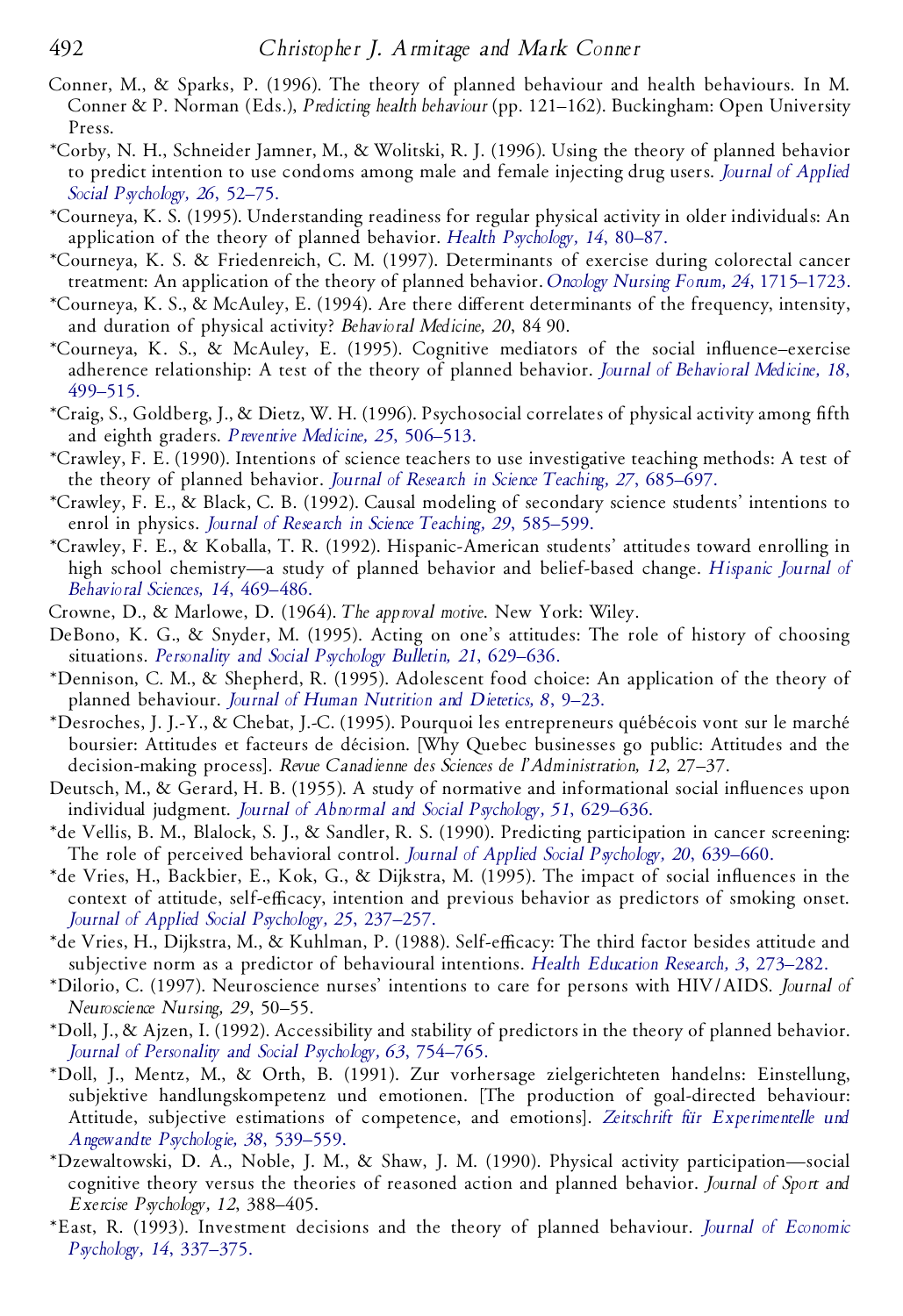- \*East, R. (1996). Redress seeking as planned behavior. *Journal of Consumer Satisfaction, Dissatisfaction and Complaining Behavior, 9*, 27–34.
- Fishbein, M. (1980). A theory of reasoned action: Some applications and implications. In H. E. Howe Jr. & M. M. Page (Eds.), *Nebraska symposium on motivation* (Vol. 27, pp. 65–116). Lincoln: University of Nebraska Press.
- Fishbein, M., & Ajzen, I. (1975). *Belief, attitude, intention and behavior: An introduction to theory and research*. Reading, MA: Addison-Wesley.
- \*Fishbein, M., & Stasson, M. (1990). The role of desires, self-predictions, and perceived control in the prediction of training session attendance. *Journal of Applied Social [Psychology,](http://www.ingentaconnect.com/content/external-references?article=/0021-9029^28^2920L.173[aid=16495]) 20*, 173–198.
- \*Flynn, B. S., Dana, G. S., Goldstein, A. O., Bauman, K. E., Cohen, J. E., Gottlieb, N. H., Solomon, L. J., & Munger, M. C. (1997). State legislators' intentions to vote and subsequent votes on tobacco control legislation. *Health [Psychology,](http://www.ingentaconnect.com/content/external-references?article=/0278-6133^28^2916L.401[aid=1876217]) 16*, 401–404.
- Gaes, G. G., Kalle, R. J., & Tedeschi, J. I. (1978). Impression management in the forced compliance situation: Two studies using the bogus pipeline. *Journal of [Experimental](http://www.ingentaconnect.com/content/external-references?article=/0022-1031^28^299L.491[aid=1876218]) Social Psychology, 9*, 491–501.
- \*Gatch, C. L., & Kendzierski, D. (1990). Predicting exercise intentions: The theory of planned behavior. *Research Quarterly for Exercise and Sport, 61*, [100–102.](http://www.ingentaconnect.com/content/external-references?article=/0270-1367^28^2961L.100[aid=1876219])
- \*Giles, M., & Cairns, E. (1995). Blood donation and Ajzen's theory of planned behaviour: An examination of perceived behavioural control. *British Journal of Social [Psychology,](http://www.ingentaconnect.com/content/external-references?article=/0144-6665^28^2934L.173[aid=1795067]) 34*, 173–188.
- Godin, G. (1993). The theories of reasoned action and planned behavior: Overview of findings, emerging research problems and usefulness for exercise promotion. *Journal of Applied Sport [Psychology,](http://www.ingentaconnect.com/content/external-references?article=/1041-3200^28^295L.141[aid=16984]) 5*, [141–157.](http://www.ingentaconnect.com/content/external-references?article=/1041-3200^28^295L.141[aid=16984])
- \*Godin, G. (1996). Le non-usage du tabac (Non-use of tobacco). *Alcoologie, 18*, 237–242.
- \*Godin, G., Fortin, C., Mahnes, G., Boyer, R., Nadeau, D., Duval, B., Bradet, R., & Hounsa, A. (1993) University students' intention to seek medical care promptly if symptoms of sexually transmitted diseases were suspected. *Sexually [Transmitted](http://www.ingentaconnect.com/content/external-references?article=/0148-5717^28^2920L.100[aid=1876221]) Diseases, 20*, 100–104.
- \*Godin, G., Fortin, C., Michaud, F., Bradet, R., & Kok, G. (1997). Use of condoms: Intention and behaviour of adolescents living in juvenile rehabilitation centres. *Health Ed ucation [Research,](http://www.ingentaconnect.com/content/external-references?article=/0268-1153^28^2912L.289[aid=1876222]) 12*, [289–300.](http://www.ingentaconnect.com/content/external-references?article=/0268-1153^28^2912L.289[aid=1876222])
- \*Godin, G., & Gionet, N. J. (1991). Determinants of an intention to exercise of an electric power commission's employees. *Ergonomics, 34*, [1221–1230.](http://www.ingentaconnect.com/content/external-references?article=/0014-0139^28^2934L.1221[aid=22476])
- Godin, G., & Kok, G. (1996). The theory of planned behavior: A review of its applications to health-related behaviors. *American Journal of Health [Promotion,](http://www.ingentaconnect.com/content/external-references?article=/0890-1171^28^2911L.87[aid=16290]) 11*, 87–98.
- \*Godin, G., & Lepage, L. (1988). Understanding the intentions of pregnant nullipara to not smoke cigarettes after child birth. *Journal of Drug [Education,](http://www.ingentaconnect.com/content/external-references?article=/0047-2379^28^2918L.115[aid=1876223]) 18*, 115–124.
- \*Godin, G., Maticka-Tyndale, E., Adrien, A., Manson-Singer, S., Willms, D., & Cappon, P. (1996). Cross-cultural testing of three social cognitive theories: An application to condom use. *[Journal](http://www.ingentaconnect.com/content/external-references?article=/0021-9029^28^2926L.1556[aid=1876224]) of Applied Social Psychology, 26*, [1556–1586.](http://www.ingentaconnect.com/content/external-references?article=/0021-9029^28^2926L.1556[aid=1876224])
- \*Godin, G., Savard, J., Kok, G., Fortin, C., & Boyer, R. (1996). HIV seropositive gay men: Understanding adoption of safe sexual practices. *AIDS Ed ucation and [Prevention,](http://www.ingentaconnect.com/content/external-references?article=/0899-9546^28^298L.529[aid=1876225]) 8*, 529–545.
- \*Godin, G., Valois, P., Jobin, J., & Ross, A. (1991). Prediction of intention to exercise of individuals who have suffered from coronary heart disease. *Journal of Clinical [Psychology,](http://www.ingentaconnect.com/content/external-references?article=/0021-9762^28^2947L.762[aid=1504089]) 47, 762-772.*
- \*Godin, G., Valois, P., & Lepage, L. (1993). The pattern of in uence of perceived behavioral control upon exercising behavior—an application of Ajzen's theory of planned behavior. *[Journal](http://www.ingentaconnect.com/content/external-references?article=/0160-7715^28^2916L.81[aid=16498]) of [Behavioral](http://www.ingentaconnect.com/content/external-references?article=/0160-7715^28^2916L.81[aid=16498]) Medicine, 16*, 81–102.
- \*Godin, G., Valois, P., Lepage, L., & Desharnais, R. (1992). Predictors of smoking behaviour—an application of Ajzen's theory of planned behaviour. *British Journal of Addiction, 87*, 1335–1343.
- \*Godin, G., Vezina, L., & Leclerc, O. (1989). Factors in uencing intentions of pregnant women to exercise after giving birth. *Public Health Reports, 104*, 188–195.
- Greenwald, A. G. (1975). Consequences of prejudice against the null hypothesis. *[Psychological](http://www.ingentaconnect.com/content/external-references?article=/0033-2909^28^2982L.1[aid=74285]) Bulletin, 82*, [1–20.](http://www.ingentaconnect.com/content/external-references?article=/0033-2909^28^2982L.1[aid=74285])
- \*Gummeson, L., Jonsson, I., & Conner, M. (1997). Predicting intentions and behaviour of Swedish 10–16-year olds at breakfast. *Food Quality and Preference, 8*, [297–306.](http://www.ingentaconnect.com/content/external-references?article=/0950-3293^28^298L.297[aid=1876228])
- \*Hamid, P. N., & Cheng, S.-T. (1995). Predicting antipollution behavior. The role of molar behavioral intentions, past behavior, and locus of control. *[Environment](http://www.ingentaconnect.com/content/external-references?article=/0013-9165^28^2927L.679[aid=1876229]) and Behavior, 27*, 679–698.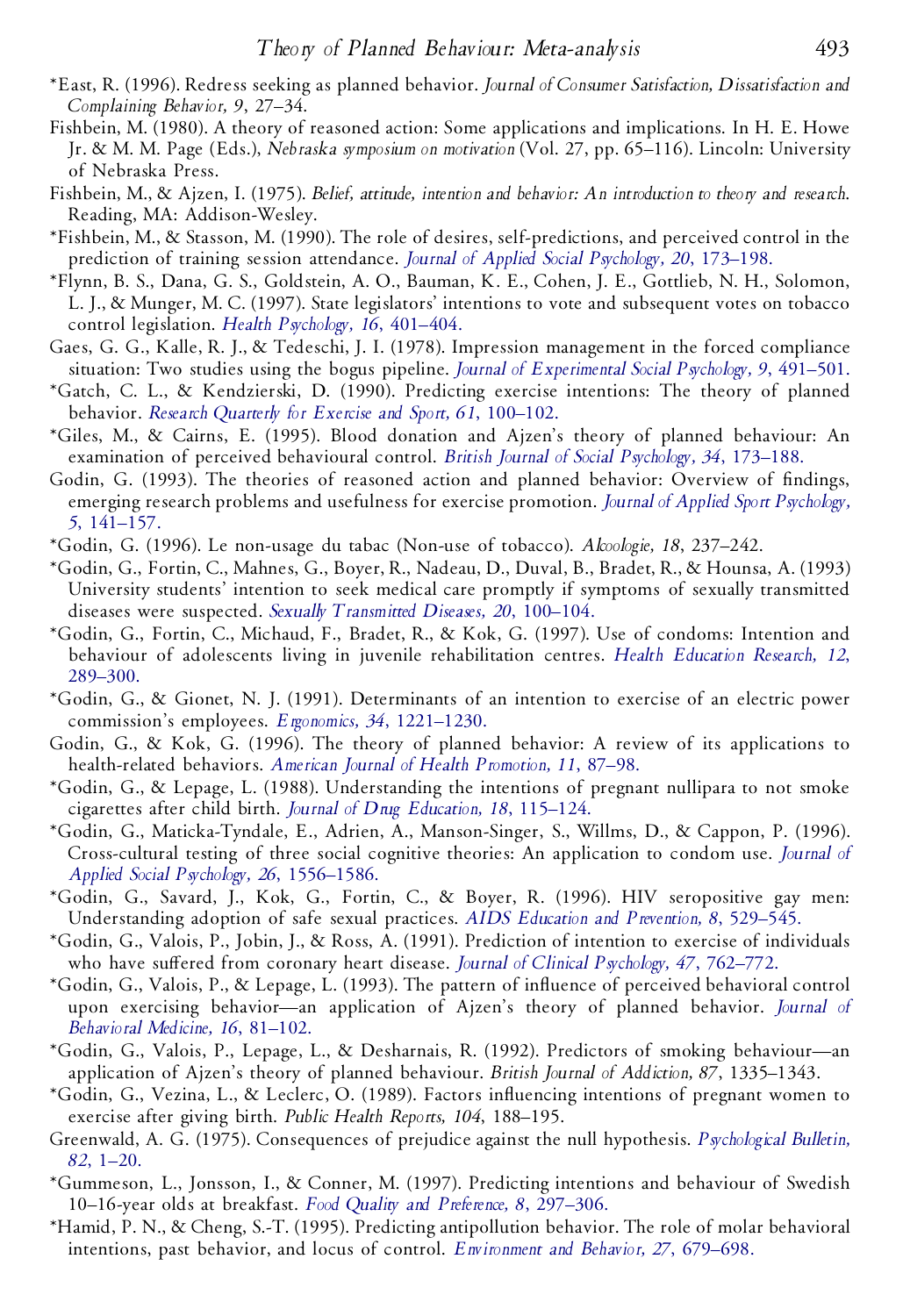- \*Haney, J. J., Czerniak, C. M., & Lumpe, A. T. (1996). Teacher beliefs and intentions regarding the implementation of science education reform strands. *Journal of Research in Science [Teaching,](http://www.ingentaconnect.com/content/external-references?article=/0022-4308^28^2933L.971[aid=1876230]) 33*, [971–993.](http://www.ingentaconnect.com/content/external-references?article=/0022-4308^28^2933L.971[aid=1876230])
- \*Hanson, M. J. S. (1997). The theory of planned behavior applied to cigarette smoking in African-American, Puerto Rican, and non-Hispanic white teenage females. *Nursing [Research,](http://www.ingentaconnect.com/content/external-references?article=/0029-6562^28^2946L.155[aid=1876231]) 46*, [155–162.](http://www.ingentaconnect.com/content/external-references?article=/0029-6562^28^2946L.155[aid=1876231])
- \*Harrison, D. A. (1995). Volunteer motivation and attendance decisions: Competitive theory testing in multiple samples from a homeless shelter. *Journal of Applied [Psychology,](http://www.ingentaconnect.com/content/external-references?article=/0021-9010^28^2980L.371[aid=1413119]) 80*, 371–385.
- Hausenblas, H. A., Carron, A. V., & Mack, D. E. (1997). Application of the theories of reasoned action and planned behavior to exercise behavior: A meta-analysis. *Journal of Sport and Exercise Psychology, 19*, 36–51.
- Hedges, L. V., & Olkin, I. (1985). *Statistical methods for meta-analysis*. San Diego, CA: Academic Press.
- Hessing, D. J., Elffers, H., & Weigel, R. H. (1988). Exploring the limits of self-reports and reasoned action: An investigation of the psychology of tax evasion behavior. *Journal of [Personality](http://www.ingentaconnect.com/content/external-references?article=/0022-3514^28^2954L.405[aid=1876232]) and Social [Psychology,](http://www.ingentaconnect.com/content/external-references?article=/0022-3514^28^2954L.405[aid=1876232]) 54*, 405–413.
- \*Hill, M., Mann, L., & Wearing, A. J. (1996). The effects of attitude, subjective norm and self-efficacy on intention to benchmark: A comparison between managers with experience and no experience in benchmarking. *Journal of [Organizational](http://www.ingentaconnect.com/content/external-references?article=/0894-3796^28^2917L.313[aid=1876233]) Behavior, 17*, 313–327.
- \*Hillhouse, J. J., Adler, C. M., Drinnon, J., & Turrist, R. (1997). Application of Ajzen's theory of planned behavior to predict sunbathing, tanning salon use, and sunscreen use intentions and behaviors. *Journal of [Behavioral](http://www.ingentaconnect.com/content/external-references?article=/0160-7715^28^2920L.365[aid=1876234]) Medicine, 20*, 365–378.
- \*Hinsz, V. B., & Nelson, L. C. (1990). Testing models of turnover intentions with university faculty. *Journal of Applied Social [Psychology,](http://www.ingentaconnect.com/content/external-references?article=/0021-9029^28^2920L.68[aid=1795069]) 20*, 68–84.
- Hogg, M. A., & Abrams, D. (1988). *Social identications: A social psychology of intergroup relations and group processes*. London: Routledge.
- \*Horne, T. E. (1994). Predictors of physical activity intentions and behavior for rural homemakers. *Canadian Journal of Public Health, 85*, [132–135.](http://www.ingentaconnect.com/content/external-references?article=/0008-4263^28^2985L.132[aid=1494340])
- \*Hounsa, A. M., Godin, G., Alihonou, E., & Valois, P. (1993). An application of Ajzen's theory of planned behaviour to predict mothers' intention to use oral rehydration therapy in a rural area of Benin. *Social Science and Medicine, 37*, [253–261.](http://www.ingentaconnect.com/content/external-references?article=/0277-9536^28^2937L.253[aid=22477])
- \*Jemmott, J. B., Jemmott, L. S., & Hacker, C. I. (1992). Predicting intentions to use condoms among African-American adolescents: The theory of planned behavior as a model of HIV risk-associated behavior. *Ethnicity and Disease, 2*, [371–380.](http://www.ingentaconnect.com/content/external-references?article=/1049-510X^28^292L.371[aid=1876235])
- Jonas, K., & Doll, J. (1996). A critical evaluation of the theory of reasoned action and the theory of planned behavior. *Zeitschrift fu¨r Sozialpsychologie, 27*, 18–31.
- \*Kelly, C., & Breinlinger, S. (1995). Attitudes, intentions and behavior: A study of women's participation in collective action. *Journal of Applied Social Psychology, 25*, 1431–1446.
- \*Kimiecik, J. (1992). Predicting vigorous physical activity of corporate employees: Comparing the theories of reasoned action and planned behavior. *Journal of Sport and Exercise Psychology, 14*, 192–206.
- \*Kinket, B., Paans, L., & Verplanken, B. (1992). Patient education by general practitioners: Application of the theory of planned behavior. *Gedrag and Gezondheid Tijdschrift voor Psychologie and Gezondheid, 20*, 187–195.
- \*Klobas, J. E. (1995). Beyond information quality: Fitness for purpose and electronic information resource use. *Journal of [Information](http://www.ingentaconnect.com/content/external-references?article=/0165-5515^28^2921L.95[aid=1876239]) Science, 21*, 95–114.
- \*Kolvereid, L. (1996). Prediction of employment status choice intentions. *[Entrepreneurship](http://www.ingentaconnect.com/content/external-references?article=/1042-2587^28^2921L.47[aid=718454]) Theory and [Practice,](http://www.ingentaconnect.com/content/external-references?article=/1042-2587^28^2921L.47[aid=718454]) 21*, 47–57.
- \*Kurland, N. B. (1995). Ethical intentions and the theories of reasoned action and planned behavior. *Journal of Applied Social [Psychology,](http://www.ingentaconnect.com/content/external-references?article=/0021-9029^28^2925L.297[aid=16505]) 25*, 297–313.
- \*Kurland, N. B. (1996). Sales agents and clients: Ethics, incentives, and a modified theory of planned behavior. *Human [Relations,](http://www.ingentaconnect.com/content/external-references?article=/0018-7267^28^2949L.51[aid=1876240]) 49*, 51–74.
- Langer, E. J. (1975). The illusion of control. *Journal of [Personality](http://www.ingentaconnect.com/content/external-references?article=/0022-3514^28^2932L.311[aid=19158]) and Social Psychology, 32*, 311–328.
- \*Lavoie, M., & Godin, G. (1991). Correlates of intention to use condoms among auto mechanic students. *Health Ed ucation Research, 6*, [313–316.](http://www.ingentaconnect.com/content/external-references?article=/0268-1153^28^296L.313[aid=1876241])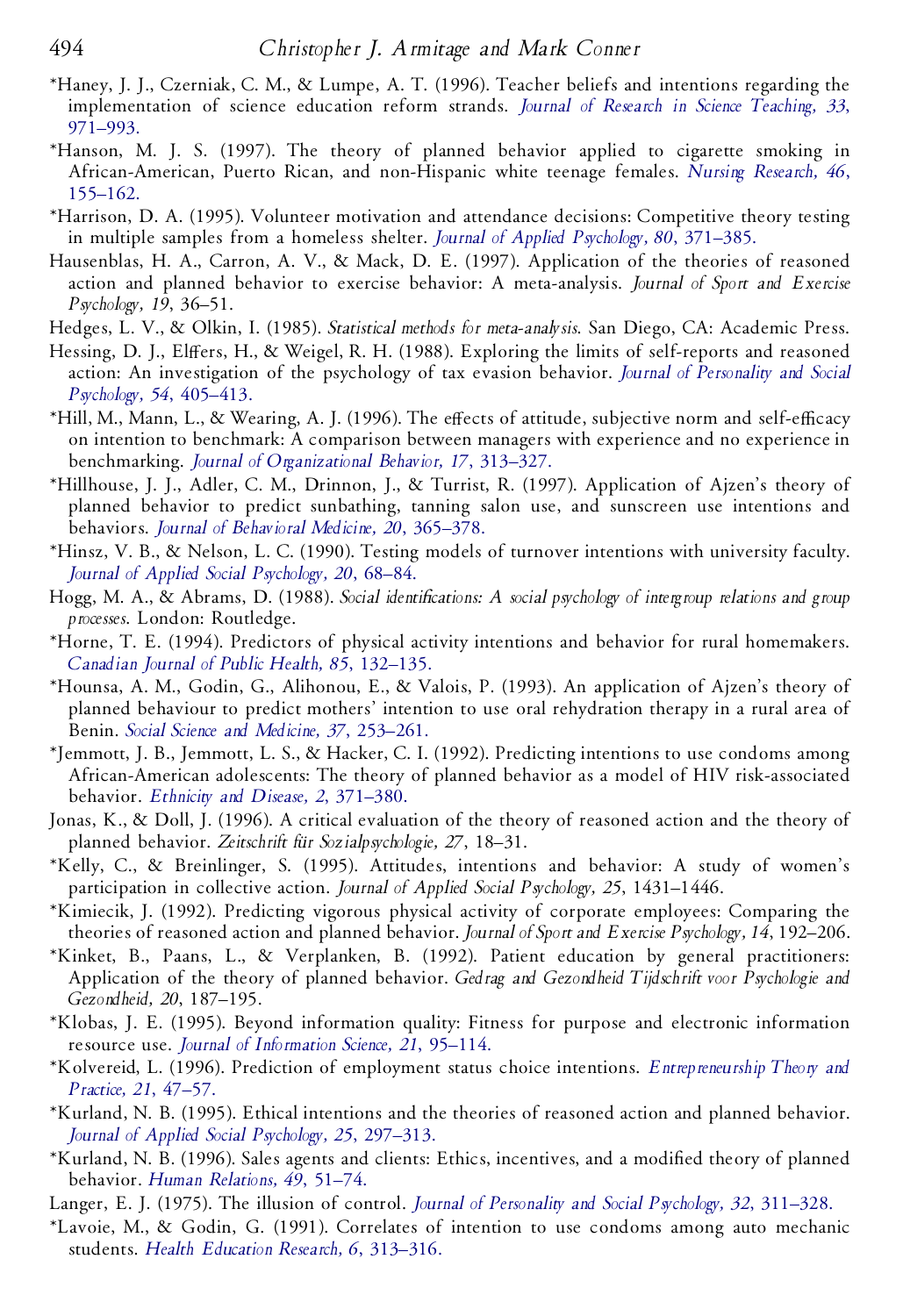- \*Lay, C. H., & Burns, P. (1991). Intentions and behavior in studying for an examination: The role of trait procrastination and its interaction with optimism. *Journal of Social Behavior and Personality, 6*, 605–617.
- \*Lechner, L., & de Vries, H. (1995). Starting participation in an employee tness program: Attitudes, social influence and self-efficacy. *Preventive Medicine*, 24, [627–633.](http://www.ingentaconnect.com/content/external-references?article=/0091-7435^28^2924L.627[aid=1876242])
- Lerner, M. J. (1977). The justice motive: Some hypotheses as to its origins and forms. *[Journal](http://www.ingentaconnect.com/content/external-references?article=/0022-3506^28^2945L.1[aid=137528]) of [Personality,](http://www.ingentaconnect.com/content/external-references?article=/0022-3506^28^2945L.1[aid=137528]) 45*, 1–52.
- \*Lloyd, H. M., Paisley, C. M., & Mela, D. J. (1993). Changing to a low fat diet: Attitudes and beliefs of UK consumers. *European Journal of Clinical [Nutrition,](http://www.ingentaconnect.com/content/external-references?article=/0954-3007^28^2947L.361[aid=1876243]) 47*, 361–373.
- \*McCaul, K. D., O'Neill, H. K., & Glasgow, R. E. (1988). Predicting the performance of dental hygiene behaviors: An examination of the Fishbein and Ajzen model and self-efficacy expectations. *Journal of Applied Social [Psychology,](http://www.ingentaconnect.com/content/external-references?article=/0021-9029^28^2918L.114[aid=1795071]) 18*, 114–128.
- \*McCaul, K. D., Sandgren, A. K., O'Neill, H. K., & Hinsz, V. B. (1993). The value of the theory of planned behavior, perceived control, and self-efficacy expectations for predicting health-protective behaviors. *Basic and Applied Social [Psychology,](http://www.ingentaconnect.com/content/external-references?article=/0197-3533^28^2914L.231[aid=22479]) 14*, 231–252.
- \*Madden, T. J., Ellen, P. S., & Ajzen, I. (1992). A comparison of the theory of planned behavior and the theory of reasoned action. *[Personality](http://www.ingentaconnect.com/content/external-references?article=/0146-1672^28^2918L.3[aid=16541]) and Social Psychology Bulletin, 18*, 3–9.
- \*Maher, R. A., & Rickwood, D. (1997). The theory of planned behavior, domain specific self-efficacy and adolescent smoking. *Journal of Child and [Substance](http://www.ingentaconnect.com/content/external-references?article=/1067-828X^28^296L.57[aid=1876244]) Abuse, 6*, 57–76.
- Manstead, A. S. R., & Parker, D. (1995). Evaluating and extending the theory of planned behaviour. In W. Stroebe & M.Hewstone (Eds.), *European Review of Social Psychology* (Vol. 6, pp. 69–95). Chichester: Wiley.
- Manstead, A. S. R., & van Eekelen, S. A. M. (1998). Distinguishing between perceived behavioral control and self-efficacy in the domain of academic achievement intentions and behavior. *[Journal](http://www.ingentaconnect.com/content/external-references?article=/0021-9029^28^2928L.1375[aid=22478]) of Applied Social Psychology, 28*, [1375–1392.](http://www.ingentaconnect.com/content/external-references?article=/0021-9029^28^2928L.1375[aid=22478])
- \*Marcoux, B. C., & Shope, J. T. (1997). Application of the theory of planned behavior to adolescent use and misuse of alcohol. *Health Ed ucation Research, 12*, [323–331.](http://www.ingentaconnect.com/content/external-references?article=/0268-1153^28^2912L.323[aid=1876245])
- \*Mathieson, K. (1991). Predicting user intentions: Comparing the technology acceptance model with the theory of planned behavior. *[Information](http://www.ingentaconnect.com/content/external-references?article=/1047-7047^28^292L.173[aid=1876246]) Systems Research, 2*, 173–191.
- \*Millstein, S. G. (1996). Utility of the theories of reasoned action and planned behavior for predicting physician behavior: A prospective analysis. *Health [Psychology,](http://www.ingentaconnect.com/content/external-references?article=/0278-6133^28^2915L.398[aid=1876247]) 15*, 398–402.
- \*Montano, D. E., & Taplin, S. H. (1991). A test of an expanded theory of reasoned action to predict mammography participation. *Social Science and Medicine, 32*, [733–741.](http://www.ingentaconnect.com/content/external-references?article=/0277-9536^28^2932L.733[aid=1280336])
- \*Morojele, N. K., & Stephenson, G. M. (1994). Addictive behaviours: Predictors of abstinence intentions and expectations in the theory of planned behaviour. In D. R. Rutter & L. Quine (Eds.), *Social psychology and health: European perspectives* (pp. 47–70). Aldershot: Avebury.
- \*Morrison, D. M., Rogers-Gillmore, M., & Baker, S. A. (1995). Determinants of condom use among high-risk heterosexual adults: A test of the theory of reasoned action. *Journal of [Applied](http://www.ingentaconnect.com/content/external-references?article=/0021-9029^28^2925L.651[aid=767351]) Social [Psychology,](http://www.ingentaconnect.com/content/external-references?article=/0021-9029^28^2925L.651[aid=767351]) 25*, 651–676.
- Mullen, B. (1989). *Advanced BASIC meta-analysis*. Hillsdale, NJ: Erlbaum.
- \*Murphy, W. G., & Brubaker, R. G. (1990). Effects of a brief theory-based intervention on the practice of testicular self-examination by high school males. *Journal of School Health, 60*, [459–462.](http://www.ingentaconnect.com/content/external-references?article=/0022-4391^28^2960L.459[aid=1876248])
- \*Nash, R., Edwards, H., & Nebauer, M. (1993). Effects of attitudes, subjective norms and perceived control on nurses' intention to assess patients' pain. *Journal of Advanced Nursing, 18*, [941–947.](http://www.ingentaconnect.com/content/external-references?article=/0309-2402^28^2918L.941[aid=1876249])
- \*Netemeyer, R. G., Andrews, J. C., & Durvasula, S. (1993). A comparison of three behavioral intention models: The case of Valentine's day gift-giving. *Advances in Consumer Research, 20*, 135–141.
- \*Netemeyer, R. G., & Burton, S. (1990). Examining the relationship between voting behavior, intention, perceived behavioral control and expectation. *Journal of Applied Social [Psychology,](http://www.ingentaconnect.com/content/external-references?article=/0021-9029^28^2920L.661[aid=1876251]) 20*, [661–680.](http://www.ingentaconnect.com/content/external-references?article=/0021-9029^28^2920L.661[aid=1876251])
- \*Netemeyer, R. G., Burton, S., & Johnston, M. (1991). A comparison of two models for the prediction of volitional and goal-directed behaviors: A conrmatory analysis approach. *Social [Psychology](http://www.ingentaconnect.com/content/external-references?article=/0190-2725^28^2954L.87[aid=860946]) [Quarterly,](http://www.ingentaconnect.com/content/external-references?article=/0190-2725^28^2954L.87[aid=860946]) 54*, 87–100.
- \*Nguyen, M. N., Otis, J., & Potvin, L. (1996). Determinants of intention to adopt a low-fat diet in men 30 to 60 years old: Implications for heart health promotions. *[American](http://www.ingentaconnect.com/content/external-references?article=/0890-1171^28^2910L.201[aid=22480]) Journal of Health [Promotion,](http://www.ingentaconnect.com/content/external-references?article=/0890-1171^28^2910L.201[aid=22480]) 10*, 201–207.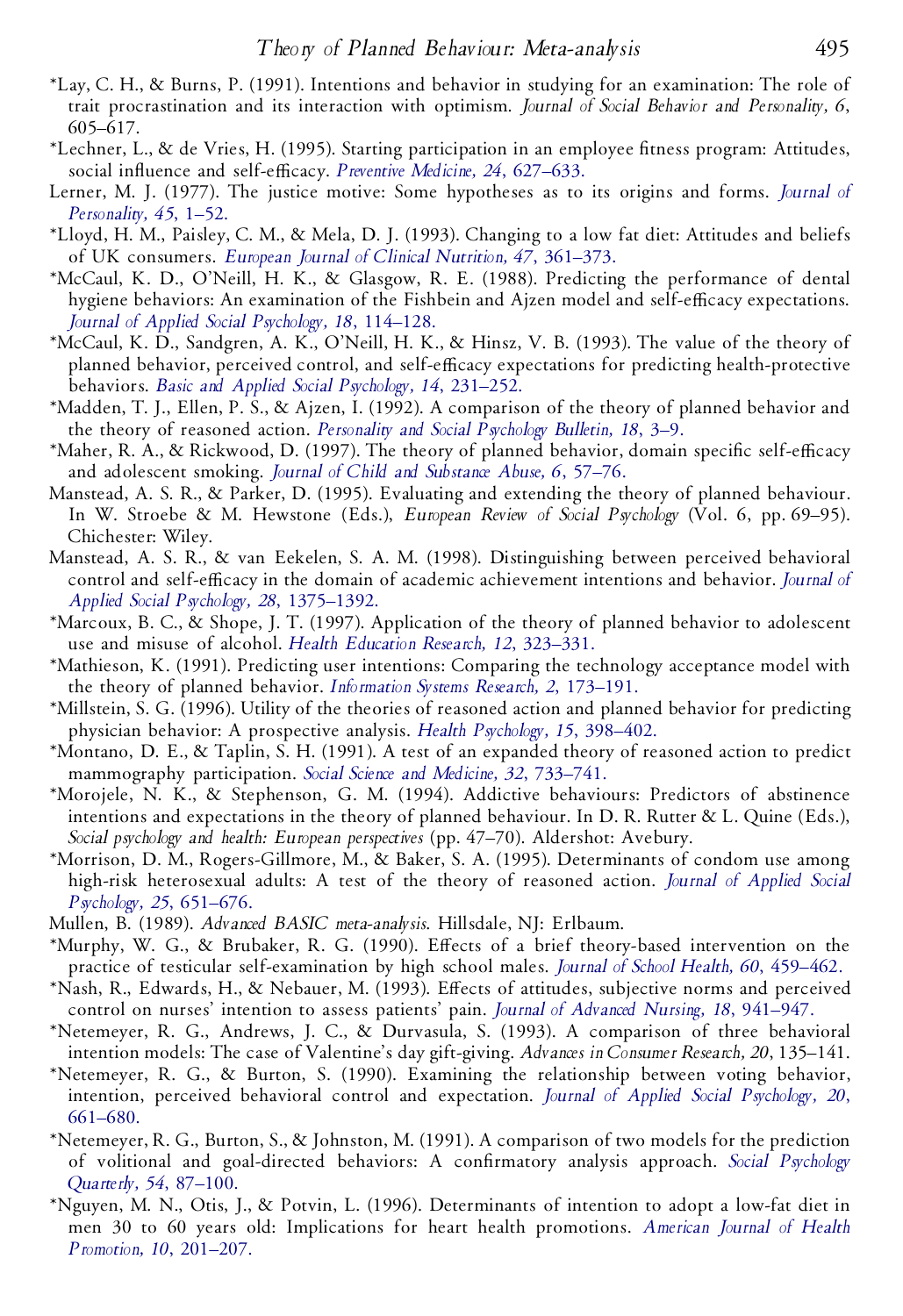- \*Nguyen, M. N., Potvin, L., & Otis, J. (1997). Regular exercise in 30- to 60-year-old men: Combining the stages-of-change model and the theory of planned behaviour to identify determinants for targeting heart health interventions. *Journal of [Community](http://www.ingentaconnect.com/content/external-references?article=/0094-5145^28^2922L.233[aid=1163582]) Health, 22*, 233–246.
- \*Norman, P., & Bonnett, C. (1995). Managers' intentions to be assessed for national vocational quali cations: An application of the theory of planned behavior. *Social Behavior and [Personality,](http://www.ingentaconnect.com/content/external-references?article=/0301-2212^28^2923L.59[aid=1876252]) 23*, [59–68.](http://www.ingentaconnect.com/content/external-references?article=/0301-2212^28^2923L.59[aid=1876252])
- \*Norman, P., & Conner, M. (1996). Predicting health-check attendance among prior attenders and non-attenders: The role of prior behavior in the theory of planned behavior. *Journal of [Applied](http://www.ingentaconnect.com/content/external-references?article=/0021-9029^28^2926L.1010[aid=17126]) Social Psychology, 26*, [1010–1026.](http://www.ingentaconnect.com/content/external-references?article=/0021-9029^28^2926L.1010[aid=17126])
- \*Norman, P., & Smith, L. (1995). The theory of planned behaviour and exercise: An investigation into the role of prior behaviour, behavioural intentions and attitude variability. *[European](http://www.ingentaconnect.com/content/external-references?article=/0046-2772^28^2925L.403[aid=23323]) Journal of Social [Psychology,](http://www.ingentaconnect.com/content/external-references?article=/0046-2772^28^2925L.403[aid=23323]) 25*, 403–415.
- \*Norwich, B., & Duncan, J. (1990). Attitudes, subjective norm, perceived preventive factors, intentions and learning science: Testing a modified theory of reasoned action. *British [Journal](http://www.ingentaconnect.com/content/external-references?article=/0007-0998^28^2960L.312[aid=1876253]) of Ed ucational [Psychology,](http://www.ingentaconnect.com/content/external-references?article=/0007-0998^28^2960L.312[aid=1876253]) 60*, 312–321.
- \*Norwich, B., & Rovoli, I. (1993). Affective factors and learning behaviour in secondary school mathematics and English lessons for average and low attainers. *British Journal of Ed [ucational](http://www.ingentaconnect.com/content/external-references?article=/0007-0998^28^2963L.308[aid=1876254]) [Psychology,](http://www.ingentaconnect.com/content/external-references?article=/0007-0998^28^2963L.308[aid=1876254]) 63*, 308–321.
- \*Nucifora, J., Gallois, C., & Kashima, Y. (1993). Influences on condom use among undergraduates: Testing the theories of reasoned action and planned behaviour. In D. J. Terry, C. Gallois, & M. McCamish (Eds.), *The theory of reasoned action: Its application to AIDS-preventive behaviour* (pp. 47–64). Oxford: Pergamon.
- Nunnally, J. C. (1978). *Psychometric theory*. New York: McGraw-Hill.
- \*O'Callaghan, F. V., Chant, D. C., Callan, V. J., & Baglioni, A. (1997). Modes of alcohol use by young adults: An examination of various attitude-behavior theories. *Journal of Studies of [Alcohol,](http://www.ingentaconnect.com/content/external-references?article=/0096-882X^28^2958L.502[aid=1876255]) 58*, [502–507.](http://www.ingentaconnect.com/content/external-references?article=/0096-882X^28^2958L.502[aid=1876255])
- Olson, J. M., & Zanna, M. P. (1993). Attitudes and attitude change. *Annual Review [ofPsychology,](http://www.ingentaconnect.com/content/external-references?article=/0066-4308^28^2944L.117[aid=23110]) 44*, [117–154.](http://www.ingentaconnect.com/content/external-references?article=/0066-4308^28^2944L.117[aid=23110])
- \*Orbell, S., Hodgkins, S., & Sheeran, P. (1997). Implementation intentions and the theory of planned behavior. *[Personality](http://www.ingentaconnect.com/content/external-references?article=/0146-1672^28^2923L.945[aid=23111]) and Social Psychology Bulletin, 23*, 945–954.
- \*Øygard, L., & Rise, J. (1996). Predicting the intention to eat healthier food among young adults. *Health Ed ucation Research, 11*, [453–461.](http://www.ingentaconnect.com/content/external-references?article=/0268-1153^28^2911L.453[aid=1275072])
- \*Parker, D., Manstead, A. S. R., & Stradling, S. G. (1995). Extending the theory of planned behaviour: The role of personal norm. *British Journal of Social [Psychology,](http://www.ingentaconnect.com/content/external-references?article=/0144-6665^28^2934L.127[aid=16511]) 34*, 127–137.
- \*Parker, D., Manstead, A. S. R., Stradling, S. G., Reason, J. T., & Baxter, J. S. (1992). Intention to commit driving violations—an application of the theory of planned behavior. *Journal of [Applied](http://www.ingentaconnect.com/content/external-references?article=/0021-9010^28^2977L.94[aid=291661]) [Psychology,](http://www.ingentaconnect.com/content/external-references?article=/0021-9010^28^2977L.94[aid=291661]) 77*, 94–101.
- \*Pellino, T. A. (1997). Relationships between patient attitudes, subjective norms, perceived control, and analgesic use following elective orthopedic surgery. *Research in Nursing and Health, 20*, [97–105.](http://www.ingentaconnect.com/content/external-references?article=/0160-6891^28^2920L.97[aid=1876256])
- \*Plies, K., & Schmidt, P. (1996). Intention = behavior? A representative panel-study to test the theory of planned behavior in the context of AIDS prevention. *Zeitschrift fu¨r [Sozialpyschologie,](http://www.ingentaconnect.com/content/external-references?article=/0044-3514^28^2927L.70[aid=1876257]) 27*, 70–80.
- \*Prislin, R. (1993). Effect of direct experience on the relative importance of attitudes, subjective norms and perceived behavioral control for the prediction of intentions and behavior. *Psychology, 30*, 51–58.
- \*Prislin, R., & Kovrlija, N. (1992). Predicting behavior of high and low self-monitors—an application of the theory of planned behavior. *Psychological Reports, 70*, [1131–1138.](http://www.ingentaconnect.com/content/external-references?article=/0033-2941^28^2970L.1131[aid=1876259])
- \*Quine, L., & Rubin, R. (1997). Attitude, subjective norm and perceived behavioural control as predictors of women's intentions to take hormone replacement therapy. *British [Journal](http://www.ingentaconnect.com/content/external-references?article=/1359-107X^28^292L.199[aid=23547]) of Health [Psychology,](http://www.ingentaconnect.com/content/external-references?article=/1359-107X^28^292L.199[aid=23547]) 2*, 199–216.
- \*Raats, M. M., Shepherd, R., & Sparks, P. (1995). Including moral dimensions of choice within the structure of the theory of planned behavior. *Journal of Applied Social [Psychology,](http://www.ingentaconnect.com/content/external-references?article=/0021-9029^28^2925L.484[aid=16513]) 25*, 484–494.
- \*Randall, D. M., & Gibson, A. M. (1991). Ethical decision making in the medical profession—an application of the theory of planned behavior. *Journal of Business Ethics, 10*, [111–122.](http://www.ingentaconnect.com/content/external-references?article=/0167-4544^28^2910L.111[aid=16515])
- Randall, D. M., & Wolff, J. A. (1994). The time interval in the intention-behaviour relationship: Meta-analysis. *British Journal of Social [Psychology,](http://www.ingentaconnect.com/content/external-references?article=/0144-6665^28^2933L.405[aid=16293]) 33*, 405–418.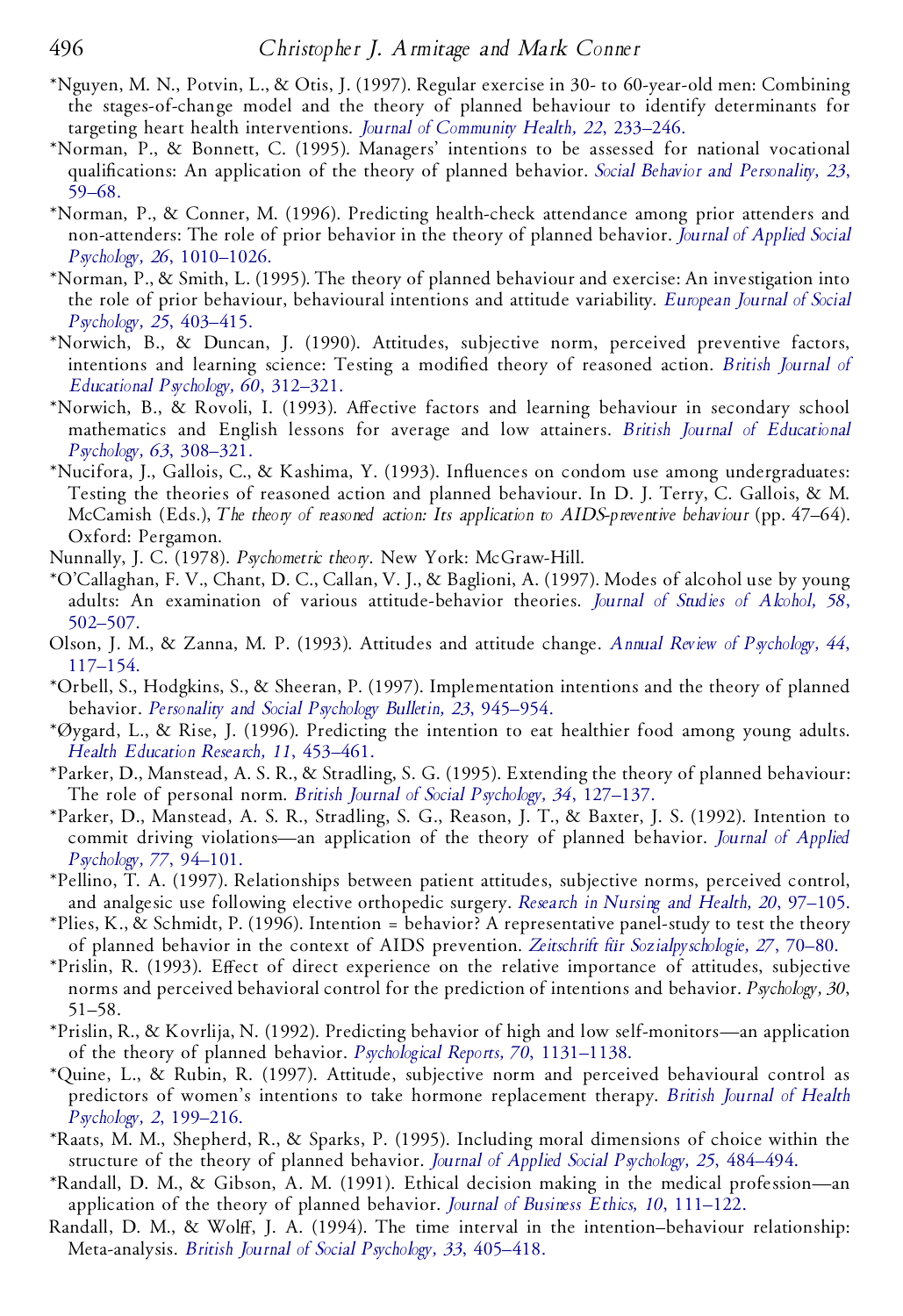- \*Rannie, K., & Craig, D. M. (1997). Adolescent females' attitudes, subjective norms, perceived behavioral control, and intentions to use latex condoms. *Public Health [Nursing](http://www.ingentaconnect.com/content/external-references?article=/0737-1209^28^2914L.51[aid=1876260]) 14*, 51–57.
- \*Reinecke, J., Schmidt, P., & Ajzen, I. (1996). Application of the theory of planned behavior to adolescents' condom use: A panel study. *Journal of Applied Social [Psychology,](http://www.ingentaconnect.com/content/external-references?article=/0021-9029^28^2926L.749[aid=1876261]) 26*, 749–772.
- \*Richard, L., Dedobbeleer, N., Champagne, F., & Potvin, L. (1994). Predicting child restraint device use: A comparison of two models. *Journal of Applied Social Psychology, 24*, [1837–1847.](http://www.ingentaconnect.com/content/external-references?article=/0021-9029^28^2924L.1837[aid=1876262])
- \*Richard, R., van der Pligt, J., & de Vries, N. (1995). Anticipated affective reactions and prevention of AIDS. *British Journal of Social [Psychology,](http://www.ingentaconnect.com/content/external-references?article=/0144-6665^28^2934L.9[aid=17020]) 34*, 9–21.
- \*Richard, R., van der Pligt, J., & de Vries, N. (1996). Anticipated aVect and behavioral choice. *[Basic](http://www.ingentaconnect.com/content/external-references?article=/0197-3533^28^2918L.111[aid=16516]) and Applied Social [Psychology,](http://www.ingentaconnect.com/content/external-references?article=/0197-3533^28^2918L.111[aid=16516]) 18*, 111–129.
- \*Richardson, H. R. L., Beazley, R. P., Delaney, M. E., & Langille, D. B. (1997). Factors in uencing condom use among students attending high school in Nova Scotia. *The [Canadian](http://www.ingentaconnect.com/content/external-references?article=/1188-4517^28^296L.185[aid=1876263]) Journal of Human Sexuality, 6*, [185–196.](http://www.ingentaconnect.com/content/external-references?article=/1188-4517^28^296L.185[aid=1876263])
- Rosenthal, R. (1979). The 'file drawer problem' and tolerance for null results. *[Psychological](http://www.ingentaconnect.com/content/external-references?article=/0033-2909^28^2986L.638[aid=73446]) Bulletin*, 86, [638–641.](http://www.ingentaconnect.com/content/external-references?article=/0033-2909^28^2986L.638[aid=73446])
- Rosenthal, R. (1984). *Meta-analytic procedures for social research*. Beverly Hill, CA: Sage.
- \*Sahni, A. (1994). Incorporating perceptions of nancial control in purchase prediction: An empirical examination of the theory of planned behavior. *Advances in Consumer Research, 21*, 442–448.
- \*Schaalma, H., Kok, G., & Peters, L. (1993). Determinants of consistent condom use by adolescents: The impact of experience of sexual intercourse. *Health Ed ucation Research 8*, [255–269.](http://www.ingentaconnect.com/content/external-references?article=/0268-1153^28^298L.255[aid=16294])
- \*Schifter, D. B., & Ajzen, I. (1985). Intention, perceived control, and weight loss: An application of the theory of planned behavior. *Journal of [Personality](http://www.ingentaconnect.com/content/external-references?article=/0022-3514^28^2949L.843[aid=356860]) and Social Psychology, 49*, 843–851.
- \*Schlegel, R. P., D'Avernas, J. R., Zanna, M. P., DeCourville, N. H., & Manske, S. R. (1992). Problem drinking: A problem for the theory of reasoned action? *Journal of Applied Social [Psychology,](http://www.ingentaconnect.com/content/external-references?article=/0021-9029^28^2922L.358[aid=16519]) 22*, [358–385.](http://www.ingentaconnect.com/content/external-references?article=/0021-9029^28^2922L.358[aid=16519])
- Sheeran, P., & Orbell, S. (1998). Do intentions predict condom use? Meta-analysis and examination of six moderator variables. *British Journal of Social [Psychology,](http://www.ingentaconnect.com/content/external-references?article=/0144-6665^28^2937L.231[aid=17132]) 37*, 231–250.
- Shepperd, B. H., Hartwick, J., & Warshaw, P. R. (1988). The theory of reasoned action: A meta-analysis of past research with recommendations for modifications and future research. *[Journal](http://www.ingentaconnect.com/content/external-references?article=/0093-5301^28^2915L.325[aid=16295]) of Consumer Research, 15*, [325–343.](http://www.ingentaconnect.com/content/external-references?article=/0093-5301^28^2915L.325[aid=16295])
- Sparks, P. (1994). Attitudes towards food: Applying, assessing and extending the 'theory of planned behaviour'. In D. R. Rutter & L. Quine (Eds.), *Social psychology and health: European perspectives* (pp. 25–46). Aldershot: Avebury Press.
- \*Sparks, P., Guthrie, C. A., & Shepherd, R. (1997). The dimensional structure of the 'perceived behavioral control' construct. *Journal of Applied Psychology, 27*, 418–438.
- \*Sparks, P., Hedderley, D., & Shepherd, R. (1992). An investigation into the relationship between perceived control, attitude variability and the consumption of two common foods. *[European](http://www.ingentaconnect.com/content/external-references?article=/0046-2772^28^2922L.55[aid=22483]) Journal of Social [Psychology,](http://www.ingentaconnect.com/content/external-references?article=/0046-2772^28^2922L.55[aid=22483]) 22*, 55–71.
- \*Sparks, P., & Shepherd, R. (1992). Self-identity and the theory of planned behavior—assessing the role of identification with green consumerism. *Social [Psychology](http://www.ingentaconnect.com/content/external-references?article=/0190-2725^28^2955L.388[aid=16298]) Quarterly*, 55, 388–399.
- \*Sparks, P., Shepherd, R., & Frewer, L. J. (1995). Assessing and structuring attitudes toward the use of gene technology in food production: The role of perceived ethical obligation. *Basic and [Applied](http://www.ingentaconnect.com/content/external-references?article=/0197-3533^28^2916L.267[aid=1876266]) Social [Psychology,](http://www.ingentaconnect.com/content/external-references?article=/0197-3533^28^2916L.267[aid=1876266]) 16*, 267–285.
- Sparks, P., Shepherd, R., Wieringa, N., & Zimmermans, N. (1995). Perceived behavioural control, unrealistic optimism and dietary change: An exploratory study. *Appetite, 24*, [243–255.](http://www.ingentaconnect.com/content/external-references?article=/0195-6663^28^2924L.243[aid=16522])
- Sutton, S. (1994). The past predicts the future: Interpreting behaviour–behaviour relationships in social psychological models of health behaviour. In D. R. Rutter & L. Quine (Eds.), *Social psychology and health: European perspectives* (pp. 71–88). Aldershot: Avebury.
- Sutton, S. (1998). Explaining and predicting intentions and behavior: How well are we doing? *Journal of Applied Social Psychology, 28*, 1318–1339.
- \*Taylor, S., & Todd, P. (1995). An integrated model of waste management behavior: A test of household recycling and composting intentions. *[Environment](http://www.ingentaconnect.com/content/external-references?article=/0013-9165^28^2927L.603[aid=1876268]) and Behavior, 27*, 603–630.
- \*Tedesco, L. A., Keffer, M. A., & Fleck-Kandath, C. (1991). Self-efficacy, reasoned action, and oral health behavior reports: A social cognitive approach to compliance. *Journal of [Behavioral](http://www.ingentaconnect.com/content/external-references?article=/0160-7715^28^2914L.341[aid=1876269]) Medicine, 14*, [341–355.](http://www.ingentaconnect.com/content/external-references?article=/0160-7715^28^2914L.341[aid=1876269])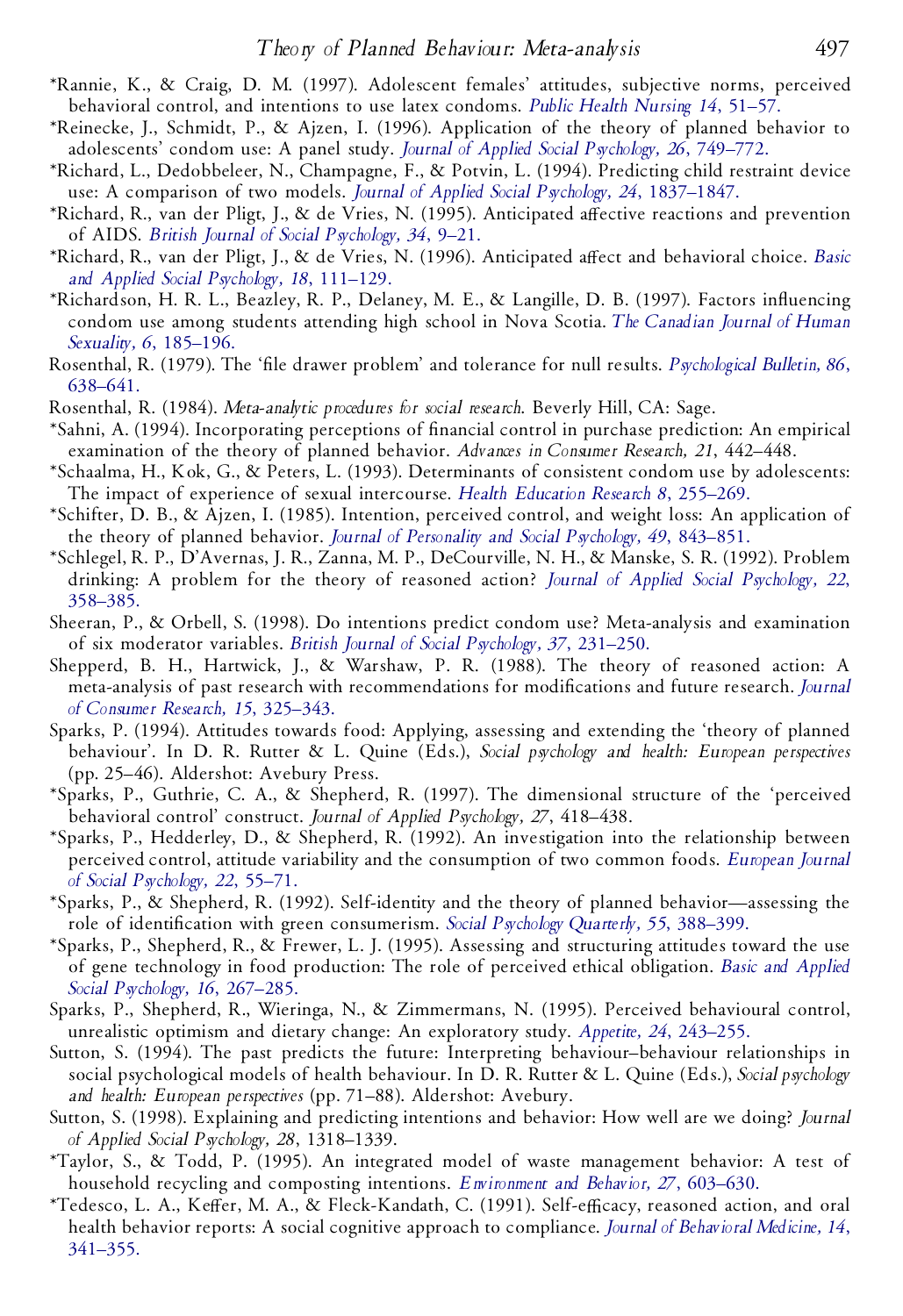- \*Terry, D. J. (1993). Self-eYcacy expectancies and the theory of reasoned action. In D. J. Terry, C. Gallois, & M. McCamish (Eds.), *The theory of reasoned action: Its application to AIDs-preventive behaviour* (pp. 135–151). Oxford: Pergamon.
- \*Terry, D. J., & Hogg, M. A. (1996). Group norms and the attitude–behavior relationship: A role for group identification. *[Personality](http://www.ingentaconnect.com/content/external-references?article=/0146-1672^28^2922L.776[aid=16299])* and *Social Psychology Bulletin,* 22, 776–793.
- Terry, D. J., Hogg, M. A., & White, K. M. (1999). The theory of planned behaviour: Self-identity, social identity, and group norms. *British Journal of Social [Psychology,](http://www.ingentaconnect.com/content/external-references?article=/0144-6665^28^2938L.225[aid=1876270]) 38*, 225–244.
- Terry, D. J., Hogg, M. A., White, K. M. (2000). Attitude–behavior relations: Social identity and group membership. In D. J. Terry & M. A. Hogg (Eds.), *Attitudes, behavior and social context: The role of norms and group membership* (pp. 67–93). London: Erlbaum.
- Terry, D. J., & O'Leary, J. E. (1995). The theory of planned behaviour: The effects of perceived behavioural control and self-eYcacy. *British Journal of Social [Psychology,](http://www.ingentaconnect.com/content/external-references?article=/0144-6665^28^2934L.199[aid=16300]) 34*, 199–220.
- \*Theodorakis, Y. (1992). Prediction of athletic participation—a test of planned behavior theory. *Perceptual and Motor Skills, 74*, [371–379.](http://www.ingentaconnect.com/content/external-references?article=/0031-5125^28^2974L.371[aid=1876271])
- \*Theodorakis, Y. (1994). Planned behavior, attitude strength, role identity, and the prediction of exercise behavior. *The Sport Psychologist, 8*, 149–165.
- \*Theodorakis, Y., Bagiatis, K., & Goudas, M. (1995). Attitudes toward teaching individuals with disabilities: Application of planned behavior theory. *Ad apted Physical Activity Quarterly, 12*, 151–160.
- \*Tolman, R. M., Edleson, J. L., & Fendrich, M. (1996). The applicability of the theory of planned behavior to abusive men's cessation of violent behavior. *Violence and Victims, 11*, [341–354.](http://www.ingentaconnect.com/content/external-references?article=/0886-6708^28^2911L.341[aid=1281774])
- \*Towler, G., & Shepherd, R. (1991). Modi cation of Fishbein and Ajzen's theory of reasoned action to predict chip consumption. *Food Quality and [Preference,](http://www.ingentaconnect.com/content/external-references?article=/0950-3293^28^293L.37[aid=16526]) 3*, 37–45.
- \*Træn, B., & Nordlund, S. (1993). Visiting public drinking places in Oslo: An application of the theory of planned behaviour. *Addiction, 88*, [1215–1224.](http://www.ingentaconnect.com/content/external-references?article=/0965-2140^28^2988L.1215[aid=1876273])
- Trafimow, D., & Finlay, K. A. (1996). The importance of subjective norms for a minority of people: Between subjects and within-subjects analyses. *[Personality](http://www.ingentaconnect.com/content/external-references?article=/0146-1672^28^2922L.820[aid=16546]) and Social Psychology Bulletin, 22*, 820–828.
- Turner, J. C. (1985). Social categorization and the self-concept: A social cognitive theory of group behaviour. In E. J. Lawler (Ed.). *Advances in group process: Theory and research,* (Vol. 2, pp. 77–122). Greenwich, CT: JAI Press.
- Van den Putte, B. (1991). *20 years of the theory of reasoned action of Fishbein and Ajzen: A meta-analysis*. Unpublished manuscript, University of Amsterdam.
- \*Van Ryn, M., Lytle, L. A., & Kirscht, J. P. (1996). A test of the theory of planned behavior for two health-related practices. *Journal of Applied Social [Psychology,](http://www.ingentaconnect.com/content/external-references?article=/0021-9029^28^2926L.871[aid=17137]) 26*, 871–883.
- \*Van Ryn, M., & Vinokur, A. D. (1992). How did it work? An examination of the mechanisms through which an intervention for the unemployed promoted job-search behavior. *[American](http://www.ingentaconnect.com/content/external-references?article=/0091-0562^28^2920L.577[aid=1504098]) Journal of [Community](http://www.ingentaconnect.com/content/external-references?article=/0091-0562^28^2920L.577[aid=1504098]) Psychology, 20*, 577–597.
- \*Vermette, L., & Godin, G. (1996). Nurses' intentions to provide home care: The impact of AIDS and homosexuality. *AIDS Care, 8*, [479–488.](http://www.ingentaconnect.com/content/external-references?article=/0954-0121^28^298L.479[aid=1876274])
- \*Wambach, K. A. (1997). Breastfeeding intention and outcome: A test of the theory of planned behavior. *[Research](http://www.ingentaconnect.com/content/external-references?article=/0160-6891^28^2920L.51[aid=1876275]) in Nursing and Health, 20*, 51–59.
- \*Wankel, L. M., & Mummery, W. K. (1993). Using national survey data incorporating the theory of planned behavior: Implications for social marketing strategies in physical activity. *Journal of [Applied](http://www.ingentaconnect.com/content/external-references?article=/1041-3200^28^295L.158[aid=832365]) Sport [Psychology,](http://www.ingentaconnect.com/content/external-references?article=/1041-3200^28^295L.158[aid=832365]) 5*, 158–177.
- Warshaw, P. R., & Davis, F. D. (1985). Disentangling behavioral intentions and behavioral expectations. *Journal of [Experimental](http://www.ingentaconnect.com/content/external-references?article=/0022-1031^28^2921L.213[aid=23311]) Social Psychology, 21*, 213–228.
- \*White, K. M., Terry, D. J., & Hogg, M. A. (1994). Safer sex behavior: The role of attitudes, norms, and control factors. *Journal of Applied Social Psychology, 24*, [2164–2192.](http://www.ingentaconnect.com/content/external-references?article=/0021-9029^28^2924L.2164[aid=16304])
- White, K. R. (1982). The relation between socio-economic status and academic achievement. *[Psychological](http://www.ingentaconnect.com/content/external-references?article=/0033-2909^28^2991L.461[aid=19712]) Bulletin, 91*, 461–481.
- Wicker, A. W. (1969). Attitudes versus actions: The relationship of verbal and overt behavioral responses to attitude objects. *Journal of Social Issues, 25*, [41–47.](http://www.ingentaconnect.com/content/external-references?article=/0022-4537^28^2925L.41[aid=16548])
- \*Wiesner, M., & Tesch-Romer, C. (1996). Use of hearing aids by the elderly: Correlation between intention and behavior. *Zeitschrift fu¨r [Gerontologie](http://www.ingentaconnect.com/content/external-references?article=/0948-6704^28^2929L.273[aid=1876276]) und Geriatrie, 29*, 273–279.